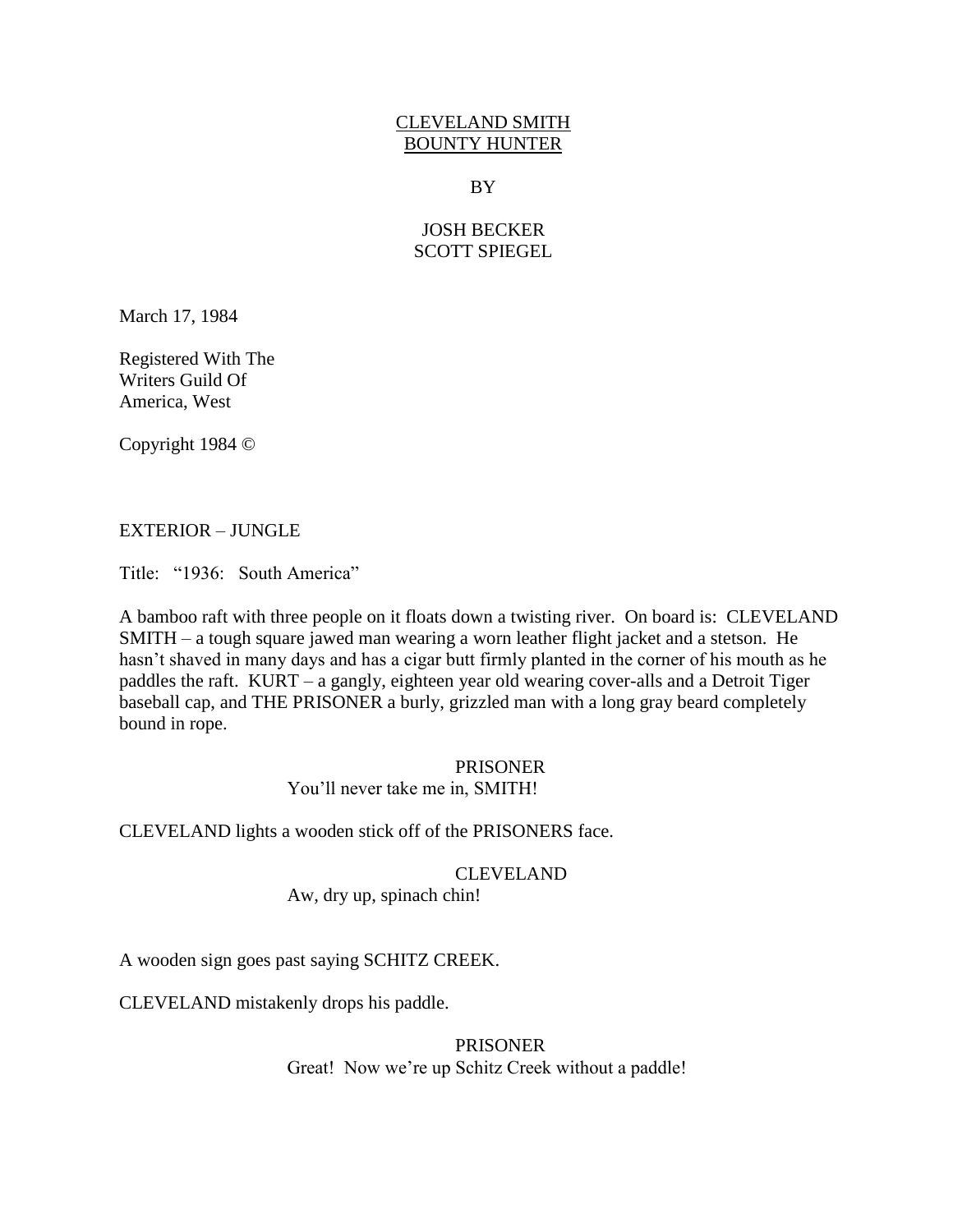### CLEVELAND

Aw, put a stopper in it, will ya. Kurt, how far is the plane?

### KURT

#### I don"t know, maybe a mile.

CLEVELAND takes a long bamboo pole and begins pushing them up the creek. Nailed to a tree on shore a yellowed poster reads, "Wanted – Juan Valdez, Dead or Alive, \$200.00". Another says, "Wanted – Caribou Lou, Dead or Alive, \$500.00", and another says, "Wanted – 1935 Chevy engine parts, Call Ray".

KURT sees something in the water.

#### KURT

Cleveland, look out! It's a rock!

CLEVELAND slams the bamboo pole against the rock and pushes them away. KURT sees something else.

### KURT

Look out, it's water moccasins!

CLEVELAND pulls out his pistol and starts shooting at some leather shoes that go floating past.

#### CLEVELAND

Whoo! That was close.

#### PRISONER

Look out, it's a whirlpool!

They all turn and see a washing machine go floating by, just as they arrive in some very rough water.

CLEVELAND tries to maneuver them through, jams the pole into the water and the raft shoots out from beneath him leaving him dangling on the pole. The raft quickly disappears down the rough water.

#### CLEVELAND

(Hollering) Get the plane and pick me up!

#### KURT

(Faintly)

 $Right \ldots$ .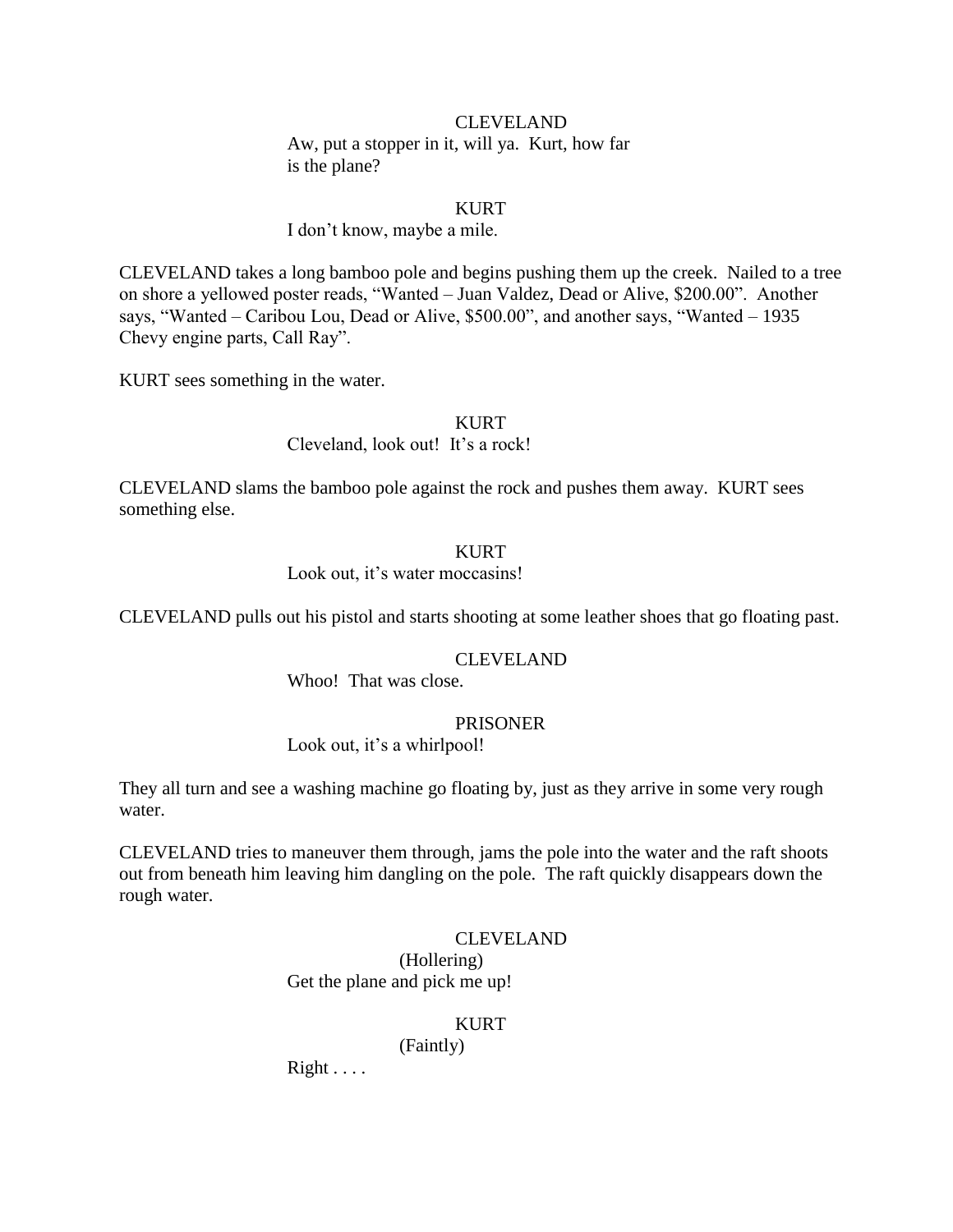CLEVELAND takes his coiled up whip from his belt and snaps it around an overhanging branch. He takes the whip in both hands and deftly swings to shore. As he attempts to pull the whip from the branch, he dumps a bird"s nest and gets a face full of eggs.

# CLEVELAND

Oh  $my \ldots$ 

He wipes his face, takes a match from his pocket, strikes it on a tree, lights his cigar butt and tosses the match. It lands, still lit, in a pile of leaves and starts to burn.

A big furry paw comes down on CLEVELAND"s shoulder. It is SMOKEY THE BEAR.

### **SMOKEY**

Put that out!

## EXTERIOR – HEAD SHOP

A military truck with a swastika on the door pulls up in front of a thatch and bamboo stand with a sign above saying, "Head Shop". The door of the truck opens and out steps HAUPTENFUEHRER SEIGFRIED VON KOENIGSWALD, a Nazi officer wearing jodhpurs, black knee-high boots, a black shirt with a swastika on his arm and a dueling scar across his forehead, his left eye and cheek. He is greeted by the WITCH-DOCTOR, a tall native in a grass skirt with a bone necklace with a shrunken head on the end.

### WITCH-DOCTOR

Yes, May I help you!

# **SEIGFRIED**

I've come to purchase a voodoo doll, you were highly recommended.

The WITCH DOCTOR rummages around behind the counter and comes up with a straw and wood voodoo doll. He hands it to SEIGFRIED.

### WITCH-DOCTOR

Ah, yes, a voodoo doll. Very powerful, very dangerous... Just put some portion of the person's hair or clothing on it and you"ll bet all set.

### EXTERIOR – SCHITZ CREEK

CLEVELAND reaches up and picks an apple from the tree beside him. He is just about to eat it when the tree comes to life and smacks the apple into CLEVELAND's face.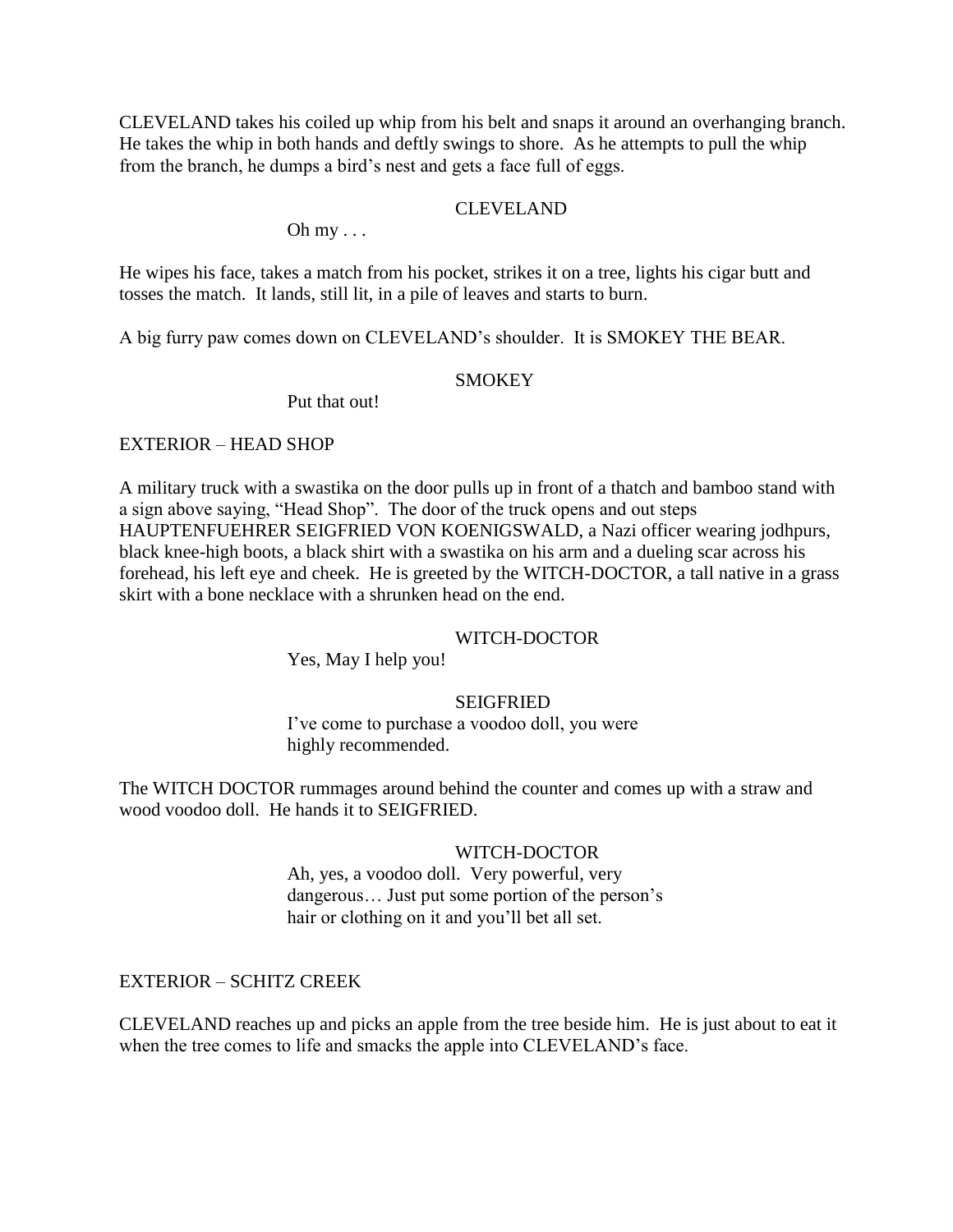# TREE

(Very Mean) Hey, how would you like someone coming up and picking things off of you?

CLEVELAND takes out his pistol and aims it at the tree.

#### CLEVELAND

Oh, shut up!

He fires, killing the tree.

Just then a tough-looking man dressed in a worn flight jacket and a stetson with sixteen arrows and a spear through him appears. He drops into CLEVELAND"S arms.

> ALASKA Cleveland Smith, you"re just the man I wanted to see.

# CLEVELAND

Alaska Brown . . . .

Alaska Brown reaches past several arrows into his jacket and retrieves an old folded piece of thick paper. He hands it to CLEVELAND.

### ALASKA

Here, take this. It's a map to one of the last great Mysteries on Earth.

CLEVELAND takes the map.

### CLEVELAND

What is it?

#### ALASKA

Papyrus.

CLEVELAND No, where does it come from?

ALASKA Papyrus is grown along the banks of the river Nile . . . .

CLEVELAND (Exasperated) No! The mystery!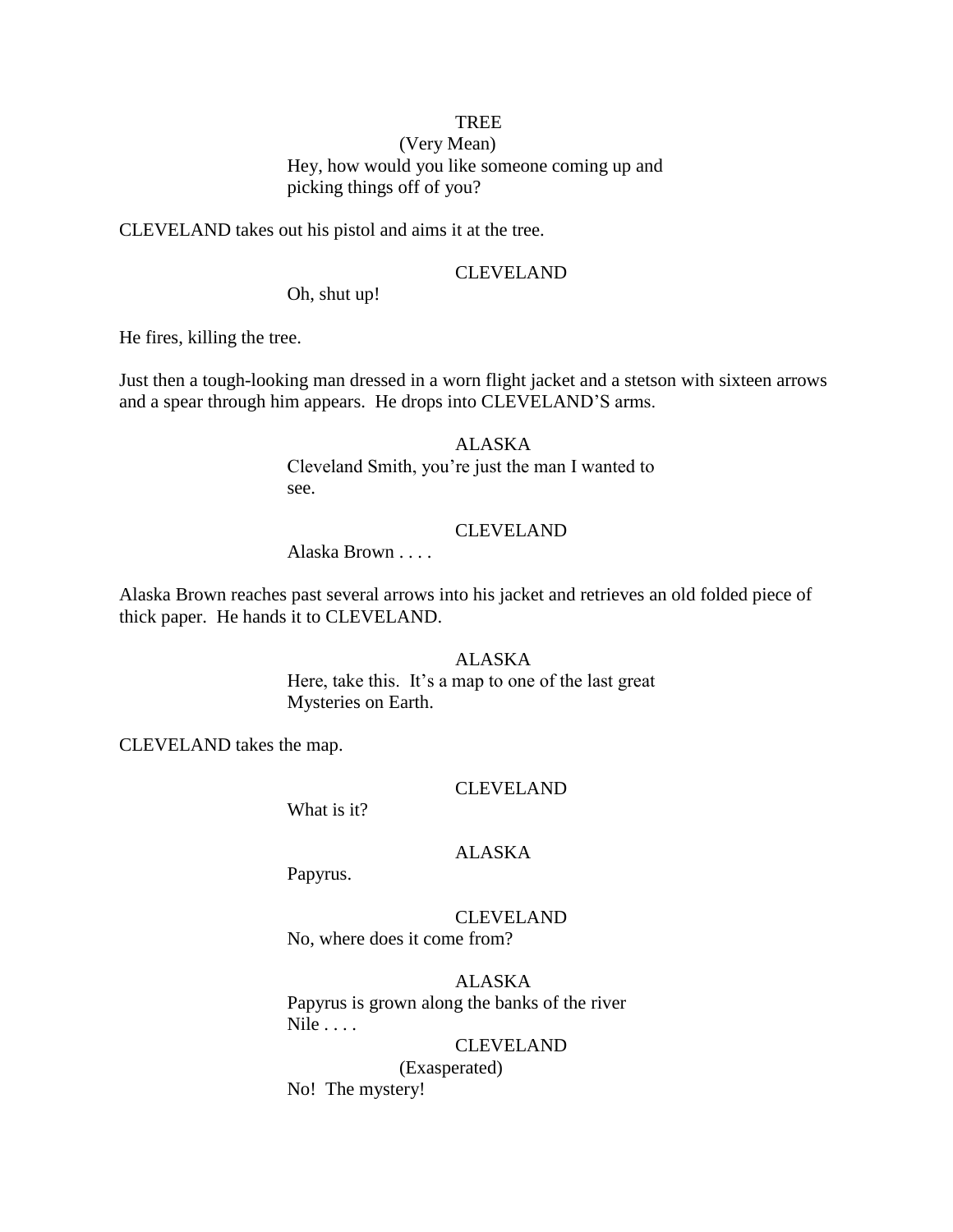# ALASKA

Oh, the mystery. That"s a little bit hard to say. You see there's a curse and if you say the name of the mystery, you die a horrible death.

CLEVELAND looks down at all of the arrows and the spear stuck in ALASKA.

## CLEVELAND

What happened, did you say the name?

# ALASKA

No, I just thought it. But it was a set-up! That Nazi would"ve gotten me one way or another as soon as he had the map. Anyway, about this mystery . . .

### CLEVELAND

Yeah, what's the story?

### ALASKA

Well, about three thousand years ago in the land We now call Egypt, lived a king named Zod . . .

#### FLASHBACK

#### INTERIOR – PALACE

A man in a white robe with a gold crown of entwined snakes sits on the balcony of his palace. In the distance thousands of slaves build a pyramid.

The tale is taken up by a low voice.

#### VOICE

. . . Zod was the mightiest ruler that the world had ever known. So great were his powers that he was considered a God in his own lifetime . . .

A winded MESSENGER comes running up to ZOD and bows before him.

#### MESSENGER

Oh great and mighty ruler, I beseech thee to listen To my tale?

#### ZOD

Speak.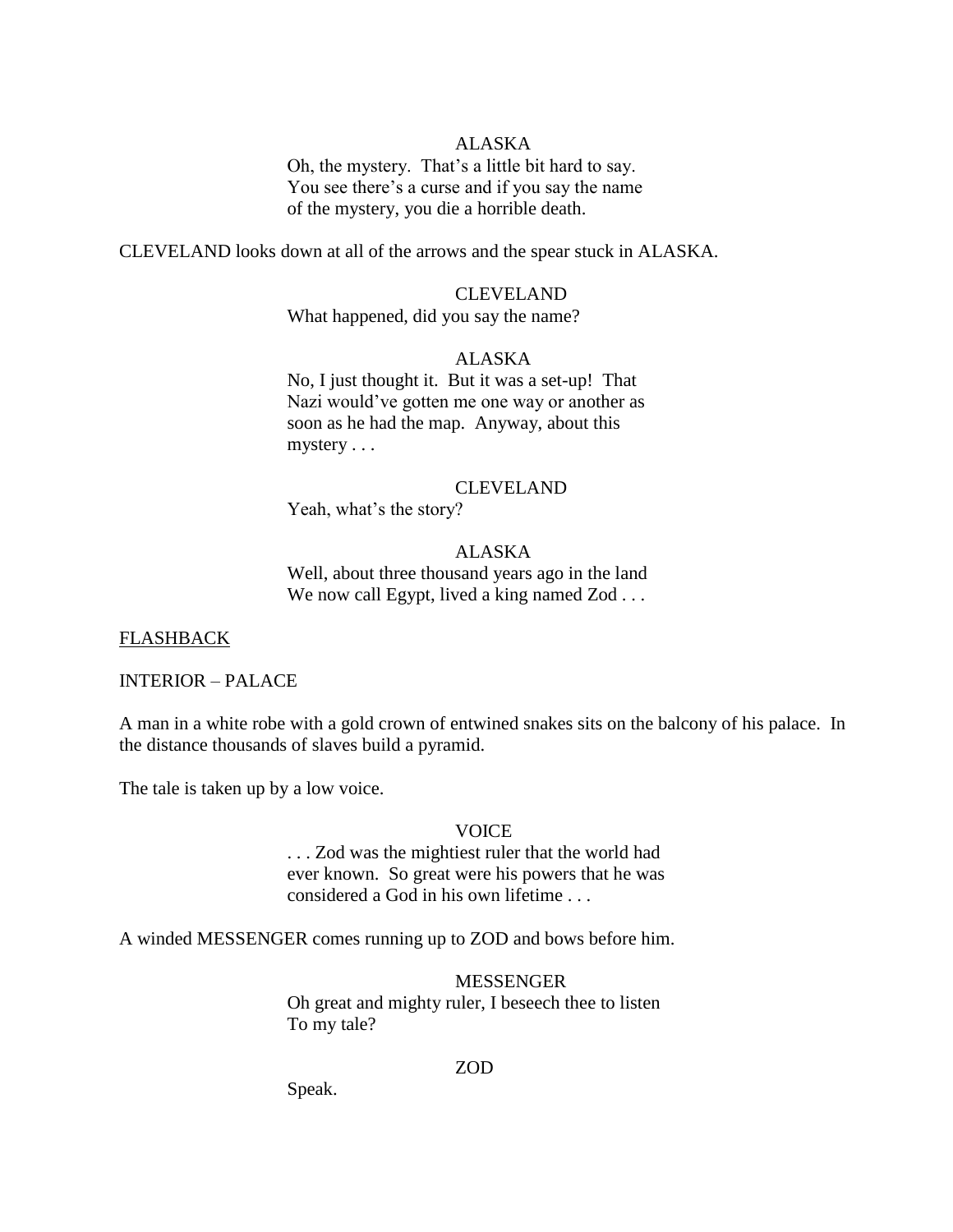#### MESSENGER

The river Nile has flooded its banks and threatens to destroy the whole year's crops.

ZOD rises to his feet.

ZOD Be still! I Zod shall make it flow back on its course.

# EXTERIOR – THE BANKS OF THE NILE

ZOD along with hundreds of spectators stand at the flooded banks of the river. ZOD raises his arms.

> ZOD I Zod command these waters to yield and flow back from whence they have come!

Nothing happens. Everyone expectantly looks to ZOD who coughs and goes on.

ZOD I said: Zod commands thee!

ZOD is getting very flustered.

ZOD

Zod commands thee!

Still nothing. Now he gets mad.

### ZOD

God damn it!

The mountains on both sides of the river crumble forming a dam which stops the flooding. The people cheer.

ZOD points his finger to heaven.

### ZOD

You"ll pay for that!

INTERIOR – PALACE – NIGHT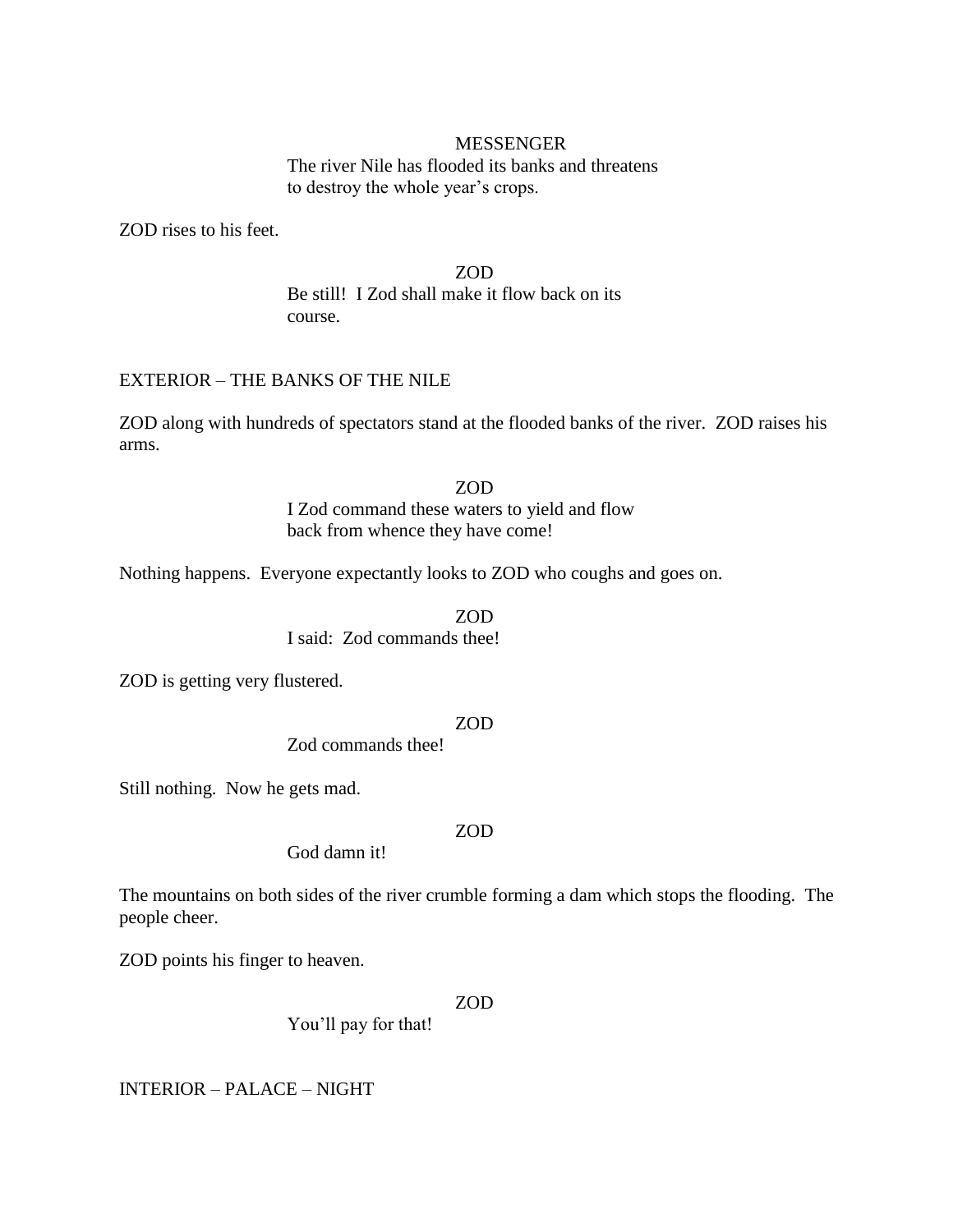ZOD sits at a desk and writes a long scroll by candle-light. Before him sits a golden obelisk.

# **VOICE**

. . . Zod then decides to prove that he was more powerful than the God in heaven. He learned the evil ways from the priests of the lower regions, formulated and wrote down his plan . . .

As ZOD writes with an evil sneer, the obelisk before him begins to grow red.

## **VOICE**

. . . Zod had one hundred thousand slaves building his tomb and two hundred thousand more building a tower. A tower that was to reach to heaven . . .

## EXTERIOR – TOWER

The stairway leading to the top of the tower is miles and miles long. The path to the top is lined with ZOD's followers. ZOD reaches the top carrying a bow and arrow.

> ZOD I, Zod shall now prove who is really the mightiest of them all!

He fires the arrow into the clouds. There is the sound of it striking something, then the boom of a tremendously low voice which becomes the rumble of thunder.

Everyone on the stairs and tower cowers in fear – all except ZOD who stands in defiance of everything.

A bolt of lightning bursts from the sky, beelines a path directly to ZOD and blows him to smithereens.

One of his followers on the towers watch shreds of ZOD fly past.

### ZODOMITE #1 He blowed up! He blowed up real good!

### VOICE

. . . What could be found of ZOD was buried in the tomb that he had built for himself. Also buried with him were his scrolls and one hundred of his most loyal followers. And it became known that there was a curse on Zod"s tomb, as well as Zod"s scroll . . .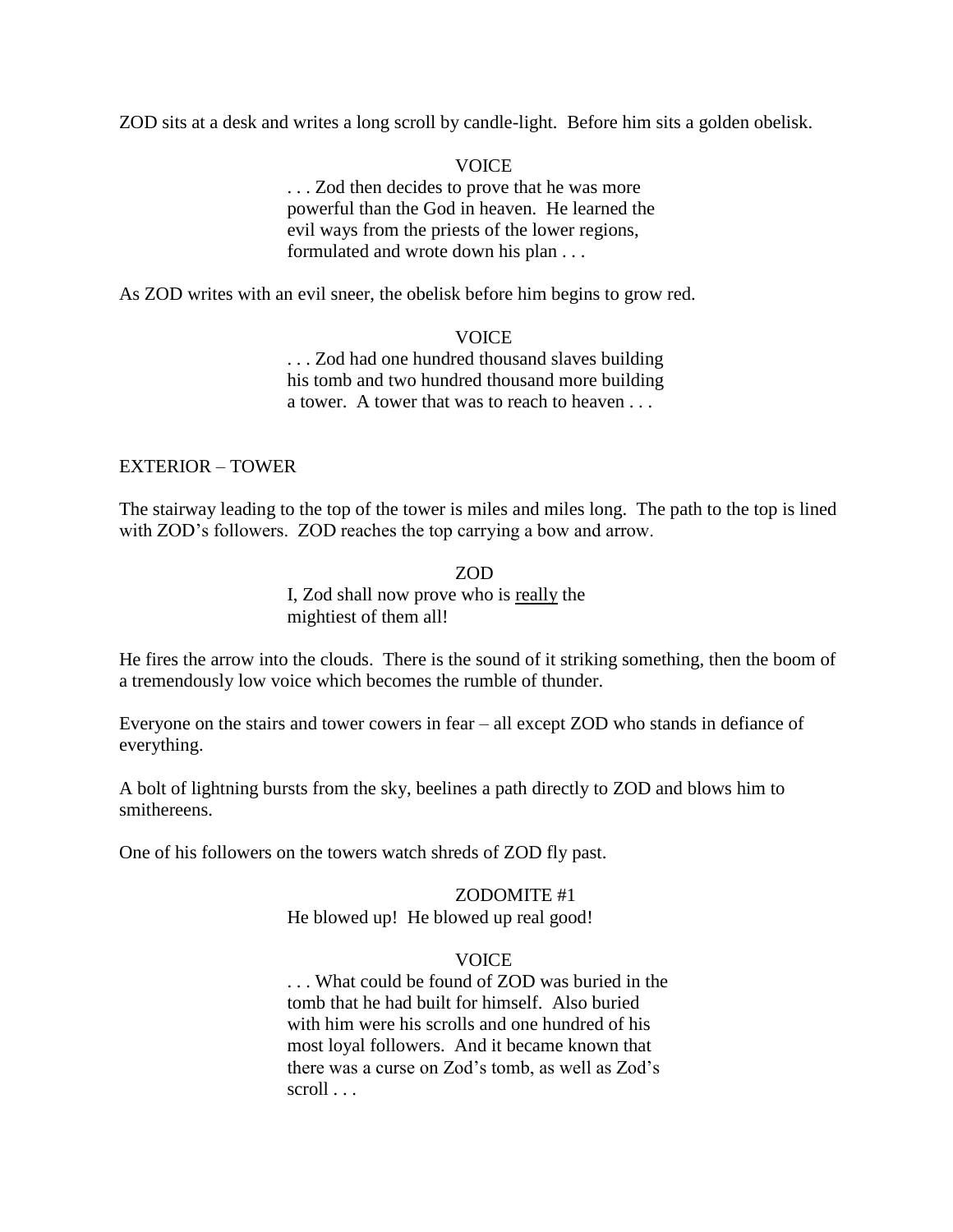### EXTERIOR – SCHITZ CREEK

#### ALASKA lays dying in CLEVELAND"s arms.

#### ALASKA

#### And that"s the whole story.

CLEVELAND unfolds the map and sees that it is covered with strange diagrams and hieroglyphics.

#### CLEVELAND

What language is this map written in?

#### ALASKA

The dead language of Sumarian. No one has spoken it in over two thousand years. I'm one of the last people on Earth that can still read it. That's why that stinking nazi hired me to find it.

# CLEVELAND

It's all Greek to me.

ALASKA No, it's the dead language of Sumarian.

# CLEVELAND It's sure lucky that you can read it.

Alaska dies.

#### CLEVELAND

(Disgustedly) Oh great! Now what am I going to do?

ALASKA comes back to life.

# ALASKA

There are a few other people that can still read Sumarian. One is my uncle, Professor Brown, at The University of Alaska.

### CLEVELAND

Nome?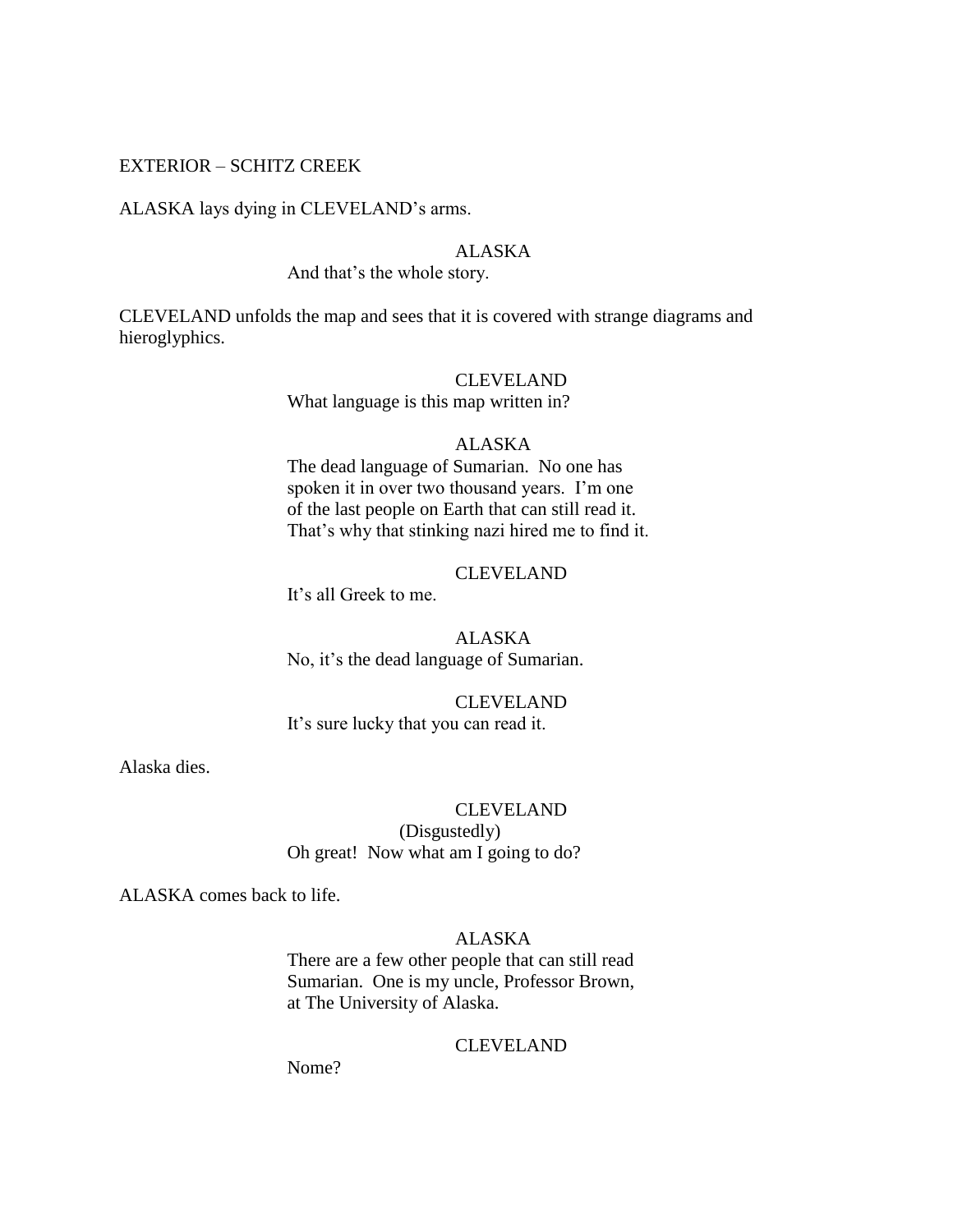## ALASKA

# Of course I know him, he"s my uncle.

ALASKA dies again and CLEVELAND shakes his head sadly. ALASKA"s eyes flutter open and he comes back to life.

### ALASKA

One more thing.

# CLEVELAND

Yeah?

# ALASKA

Just remember, it's a jungle out there.

CLEVELAND nods and ALASKA dies again.

Just then a spear goes through CLEVELAND"s hat sticking on a tree. He yanks the hat off the spear and runs. An angry tribe of head-hunters comes after him.

SEIGFRIED arrives at ALASKA"s inert body and he checks inside his coat for the map, but comes up empty-handed.

### SEIGFRIED

Sweinhut! You gave away ze map!

He kicks ALASKA's body, then notices a tuft of hair caught on the tip of the spear in the tree. He yanks it out and places it on the head of the voodoo doll.

While CLEVELAND is running from the head-hunters his hair suddenly grows out from under his hat and covers his eyes and he runs smack into a tree.

SEIGFRIED laughs.

### SEIGFRIED

Whoever has za map is in for a lot of pain.

ALASKA comes back to life one more time.

# ALASKA

You may have been able to kill me but you"ll never get Cleveland Smith! He"ll teach you to betray me!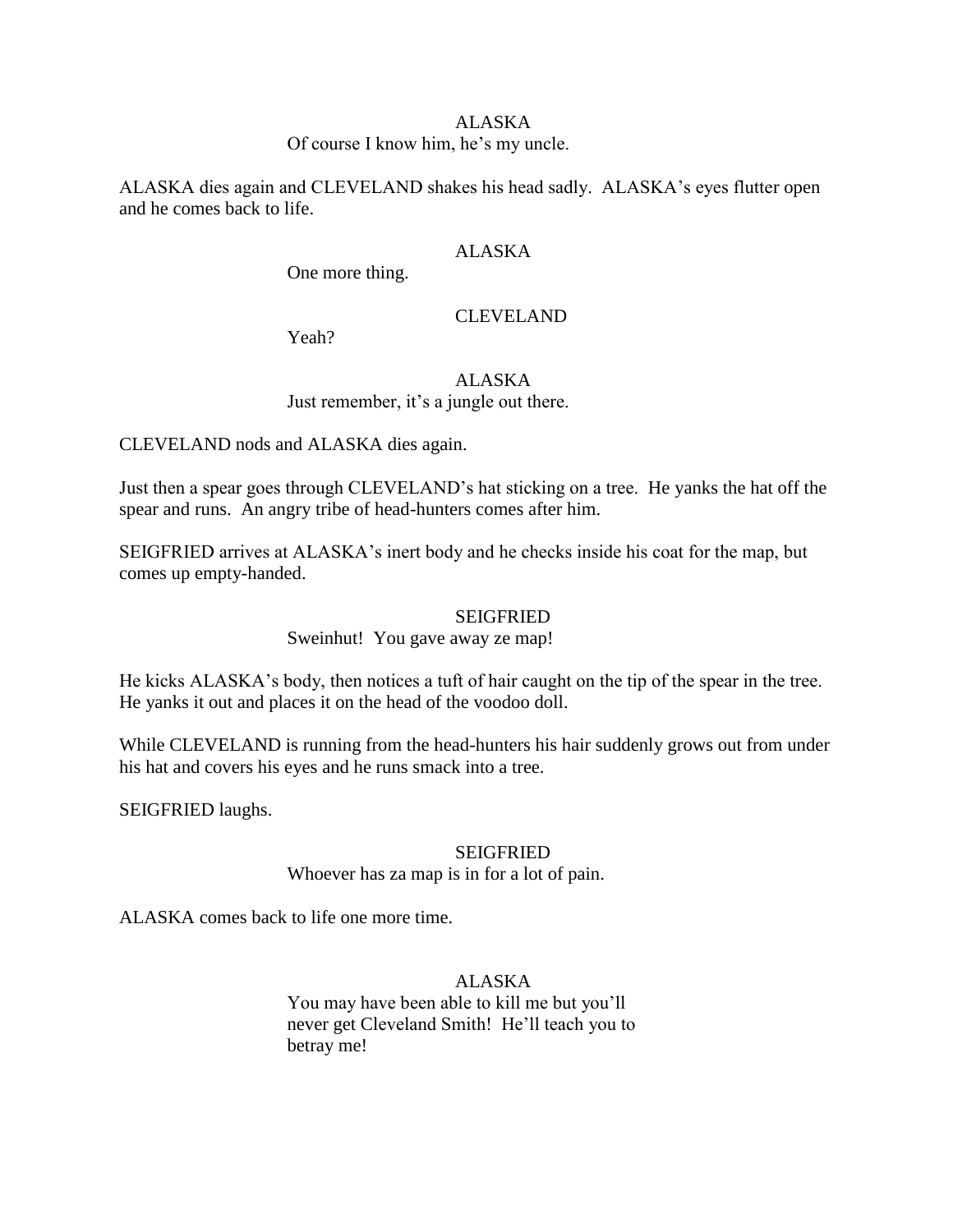### **SEIGFRIED**

He doesn't need to, I've already learned. I'll not only get zis Clevelund Schmitt, I"ll get the map and the sacred scro . . .

### ALASKA

Go on.

### SEIGFRIED

I know better zan to say zat, zere's a curse.

ALASKA dies again and SEIGFREID exits.

CLEVELAND gets to a river and finds a canoe with many arrows stuck in it. "Alaska Brown" is painted on the front. It immediately sinks. Alligators climb into the water.

CLEVELAND flies into the air and lands in the river. He pulls himself up on a rock.

The natives holler and jump around on the shore. Suddenly they become very quiet, then turn and run away very fast.

CLEVELAND grinds his cigar butt out on the rock.

### CLEVELAND

Aha suckers! You can"t catch me! No one catches Cleveland Smith! That"s right, run ya chickens! I guess they"ve heard of me in South America.

The rock he's on rises out of the water and CLEVELAND realizes it's the head of a brontosaurus. He jumps off.

SEIGFRIED puts the voodoo doll in his pocket and leaves.

CLEVELAND falls fifty feet and lands ready for action, then begins sinking in the quicksand. He looks all around for a way out, then SEIGFRIED appears with a pistol.

# **SEIGFRIED**

Zo, in something of und sticky situation, eh Herr Schmitt? Give me the map and I"ll help you out.

### CLEVELAND

Never you filthy nazi pig!

#### SEIGFRIED

I"m very dismayed to hear zis information. You are kaput!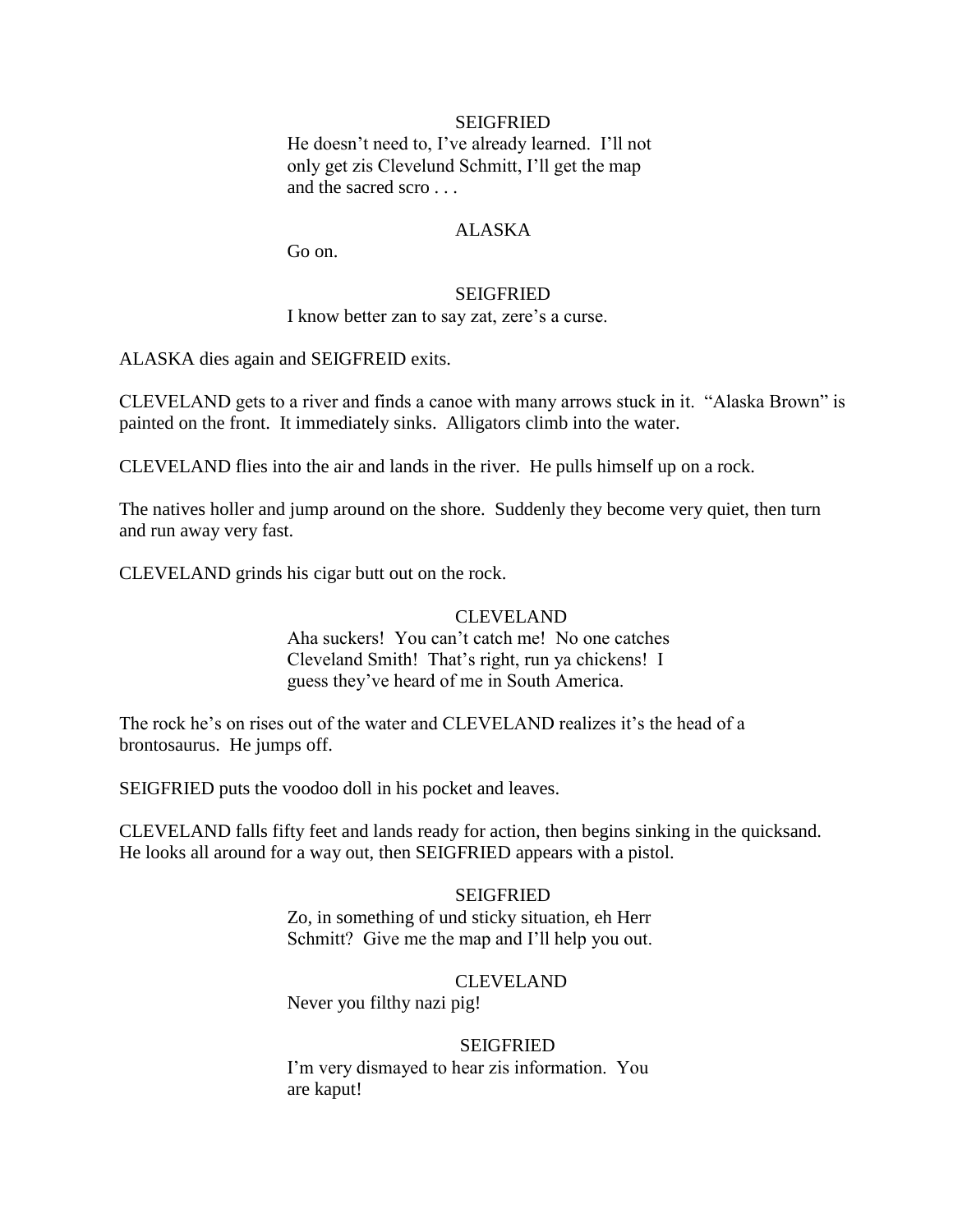# CLEVELAND

Oh yeah?

He snaps his whip straight up and snags the wheel of his own plane with KURT and the PRISONER inside. CLEVELAND flies away with SEIGFRIED left cursing.

## MAP OF THE WORLD

We zero in on BRAZIL and a dotted line appears moving north, it goes through---EL SALVADOR---EL PRODUCTO---EL TON JOHN---COSTA LIVING---DELORES DEL RIO, into the UNITED STATES---through MONTGOMERY, ALABAMA where we see a cliff with a sign stating that it's MONTGOMERY CLIFF, then into MICHIGAN and stopping in ROMULUS.

# EXTERIOR – ROMULUS

The plane with CLEVELAND, KURT, and the PRISONER comes flying over a barn and on the roof is painted "Green Acres" and on the next building, which is an airplane hanger it says, CLEVELAND SMITH, BOUNTY HUNTER AND CROP DUSTER.

INTERIOR – HANGER

The PRISONER sits all tied up, the airplane is inside. KURT is working on the engine. CLEVELAND is on the telephone.

# CLEVELAND

. . . Yeah, hi Barbara, how"re you doing? Great. Say, how would you like to go out Friday night? . . . Oh, you can"t, well, how about Saturday? Oh, you can"t, well, okay. I"ll talk to you later.

He hangs up.

Gosh, I wonder why she won"t go out with me Friday?

KURT

She"s going with me Friday.

# CLEVELAND

Yeah? Well why won"t she go out with me Saturday?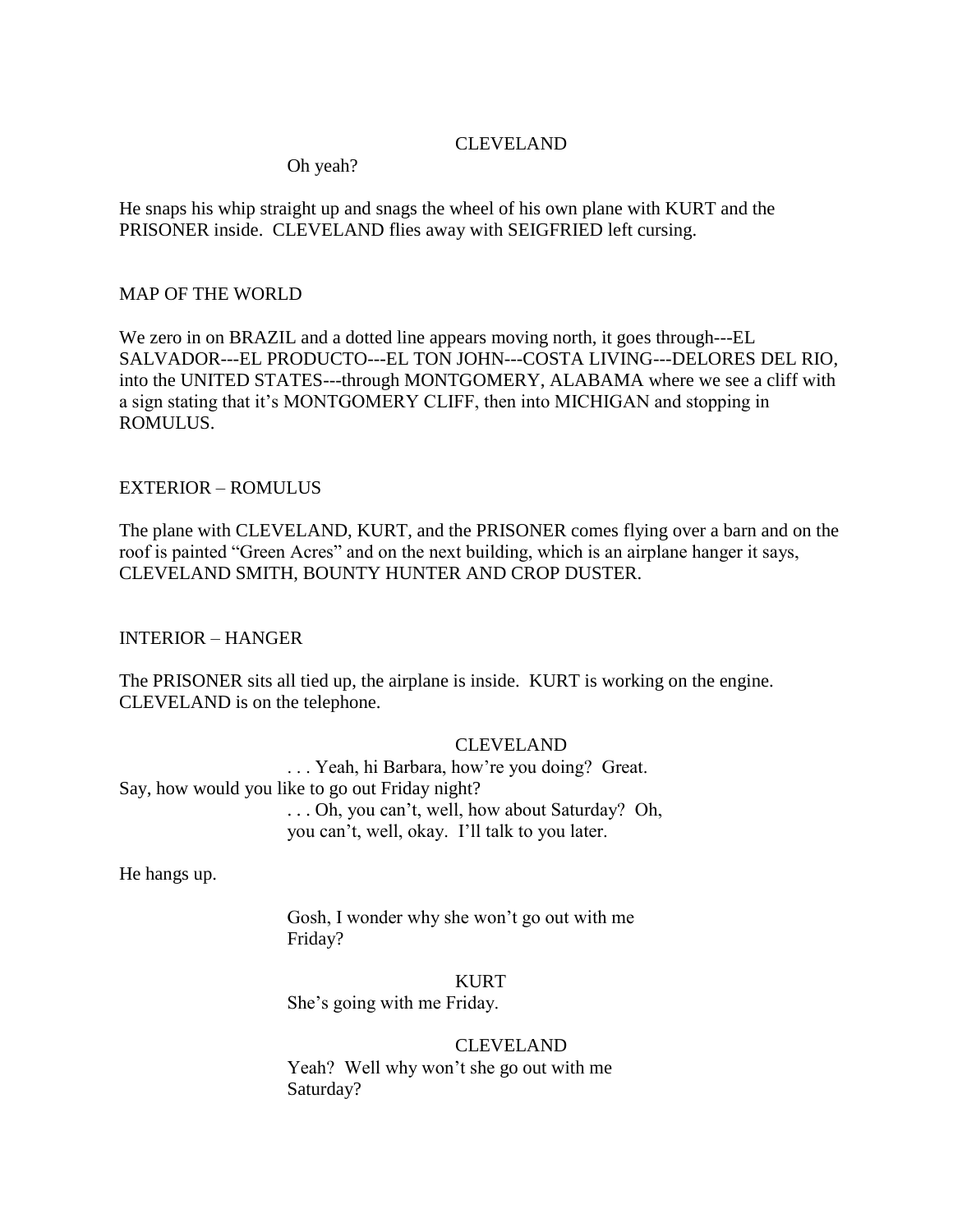#### PRISONER

She"s going out with me. You know what your problem is, Smith? You're stupid.

#### CLEVELAND

Hey, that's not true.

He turns and knocks over a pyramid of cans. A car pulls up.

A long black limosine drives up. The chauffeur gets out and opens the back door, out of which steps a very well-dressed man with gray around the temples. CLEVELAND greets him.

# CLEVELAND

Senator.

They shake hands.

# **SENATOR**

Good to see you, Cleveland. Have you got my man?

# CLEVELAND

Of course. I always get what I set out for.

CLEVELAND steps back into the hanger, grabs the PRISONER by the collar and tosses him toward the SENATOR.

### PRISONER

I"ll get you Smith! Mark my words!

#### **SENATOR**

Mr. Mayor, it's so nice to have you back. Shall we get back to the city?

The PRISONER tries to make a break for it, but CLEVELAND and the chauffeur grab him and put him into the back seat of the limo.

#### PRISONER

(screaming) No, not Detroit! I can't go back to Detroit!

The SENATOR also gets in and the chauffeur slams the door.

KURT leans against the back of the limo cleaning a valve with a pipe-cleaner and can hear the PRISONER and the SENATOR talking.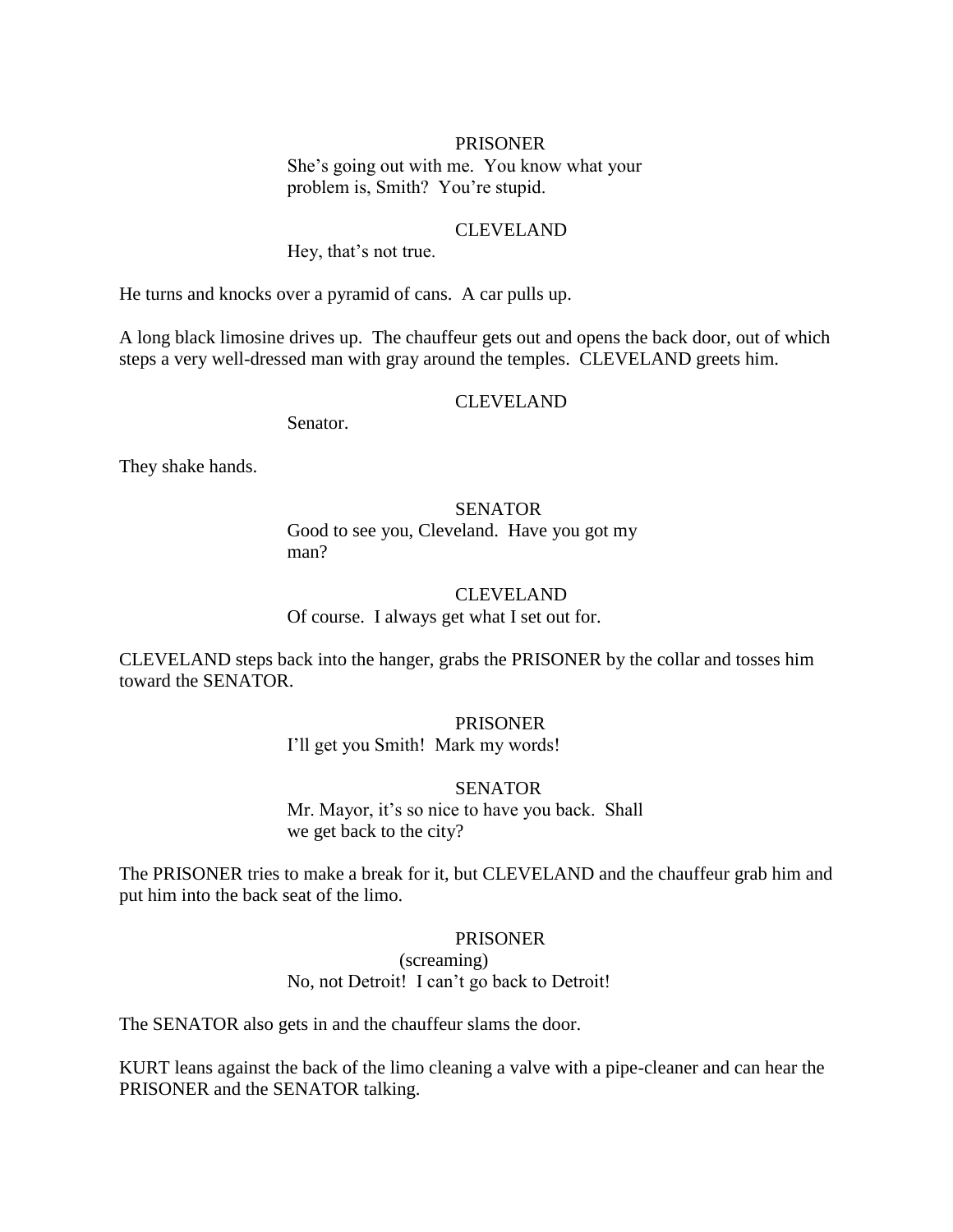#### **SENATOR**

Did you get the obelisk?

## PRISONER

No.

### **SENATOR**

You fool.

CLEVELAND goes back into their hanger, KURT holds the valve he"s cleaning up to the light just as a black, unmarked sedan drives up and out steps INSPECTOR HARRISON, a very straight, very severe-looking man.

HARRISON turns and watches the limosine drive away, then turns to KURT.

# **HARRISON**

Did those men say anything about an obelisk?

## KURT

Well, yeah, they did.

# **HARRISON**

(Interested)

What did they say?

### KURT

They said they didn't have it. By the way, what's an obelisk?

KURT blows on the valve and squirts oil on HARRISON"s coat. Harrison gives KURT a dirty look and walks away.

KURT shrugs, looks back through the valve to see if it"s clean, decides it is and slides the pipecleaner into his back pocket next to the golden obelisk.

HARRISON enters the hanger to speak to CLEVELAND.

### **HARRISON**

Cleveland Smith.

### CLEVELAND

Inspector Harrison.

They shake hands.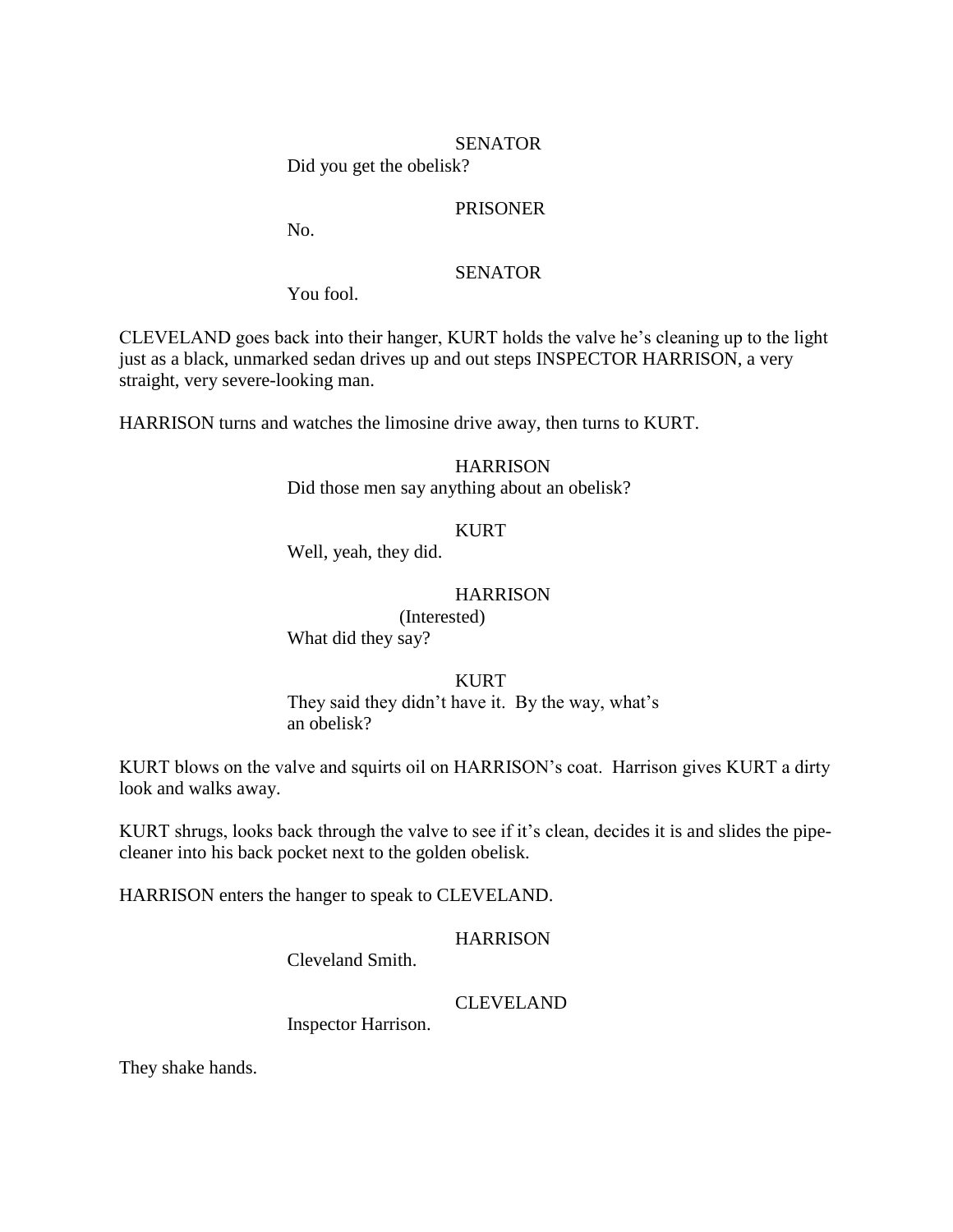#### **HARRISON**

The F.B.I. has an important assignment for you, Cleveland, one of national security.

### CLEVELAND

I"d be very happy to take it, but I have another job first.

#### **HARRISON**

That's all right. You're the man J. Edgar wants, So you"ve got the job. The nazis are developing an ultra-top secret, all-terrain war vehicle that's supposed to be years beyond anything we're even close to. We want you to infiltrate the nazi high command and steal those plans.

## CLEVELAND

Okay, as soon as I can get to it, you"ve got it. Right now though, this plane"ll go to Alaska in ten minutes.

#### **HARRISON**

That's a fast plane.

#### CLEVELAND

No. It"ll leave for Alaska in ten minutes.

## **HARRISON** Oh. Well, can you contact me along the way?

CLEVELAND I"ll be ten thousand feet in the air.

#### **HARRISON**

Well, can you telephone from a plane?

#### CLEVELAND

Of course I can, one"s real big and has wings and a propeller and the other"s small and has a receiver.

#### **HARRISON**

(Sighing) Don"t worry about it, I"ll contact you.

CLEVELAND nods and HARRISON turns to leave. CLEVELAND turns to KURT.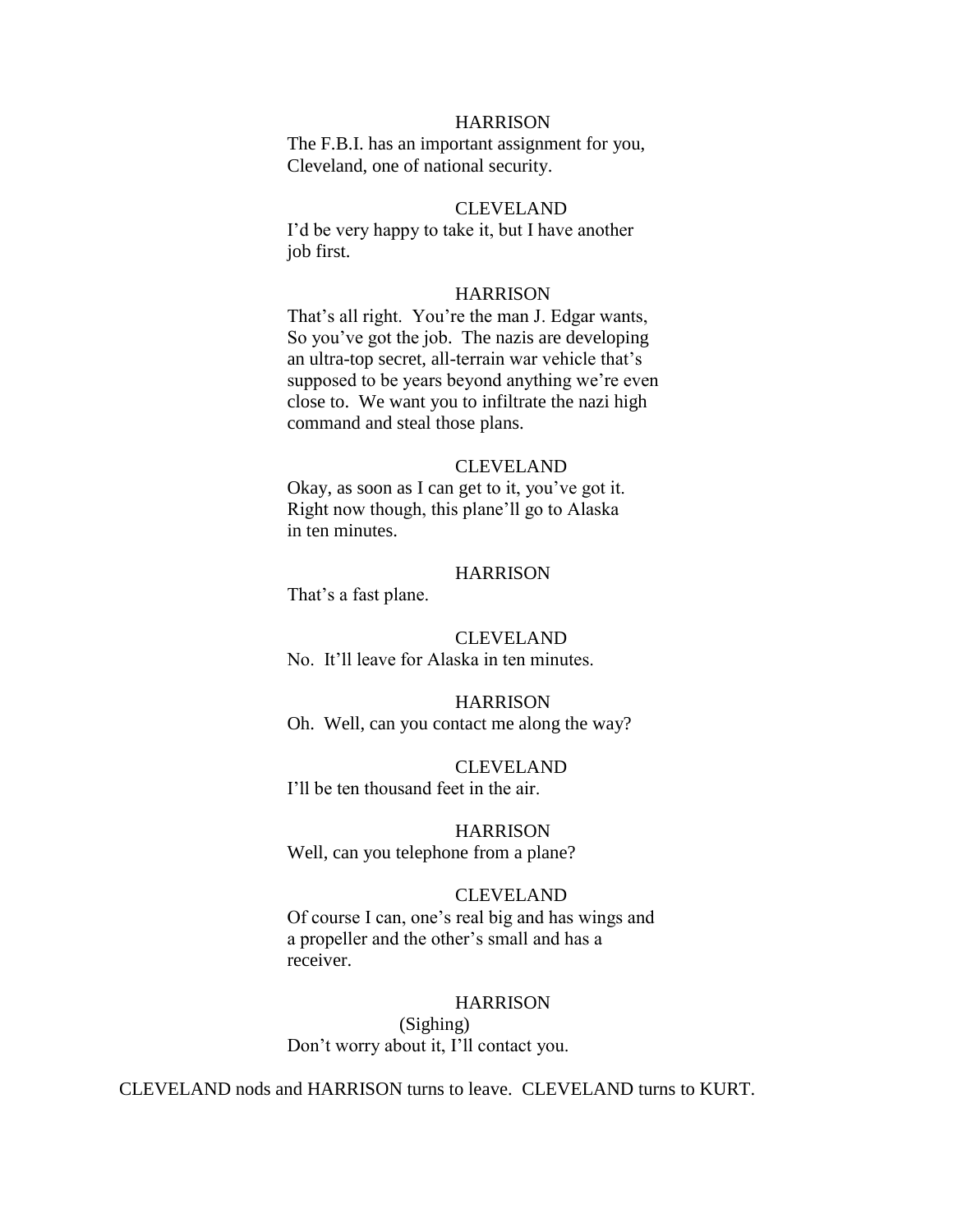# CLEVELAND

Hey, Kurt, install a phone in the plane, okay?

# **KURT**

(Grumbling) But I was just about to eat lunch.

#### CLEVELAND

Then do it after lunch.

INSPECTOR HARRISON"s car drives away just as a giant zepplin comes flying over. It is the HALINDENBERG and contains HAUPTENFUHRER SEIGFRIED VON KOENIGSWALD who wears a parachute and jumps out.

SEIGFRIED lands at the door of the hanger with his pistol out.

# **SEIGFRIED**

Now I've got you und zere is nothing you can do to stop me!

At that very moment the parachute comes down over his head. CLEVELAND grabs a crowbar and KURT a hammer and they quickly bludgeon the nazi to unconsciousness.

### CLEVELAND

Come on, we've got to get to Alaska and get this map translated.

They pull the plane out of the hanger and take off. When they get about a block away, Kurt looks down and sees many animals strolling out of a barn

#### KURT

Look, Ben Miller's door is open and all of his animals are escaping.

CLEVELAND sees a farmer going into his house. He calls down to him.

#### CLEVELAND

Hey, Ben, your barn door's open!

BEN looks up in surprise, then quickly does up his zipper.

CLEVELAND turns around and notices a pay telephone mounted in the cockpit in front of him.

#### CLEVELAND

Hey, how did this phone get here?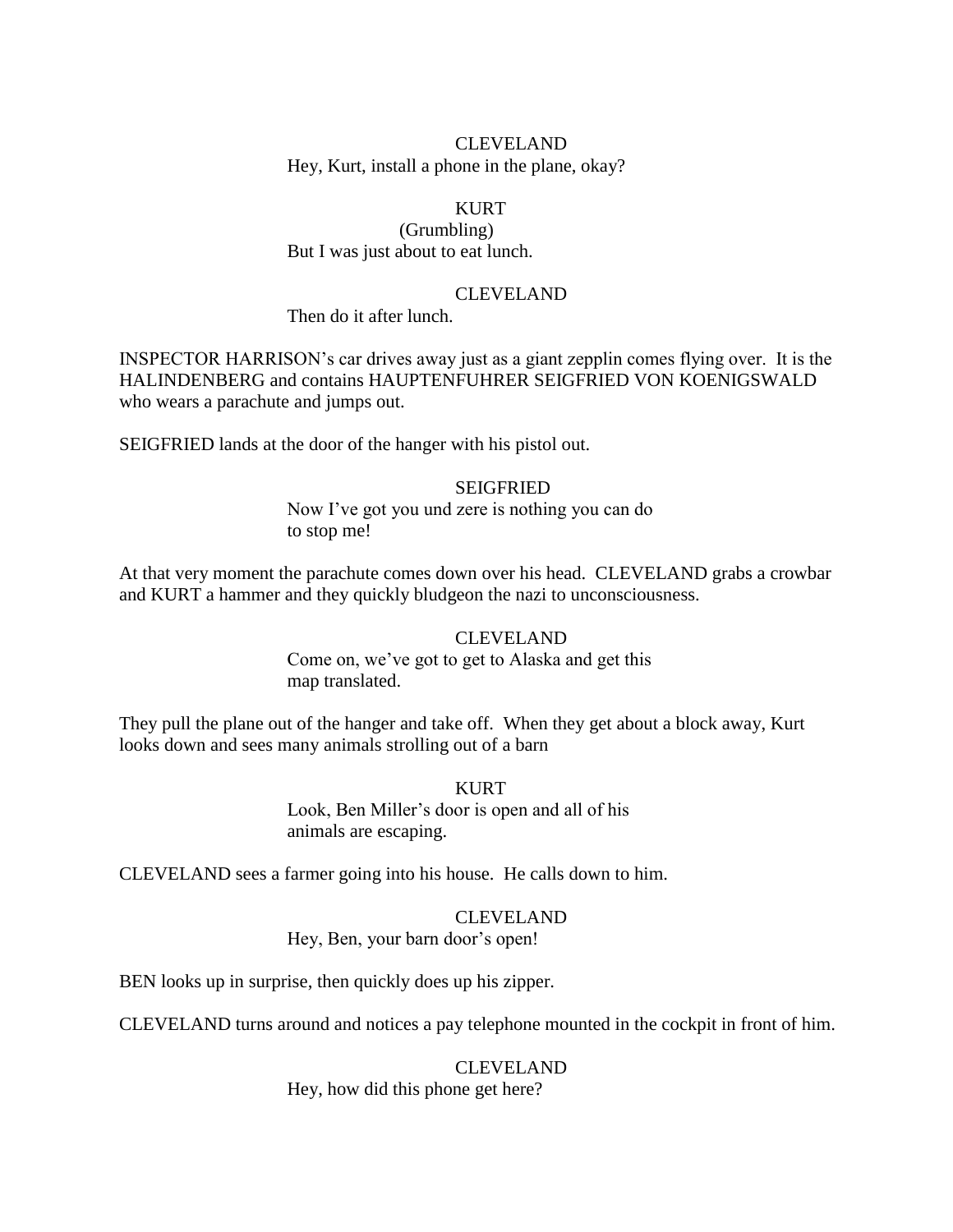### **KURT**

You told me to install one.

# CLEVELAND

But, when did you . . . Aw, forget it.

They fly away.

# MAP OF THE WORLD

The dotted line leaves ROMULUS and the U.S.A. and enters CANADA where it goes through--- WINNIPEG---WINNICAR---GETACHECK, to---KETCHAKAN---KETCHAFISH, into the YUKON through---RICHARD DAWSON---into ALASKA, NOME

The entire university is made up of one old stone building behind which looms giant snowpeaked mountains.

He heads into the building.

INTERIOR – BUILDING

CLEVELAND enters and looks around impatiently.

# CLEVELAND Dumb kid"ll be looking for a new job if he keeps this up.

CLEVELAND stops a student going past.

# CLEVELAND Hey, you know where I can find Professor Brown?

# STUDENT

Sure, he's right in there.

He points to a classroom with a window in the door. CLEVELAND looks in and sees an incredibly old man wearing a black robe and mortar board begin pulling down a rolled up map. As he gets it halfway down it drops from its brackets and crashes to the floor.

# CLEVELAND

Isn"t he kind of old?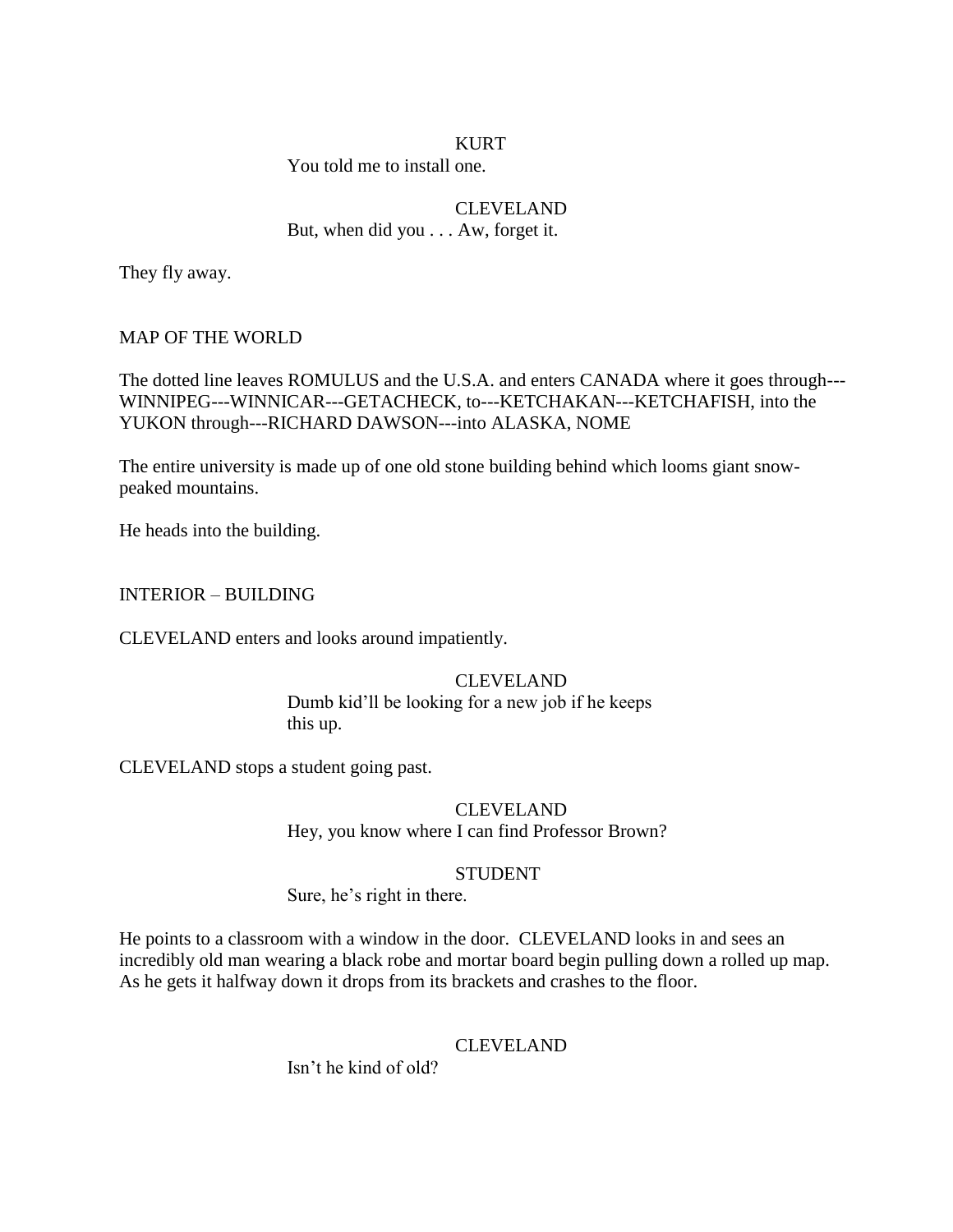#### STUDENT

Oh yes, but he"s a great man. He"s ninety-five years old and walks two hours to work every day.

# CLEVELAND

Really, where does he live?

The STUDENT points to an office across the hall.

### **STUDENT**

Right there. You"ll pardon me.

The STUDENT leaves and CLEVELAND looks back through the window into the classroom.

#### INTERIOR – CLASSROOM

PROFESSOR BROWN stands on a slightly raised wooden platform in front of the class. Beside him is an old blackboard on a stand and a globe. In the front row sits a beautiful girl with shockingly large breasts and a low-cut top. The Professor is blatantly staring.

# PROFESSOR

The original Sumarians came from a fertile valley beneath two large mountains.

Lurking behind the blackboard is a thin, bespectacled Oriental janitor in cover-alls pushing a broom. PROFESSOR BROWN points at the globe while keeping his eyes firmly glued to the young lady"s bosoms.

#### PROFESSOR

The Sumarians first travelled to nipple . . . I mean Nepal, where they changed course and headed breast . . . I mean west . . .

The professor smiles at the girl and she smiles back. Suddenly, a protrusion appears on the front of the Professor"s robe. He looks down find finds that it"s growing. The girl slaps her hands over her eyes, then peeks between her fingers. The Professor yanks away his robe and finds the janitor's broom.

The JAP bows in apology and points at the floor.

#### JAP

So solly. Velly messy.

Still bowing he backs out the door and passes CLEVELAND, who he looks right in the eye, then passes by.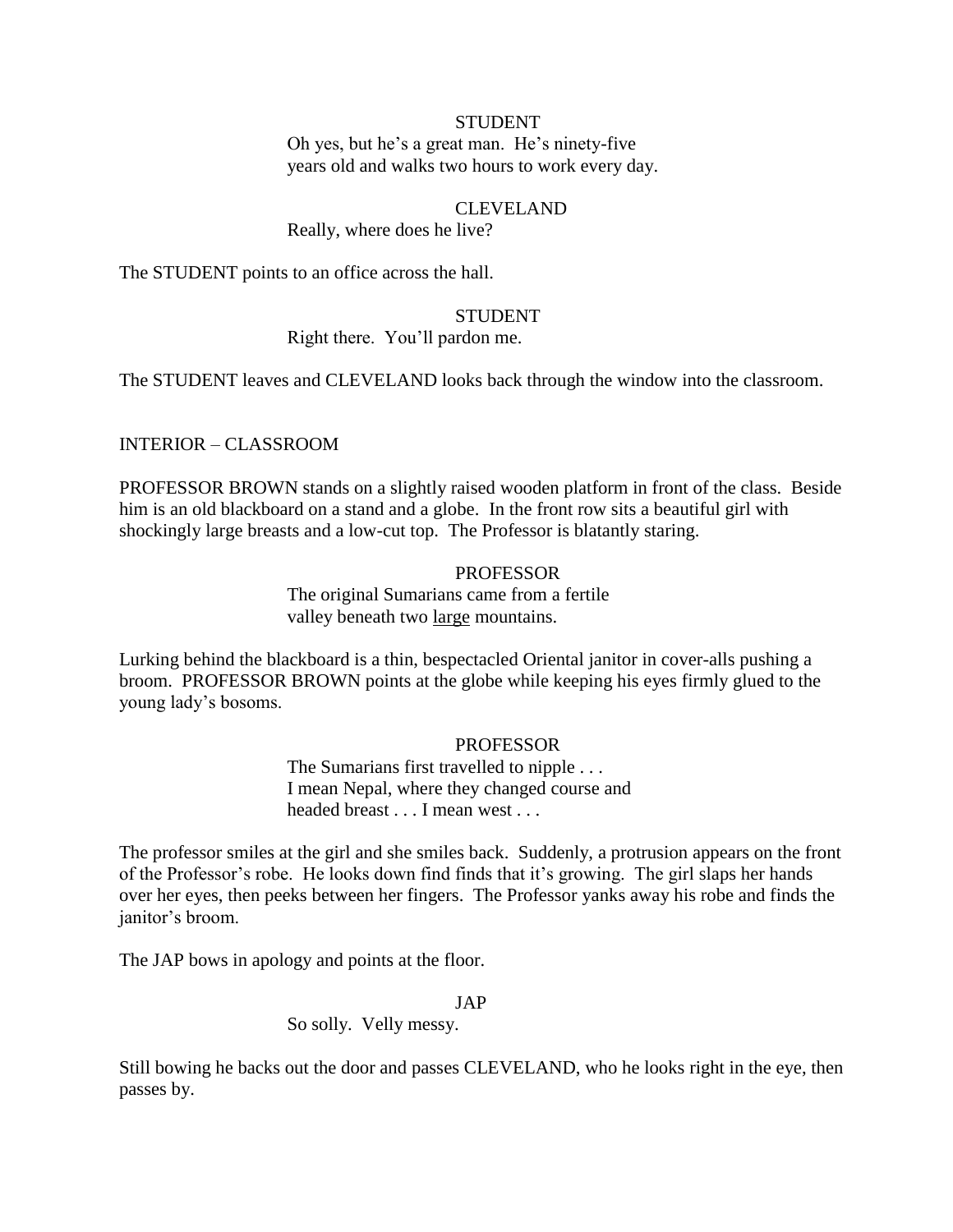# INTERIOR – FRONT HALLWAY

KURT comes dashing in through the front door, looks all around and shrugs.

# **KURT**

Oh, great!

KURT takes a piece of gum from his pocket, tears off the wrapper, puts the gum in his mouth, reads the comic and chuckles, then tosses the comic and wrapper on the floor.

Out of nowhere the PRINCIPAL appears. He is six and a half feet tall, very old and very mean.

### PRINCIPAL

Pick that up!

KURT does as he's told.

# PRINCIPAL

Where are you supposed to be?

## KURT

I don"t know.

PRINCIPAL What do you mean you don"t know?

# KURT

Well, ya see, I'm late.

PRINCIPAL Late, too, huh? That's a detention!

The PRINCIPAL pulls a pad from his pocket and begins writing. KURT shrugs helplessly.

INTERIOR – BROOM CLOSET

The JAP ducks into a small broom closet, pushes some rags and cleaning products to one side on a back shelf and reveals a transmitter and microphone. He turns it on and it lights up.

> JAP Come in submarine, this is Agent Apple, come in.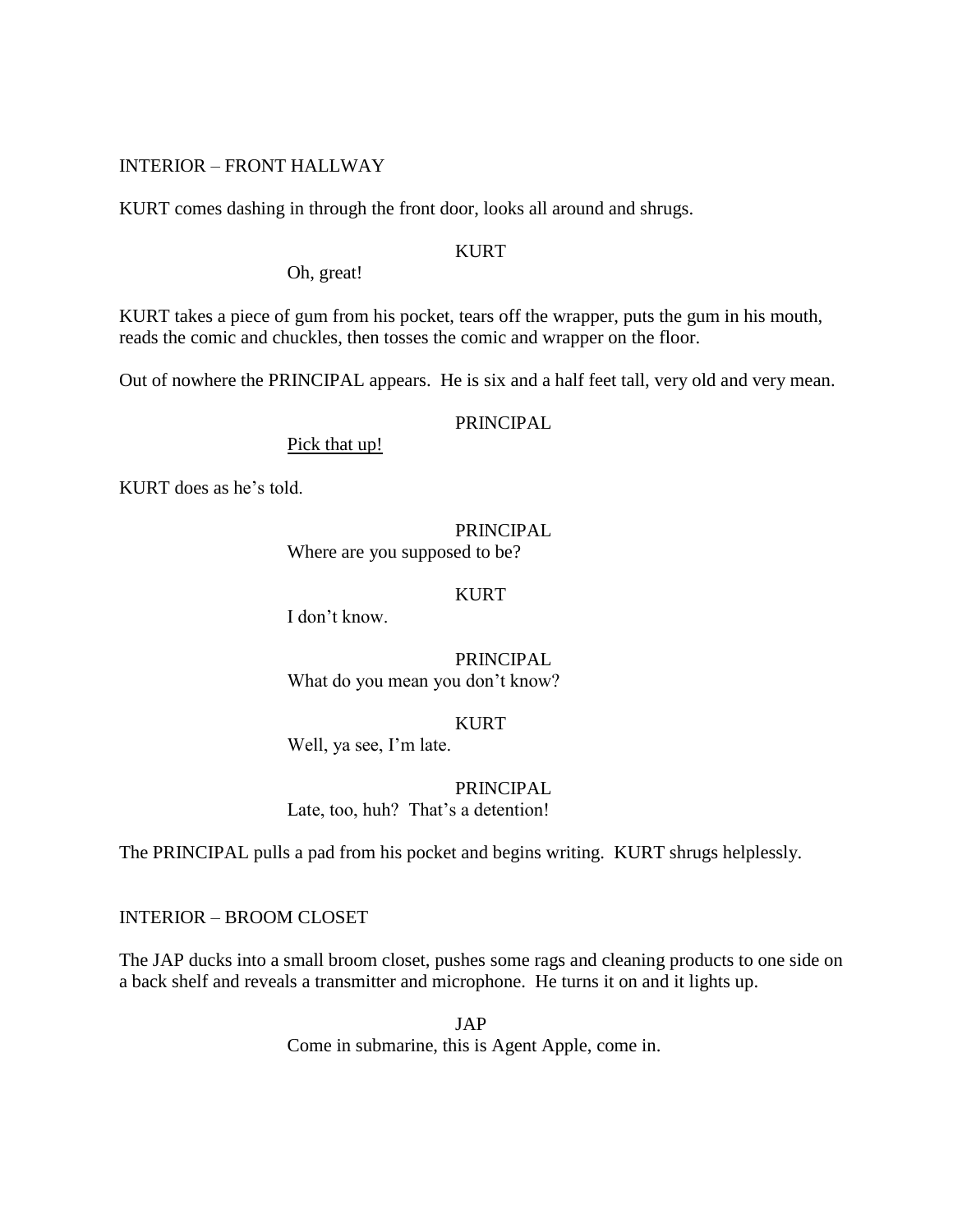# EXTERIOR – OCEAN

The periscope of a submarine cruises past.

#### INTERIOR – SUBMARINE

A Japanese Naval CAPTAIN stands at the periscope (his hat turned backward), behind him the RADIO MAN picks up the signal.

# RADIO MAN Come in Agent Apple, this is Agent Orange.

JAP (V.O.) Creveland Smith has arrived.

# CAPTAIN

Velly good. Have the Professor transrate the map and get back to the ship. Oh, and kill Creverand Smith!

# INTERIOR – BROOM CLOSET

The JAP takes a broom from the cart, beside two dustpans, cracks open the handle and loads in a 12-gauge shotgun shell.

## JAP

Yes, Captain.

# CAPTAIN (V.O.)

So good. Any more information?

# JAP

I only have to clean two more halls and I"ll be done for the day.

#### CAPTAIN (V.O.)

Get the map! Submarine signing off.

# INTERIOR – FRONT HALLWAY

KURT holds his detention and shrugs. He casually tosses it on the floor, turns and finds the PRINCIPAL'' face right in front of his. The PRINCIPAL grabs him by the ear.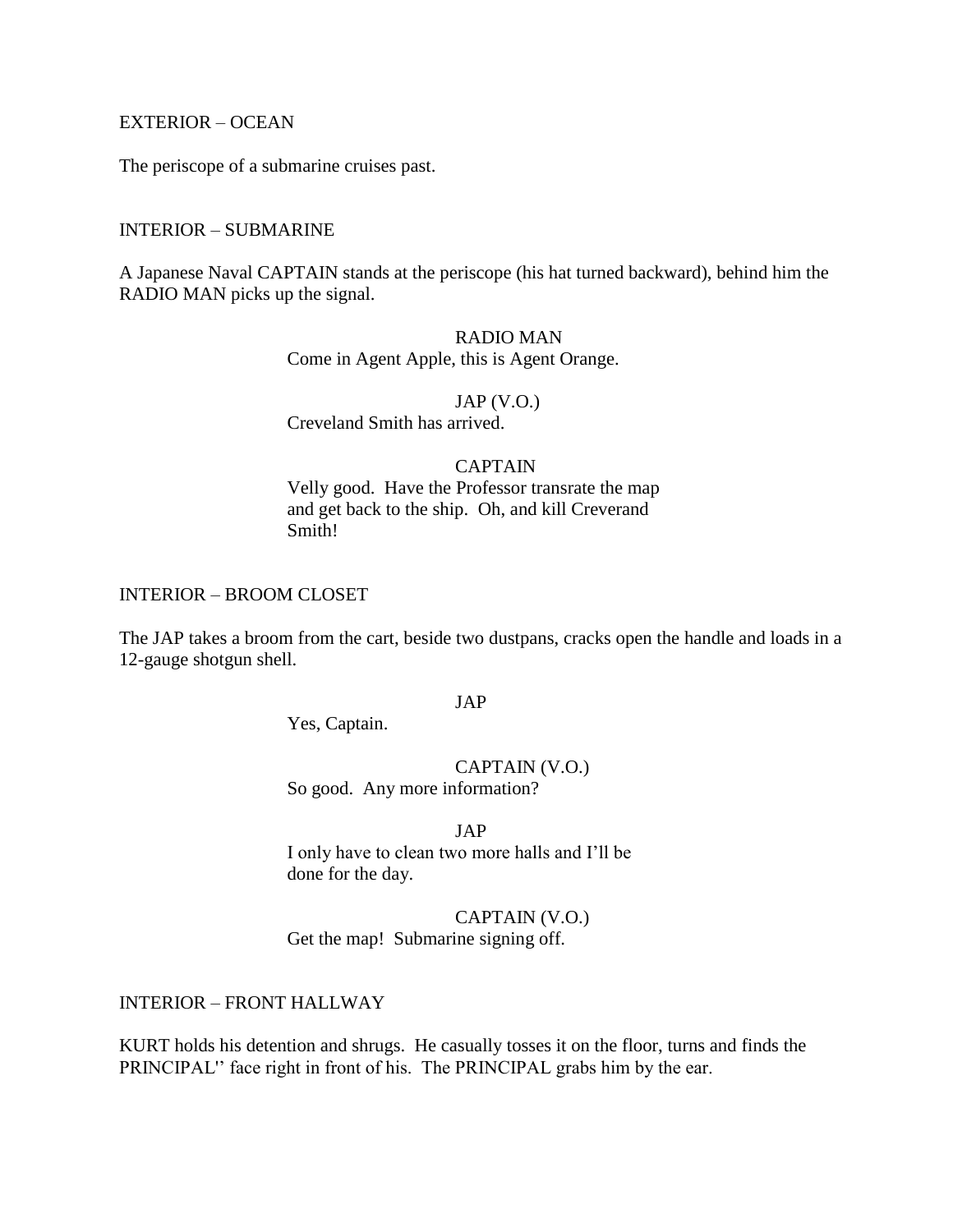### PRINCIPAL

Down to the office!

KURT is dragged away.

# INTERIOR – CLASSROOM

PROFESSOR BROWN spins the globe and turns to the blackboard where a very crude map is drawn. He begins drawing a line from the top of the map down pressing much too hard and making the chalk squeak.

### **PROFESSOR**

The Sumarians then travelled south to the middle east.

The pressure from the chalk causes the bottom of the blackboard to swing out and dump the PROFESSOR on the floor.

# **PROFESSOR**

(dazed)

Class dismayed.

# INTERIOR – HALLWAY BY PRINCIPAL"S OFFICE

The PRINCIPAL, still dragging KURT by the ear, stops before the classroom directly next to his office. He lets go of KURT"s ear and opens the door – the room is a mess.

# PROFESSOR

I want to see this room spotless in a half an hour! The broom closet is down there.

He points up the hall, then turns and walks away. KURT shakes his head and goes to the broom closet.

INTERIOR – BROOM CLOSET

KURT looks around for a broom, but only comes up with a little whisk broom. As he turns to leave he spots the radio behind the rags and bottles. KURT automatically reaches out and turns it on. It lights up.

> CAPTAIN (V.O.) I"ve spotted the wharf, back one third.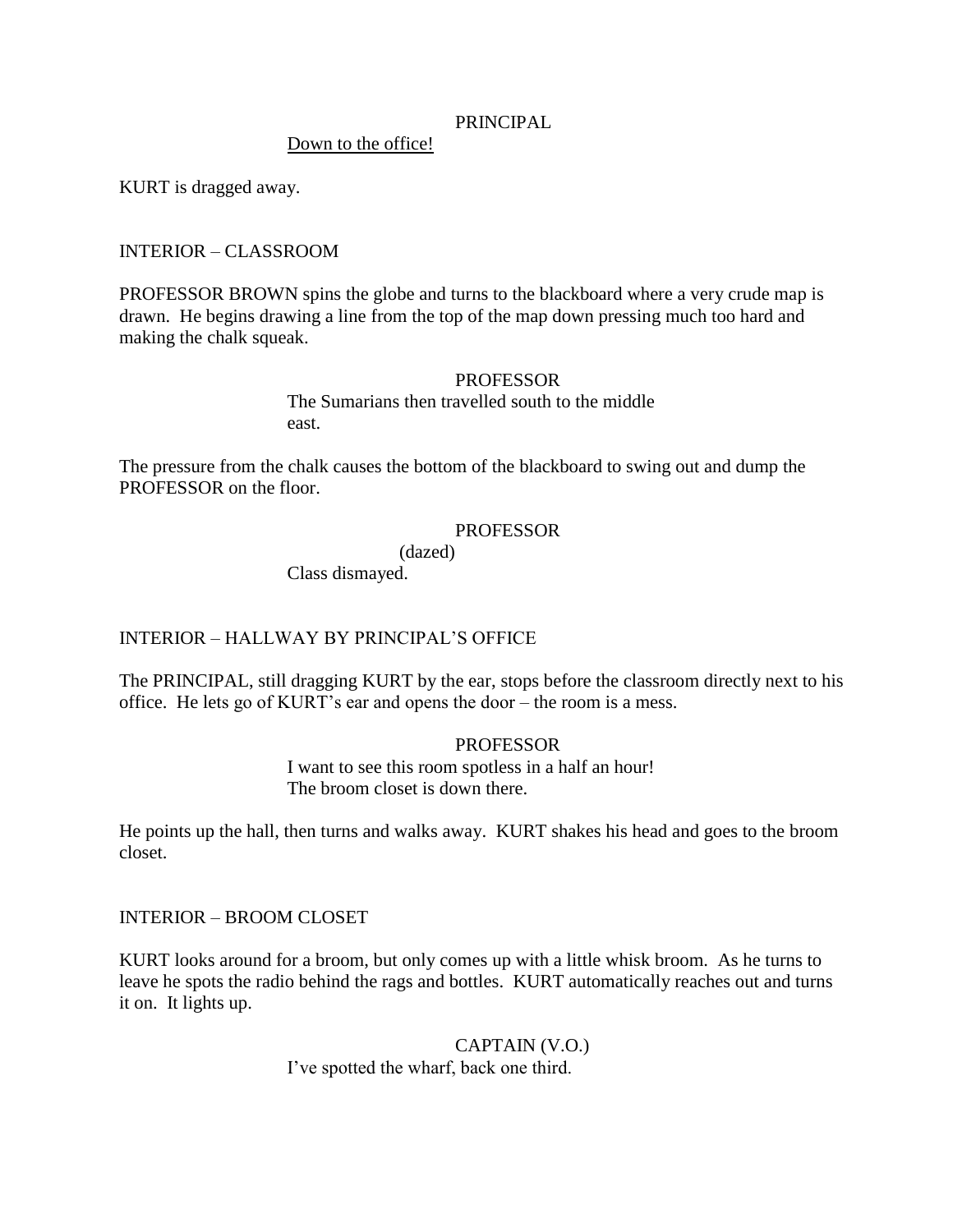KURT turns it off and leaves with the whisk broom.

# INTERIOR – HALLWAY OUTSIDE CLASSROOM

PROFESSOR BROWN comes out of the classroom holding an armload of books and papers and the wall-map that fell down. CLEVELAND greets him holding out his hand.

### CLEVELAND Professor Brown, I"m Cleveland Smith.

The Professor proffers his hand and drops everything. They both go down to pick everything up and hit heads.

#### PROFESSOR

You'll have to excuse me, my mind hasn't been on my work.

CLEVELAND Oh, really? Why is that?

PROFESSOR I'm in the process of getting a divorce.

### CLEVELAND

(Amazed)

At your age?

### PROFESSOR

The missus and I were waiting for the children to die.

### CLEVELAND

Yes, well, while I was in the jungles of Brazil I ran into your nephew, Alaska Brown, and . . .

#### PROFESSOR

Oh, really, how does he look?

# CLEVELAND

Well, not too good . . .

### PROFESSOR

Yeah, he always was an ugly kid. Would you like to see his picture?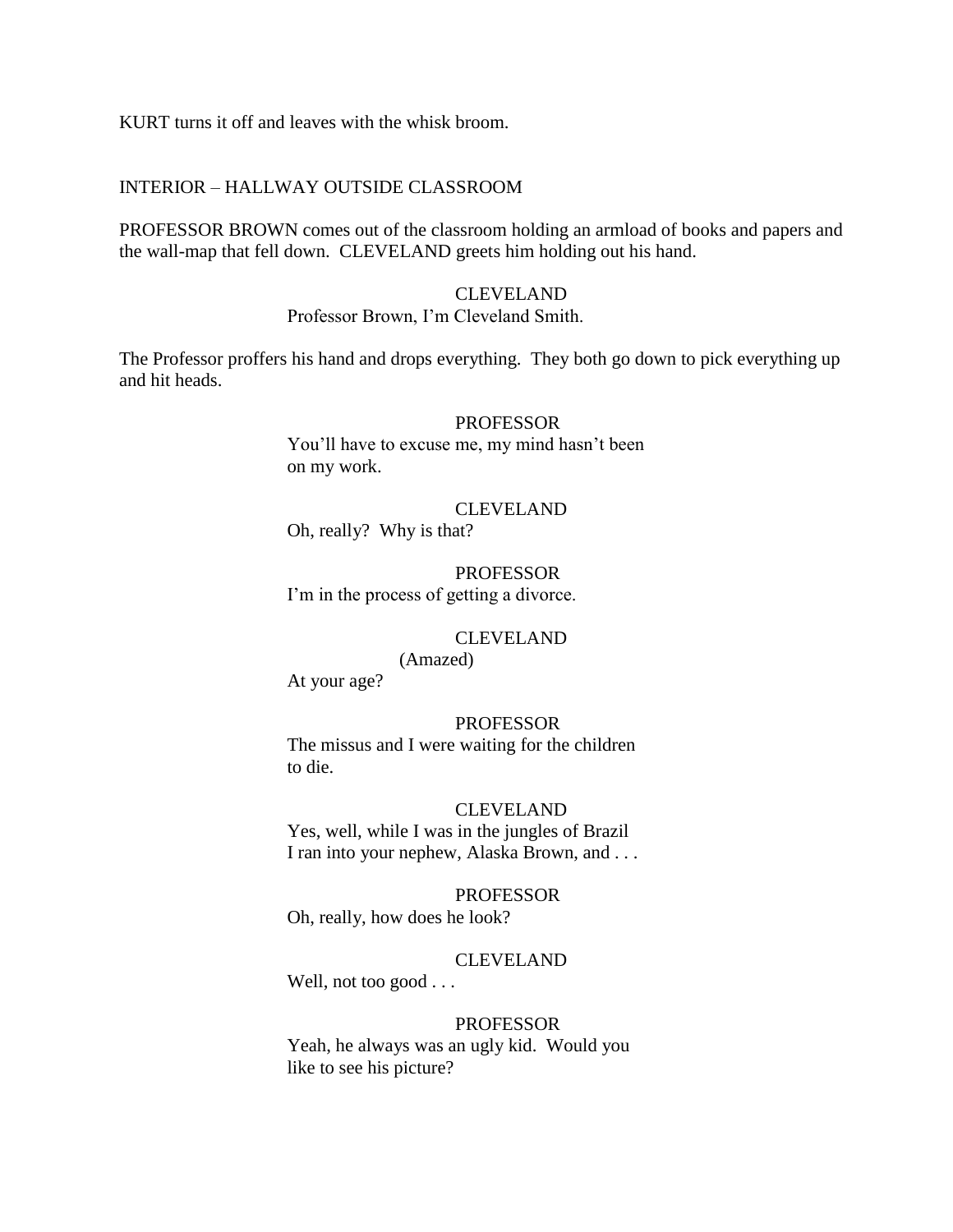CLEVELAND shrugs as the PROFESSOR takes his wallet from his robe pocket. The top photo is a young ALASKA BROWN with sixteen arrows and a spear through him.

# CLEVELAND

He looks about the same.

#### **PROFESSOR**

And this is my granddaughter Sally. She was a model student.

CLEVELAND looks at a picture of a pretty blonde girl posing like a statue.

### PROFESSOR

In fact, beside Alaska Brown, she was the only student I ever had who learned the ancient language of Sumarian.

### CLEVELAND

That's exactly what I came here to see you about. Alaska Brown gave me this and said you could translate it.

CLEVELAND pulls out the map and the PROFESSOR"s eyes light up.

# PROFESSOR

The map!

# INTERIOR – ANOTHER HALLWAY

The JAP comes wheeling his cart quickly around the corner and comes upon the PRINCIPAL.

### PRINCIPAL

Stop lollygagging and get to work!

The PRINCIPAL strides away and the JAP bows and pushes his cart in the other direction.

# INTERIOR – MESSY CLASSROOM

KURT has swept all of the dirt into one pile with the tiny whisk broom and doesn"t know what to do with it. He looks down and sees the crack underneath the door leading to another room. He looks around, then sweeps all of the dirt under the door.

INTERIOR – HALLWAY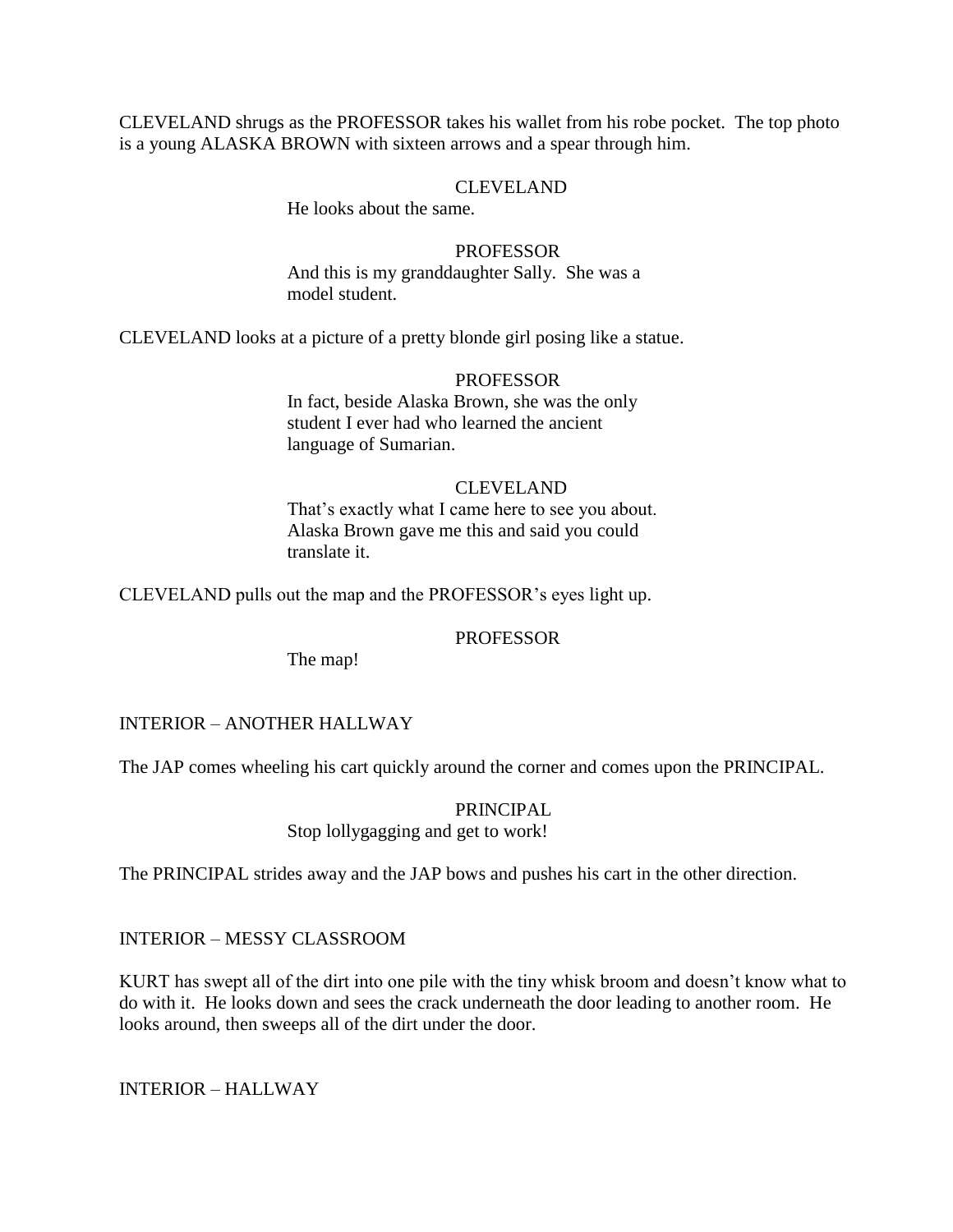The PROFESSOR looks at the map that CLEVELAND is holding as they walk up the hall.

#### PROFESSOR

I've waited my whole life to see this.

They reach the corner and there waits the JAP, broom in hand.

JAP

Prease to give me the map.

The PROFESSOR hands him the wall-map, The JAP takes it and checks the ends.

JAP Ah, it will need new blackets.

CLEVELAND sighs and whispers to the PROFESSOR.

#### CLEVELAND

Whoo, for a minute there I thought he wanted this map.

CLEVELAND holds up the ancient map. The JAP sticks the broom handle in CLEVELAND"s face.

## JAP

I do!

The JAP snatches the map. CLEVELAND instinctively gets ready to fight.

CLEVELAND

What the ...

# PROFESSOR

Don't! He's got a broom!

JAP

And now, Creverand Smith, prepare to die!

Just then the PRINCIPAL appears, grabs the broom and yells in the JAP"s face.

### PRINCIPAL

Some idiot made a mess of my office and you're out here gabbing in the hallway!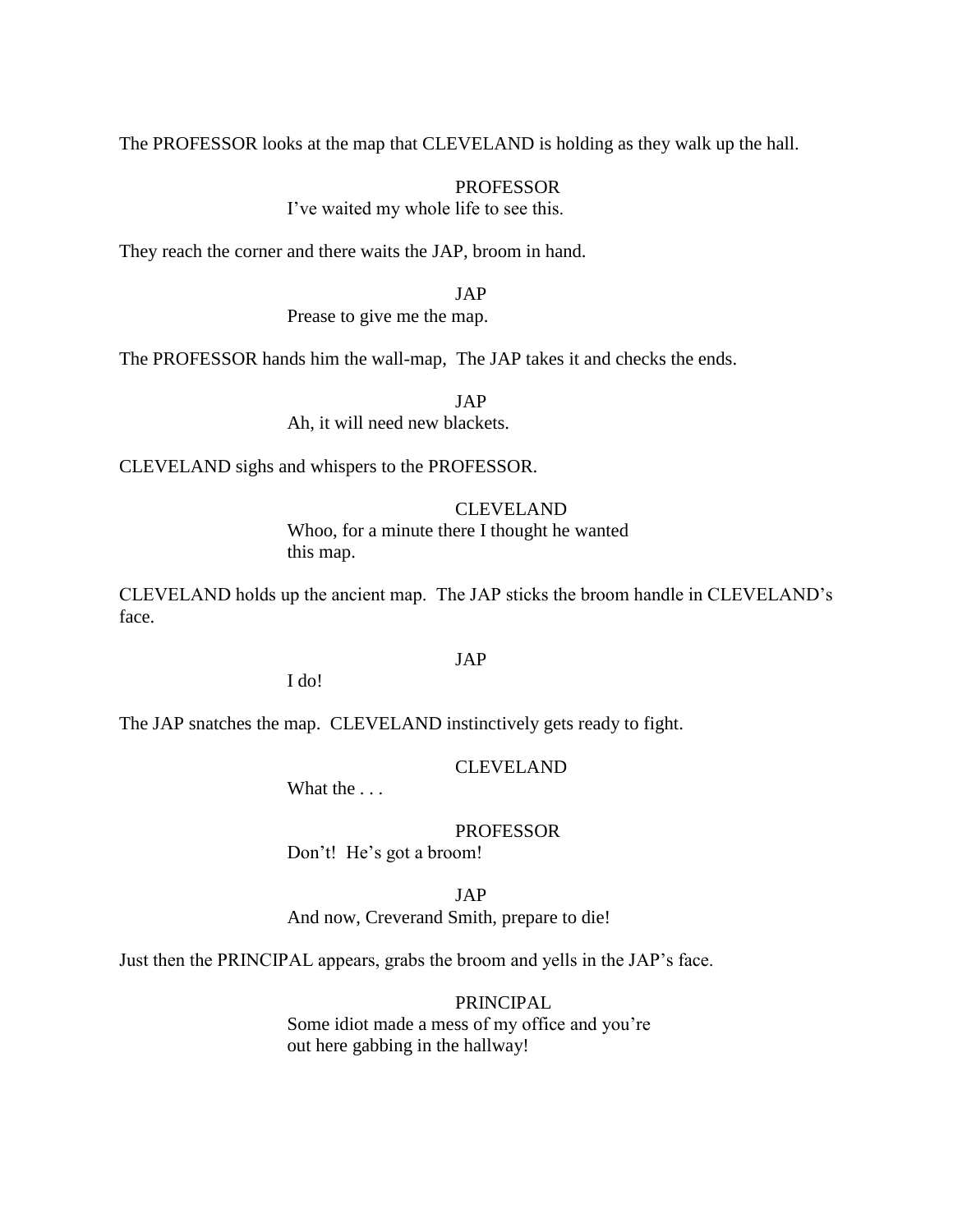The PRINCIPAL furiously stomps away with the broom. They all watch him turn the corner toward his office when KURT comes wandering up. The sound of a gun going off is heard. Everyone turns back to the situation at hand.

# KURT

### Say, why has he got the map?

KURT indicates the JAP.

# PROFESSOR The brackets are broken and it keeps falling off the wall.

## KURT

Oh.

CLEVELAND makes a move toward the JAP who quickly grabs a dustbin from the cart and puts it to the PROFESSOR"s head. He backs toward the door.

JAP

Don"t try and stop me or I"ll blow his brains out!

# PROFESSOR

(Scared)

He's not kidding, he's got a dustpan.

CLEVELAND snaps his whip and catches a bucket on the cart which flies onto his head. The JAP takes a shot at CLEVELAND but the bullet misses and hits the wall.

The JAP with the map and the PROFESSOR gets away.

CLEVELAND picks himself up off the floor, goes to the open window, sticks his head out and watches the JAP drag the PROFESSOR across campus and out of sight. CLEVELAND pounds his fist on the windowsill.

# CLEVELAND

Damn!

The window closes behind him. He goes to take another look and puts his head through the glass.

Suddenly there is the PRINCIPAL again.

# PRINCIPAL

That's school property you just destroyed, you'll pay for that!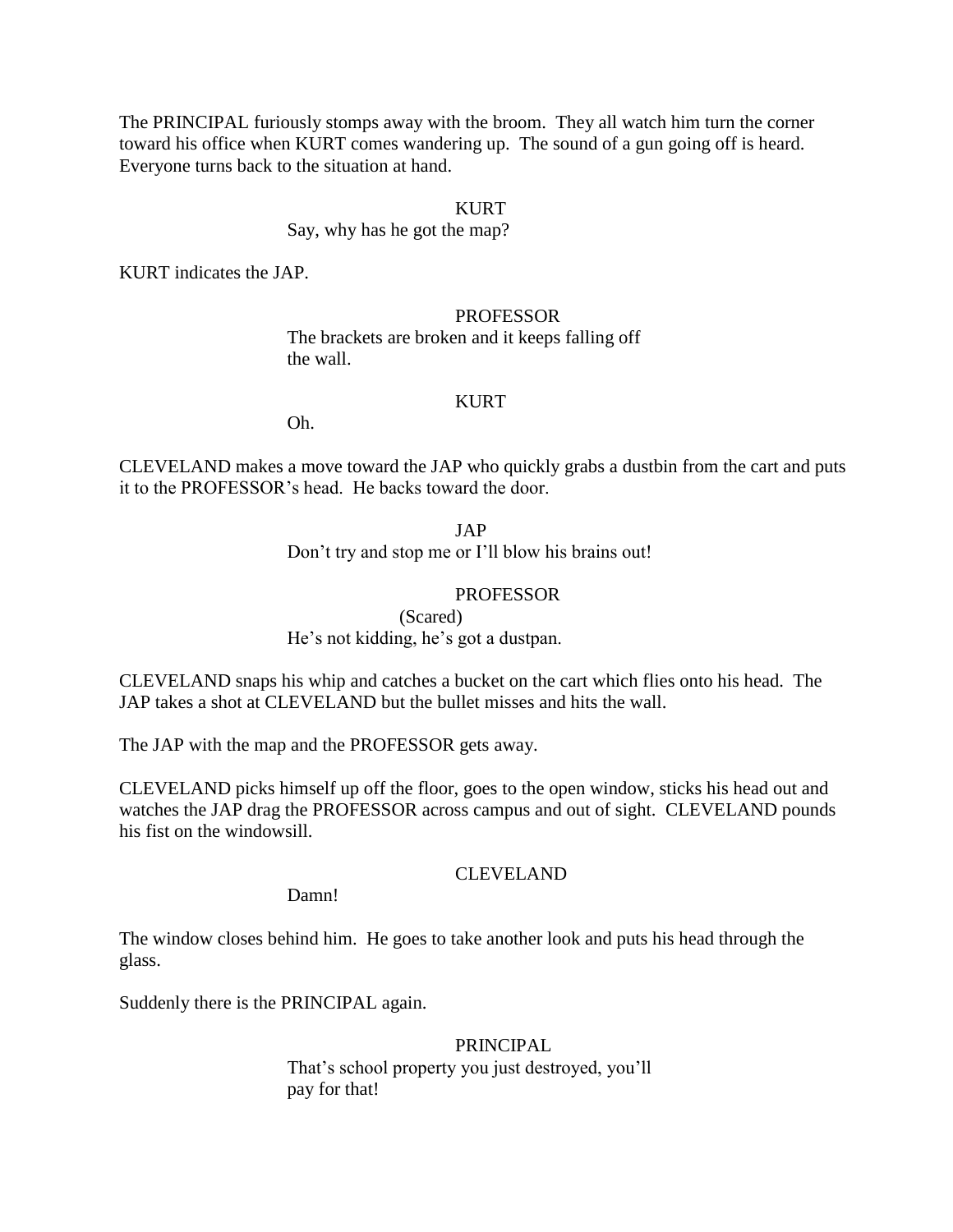CLEVELAND and KURT look at him in amazement.

# CLEVELAND

I thought you"d shot yourself.

He holds up a bandaged hand.

### PRINCIPAL

It was just a flesh wound. Now, where's a dustpan?

He spots one on the cart, takes it and stomps away talking to himself.

# PRINCIPAL

If you want something done, you"ve got to do it yourself!

He turns the corner, there is a momentary pause, then a gunshot and the sound of a body hitting the floor.

CLEVELAND shrugs and picks glass shards from his hat.

### CLEVELAND

Well, I've lost the Professor and the map and haven't got the slightest idea where they are.

### KURT

He took the Professor down to the wharf where he's meeting a submarine.

# CLEVELAND

How do you know?

KURT I heard it on the radio in the broom closet.

CLEVELAND Of all the . . . Get the plane. I"ll get the map and the Professor.

### EXTERIOR – WHARF

Beside the vacant wharf is a restaurant/bar, THE FISHERMAN"S DWARF.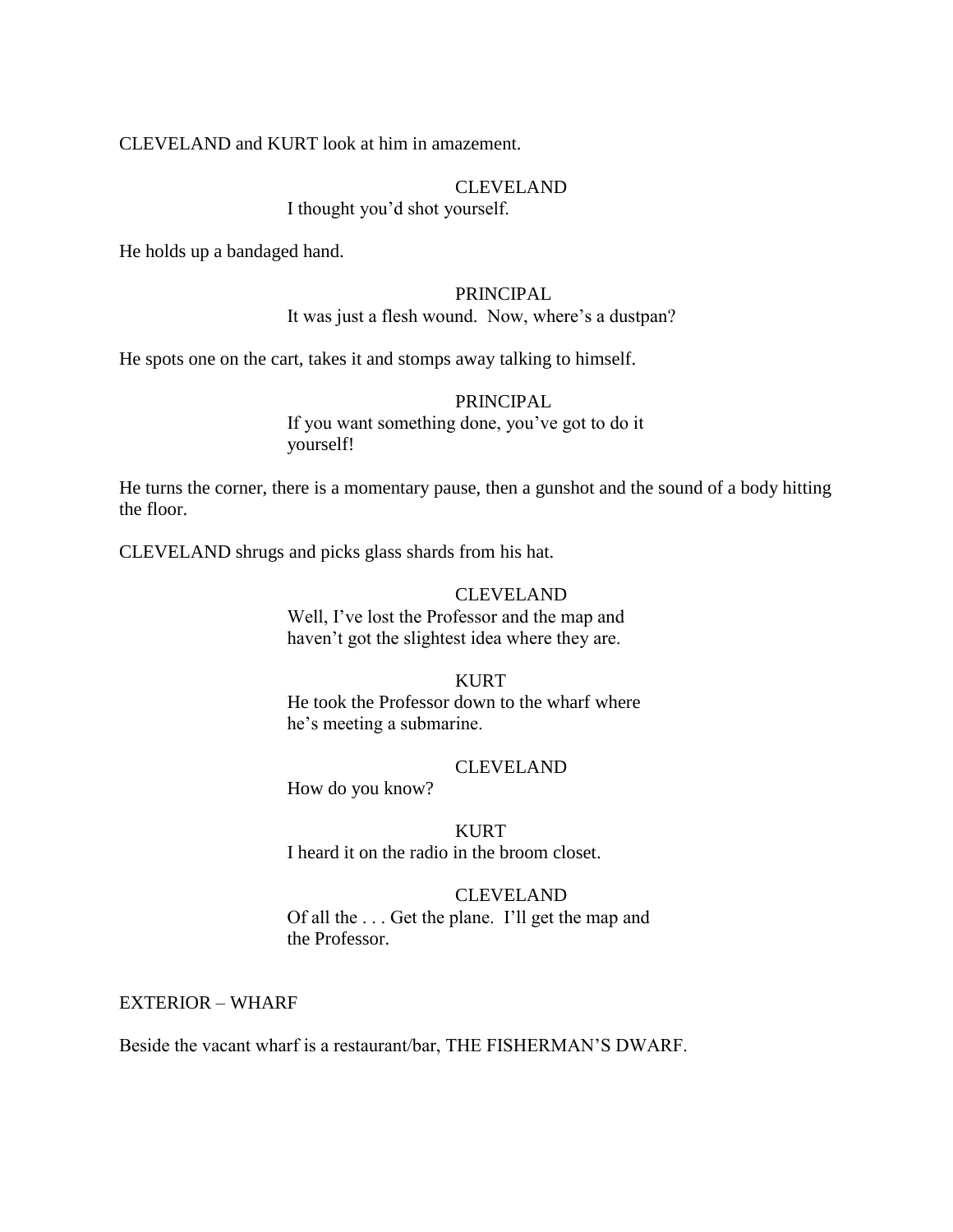# INTERIOR – FISHERMAN"S DWARF

CLEVELAND enters and is greeted by a midget in a sailor"s suit with a very hostile tone.

# **MIDGET**

You want a table or what? Look, would ya hurry it up, bud, I haven't got all day! Ahhh . . .

The midget stomps away in disgust.

CLEVELAND shakes his head and enters the bar.

### CLEVELAND

My God, what a crabby shrimp!

CLEVELAND goes up to the bar and is waited on by an ESKIMO WOMAN in furs.

### CLEVELAND

I"ll have a vodka and prune juice.

## ESKIMO WOMAN

Oh yeah, what's that?

### CLEVELAND

A pile driver.

She nods and turns to make it. On her back is a fur papoose containing a little kid. CLEVELAND smiles. The little kid smiles and pokes him in the eyes.

# CLEVELAND

Why you little son of a ...

The ESKIMO WOMAN turns back with the drink.

### CLEVELAND

. . . Thank you.

As she turns the little kid comes around with a right hook and pops CLEVELAND in the nose. He winds up to deck the brat and the woman turns back.

### ESKIMO WOMAN

That'll be twenty-five cents.

CLEVELAND pulls out a quarter and mistakenly drops it behind the bar. The woman bends down to pick it up and the baby slides out of the papoose into a beer barrel.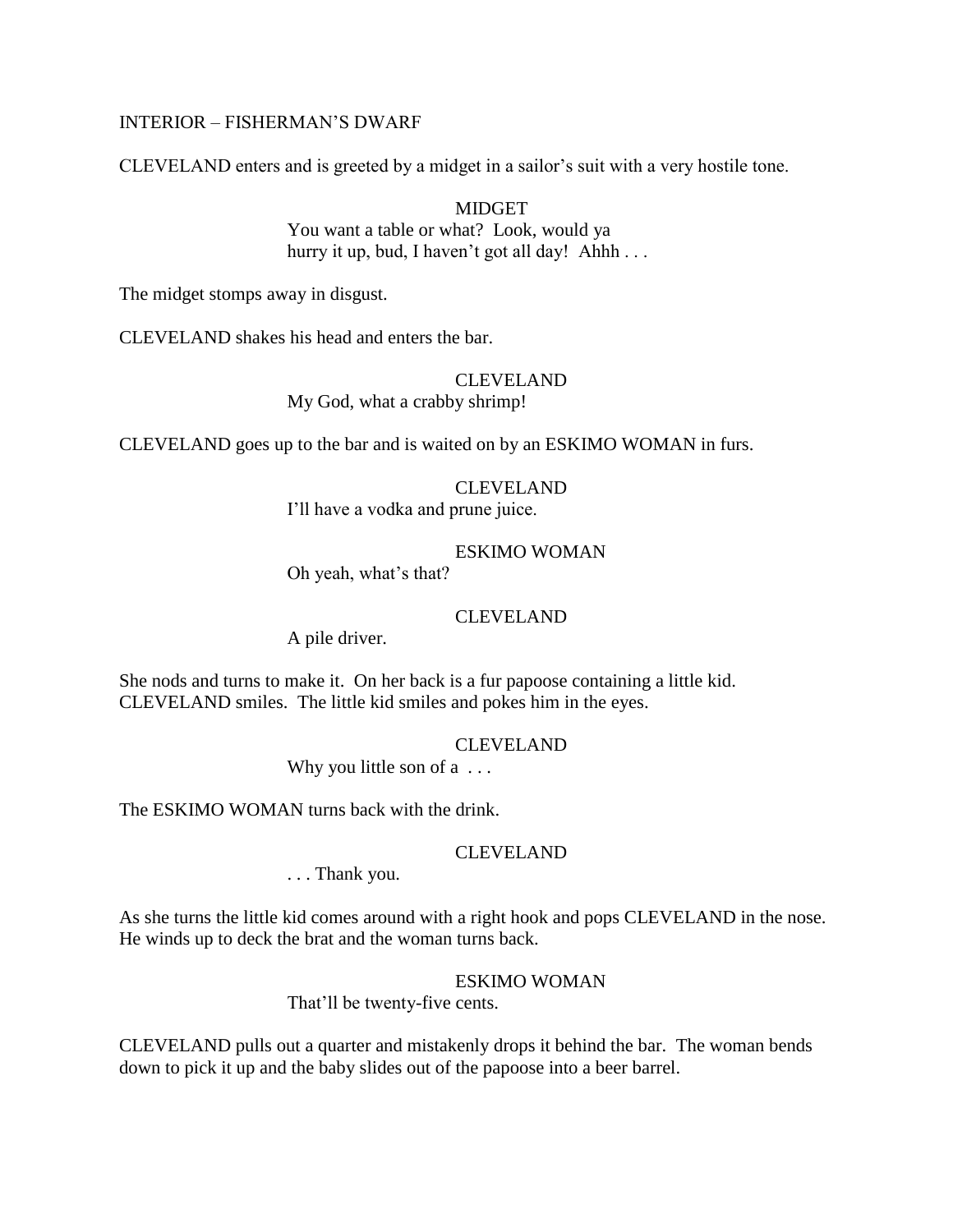INTERIOR – BACK ROOM

The PROFESSOR sits at a table and the JAP drops a pad of paper and a pencil before him, then hands him the rolled up map.

JAP

Transrate the map! Now!

The PROFESSOR begins to protest.

### PROFESSOR

It's not quite that easy . . .

The JAP shoves the dustpan into his face.

## **PROFESSOR**

. . . Nor is it quite that hard.

The PROFESSOR starts unrolling the map as the JAP goes to the window and looks out at the water. He checks his watch and looks angry.

As the PROFESSOR begins reading the map his posture straightens up and his chest begins to swell.

INTERIOR – BAR

CLEVELAND casually strolls around looking for any sign of the JAP and the PROFESSOR.

CLEVELAND turns and sees a man that is covered with black dirt and wearing a hard-hat with a light on it step up to the bar.

# DIRTY MAN

Gimme a glass of Red Eye!

The ESKIMO WOMAN looks him up and down, then shakes her head.

# ESKIMO WOMAN

Sorry, we don"t serve miners.

### DIRTY MAN

Aw, heck.

He leaves disappointed.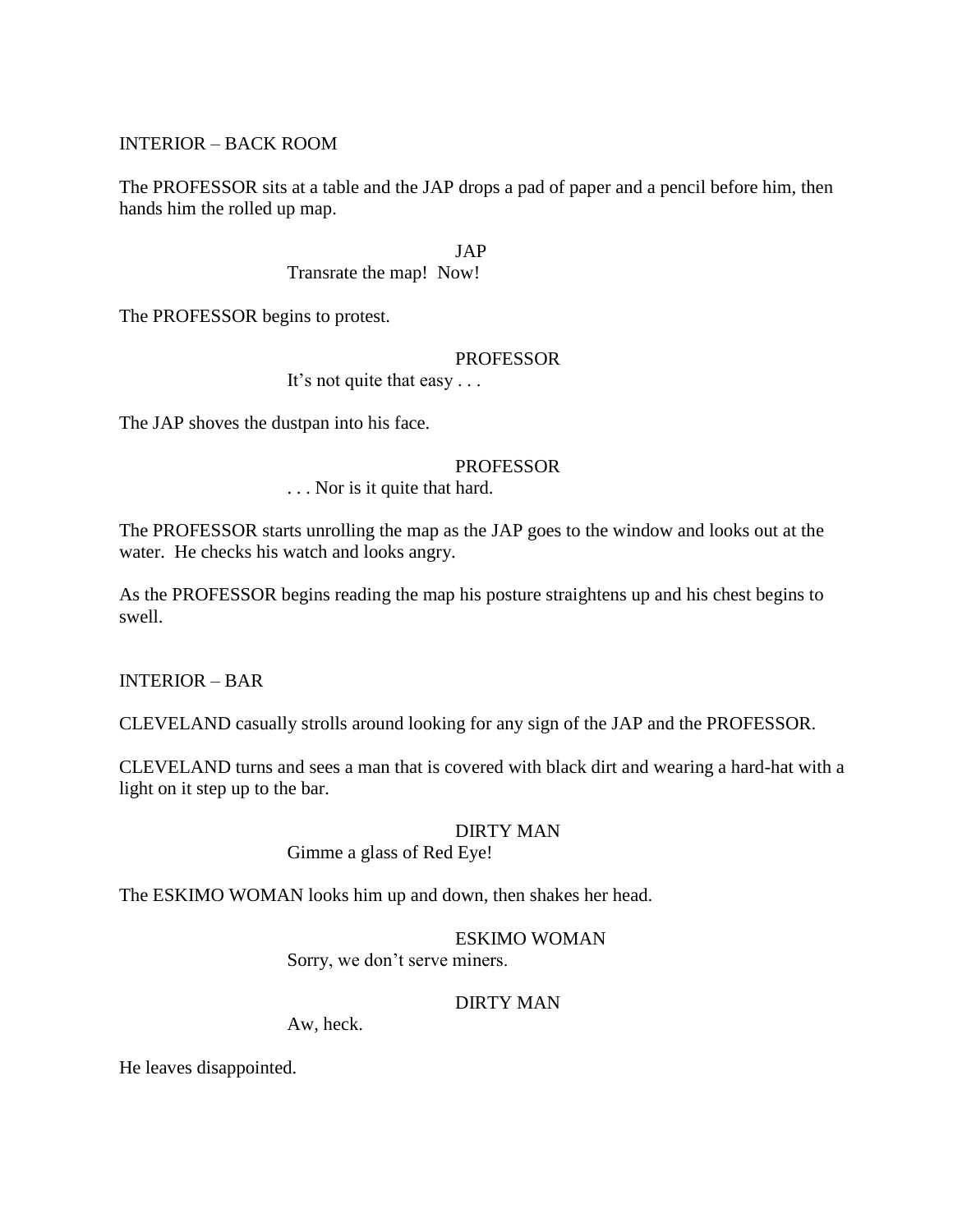# INTERIOR – BACK ROOM

The JAP continues to stare out the window impatiently.

The PROFESSOR reads further into the map and his chest swells larger, the buttons beginning to strain on the front of his robe.

# INTERIOR – BAR

CLEVELAND continues his search and passes two very drunk men sitting at a table that is littered with empty beer bottles. They each have several darts and throw them at a dart board which rests on a mantle against the wall.

CLEVELAND walks behind them and sees a beautiful woman.

# CLEVELAND

My goodness, but you are a lovely woman.

# WOMAN

(With a Man"s Voice)

Gosh fella, tanks a lot.

CLEVELAND recoils, steps back and a dart strikes CLEVELAND directly in the ear. He hollers in pain.

# INTERIOR – BACK ROOM

The JAP hears CLEVELAND and dashes to the door.

JAP

What was that?

He looks out the window and sees a boat with four Japanese soldiers in it heading for shore.

Meanwhile, the buttons are popping off the PROFESSOR's robe and the sleeves are beginning to tear as his muscles grow. He looks down at a small pad on the table with the printed title "Things To Do," beneath which is written: "mop floor, clean gymnasium, get map, kill Professor."

The JAP has the door opened a crack and sees CLEVELAND SMITH.

JAP

Uh-oh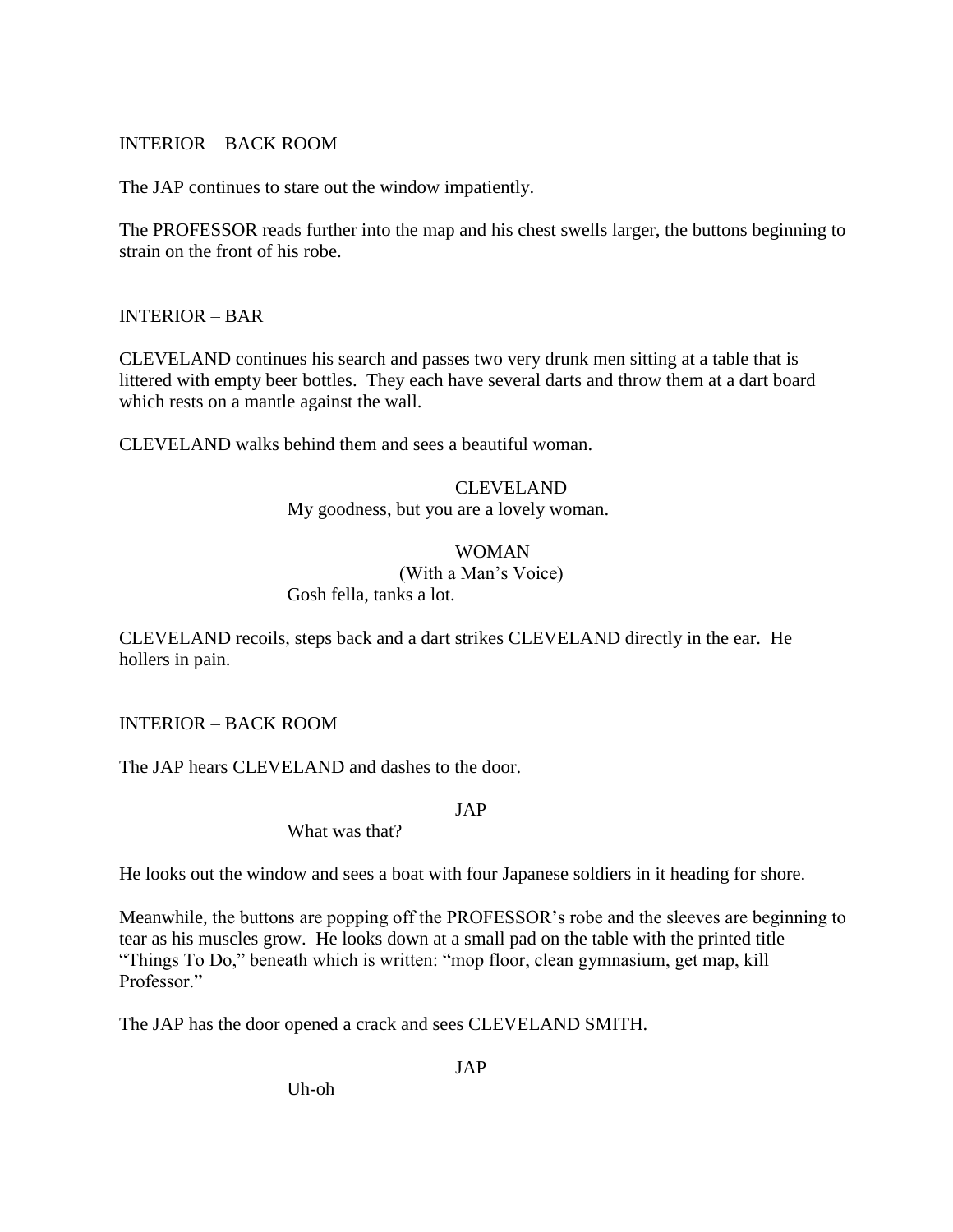He shuts the door, turns and finds the PROFESSOR standing right in front of him glaring down at him.

# **PROFESSOR**

### Kill the Professor, eh?

The PROFESSOR grabs the front of the JAP"s cover-alls with one hand, lifts him into the air, swats the dustpan out of his hand, then gives him a mighty punch sending him sailing through the door and out into the bar.

# INTERIOR – BAR

The JAP stumbles across the bar and runs right into CLEVELAND.

## CLEVELAND

There you are you little runt!

CLEVELAND hauls off and whallops him sending him stumbling back into the doorway of the back room where the PROFESSOR awaits him with another mighty punch.

## CLEVELAND

Professor, grab that Jap.

The PROFESSOR grabs a Jewish American Princess holding an emory board and punches her.

The JAP stumbles over to CLEVELAND dazed and gets a flying roundhouse kick to the side of the head sending him back to the PROFESSOR who makes his hand into a fist, his arm into a club and whacks the JAP on the skull knocking him out. He crumples into a heap on the floor.

### CLEVELAND

Have you got the map?

The PROFESSOR grabs it off the table.

### PROFESSOR

Yessiree!

# CLEVELAND

Let's get out of this dump!

All of the patrons watch as the two warriors depart.

EXTERIOR – FISHERMAN"S DWARF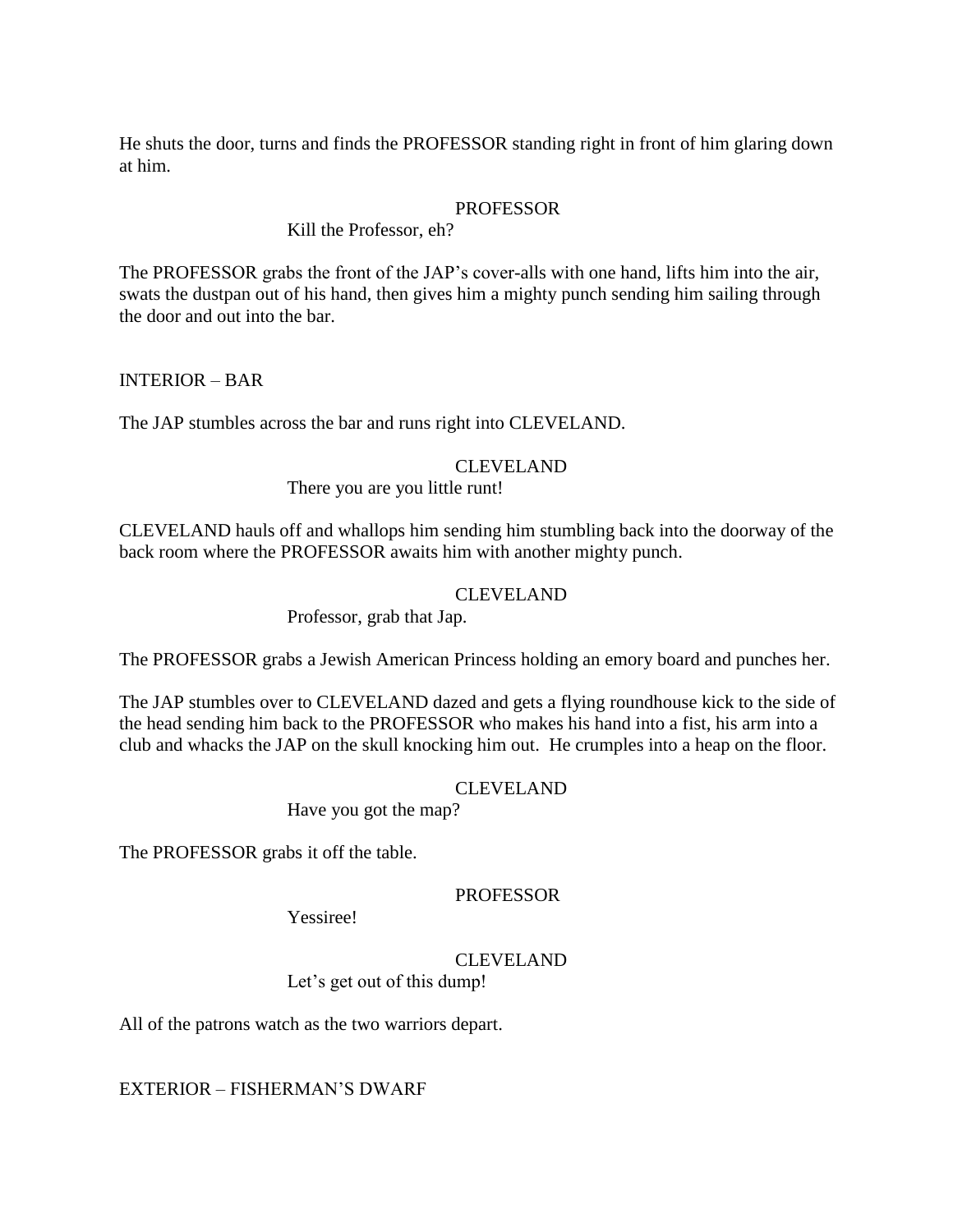Once they are outside CLEVELAND takes the map and suddenly all of the PROFESSOR"s strength drains away and his chest and muscles deflate. He begins staggering and sits down on a rock.

#### PROFESSOR

I don"t feel so good.

# CLEVELAND

What's wrong?

### PROFESSOR

I, I, I think I"m having a stroke.

#### CLEVELAND

But you were so healthy a second ago, what happened?

#### PROFESSOR

It's the power of Zod, it was coming to me through the map. But it"s not the real power, that comes from what the map leads to. (Grabs his heart)

Oh  $my \ldots$ 

## CLEVELAND

But Professor, you"ve got to translate the map.

#### PROFESSOR

I don"t think I could go through that again. You"ll have to talk to my granddaughter Sally Brown, she works for the Nome Daily Sun.

### CLEVELAND

Hmmm, Brown from the Sun. Go on.

#### PROFESSOR

She"s in Berlin covering the fencing match at the Olympics.

#### INTERIOR – FISHERMAN"S DWARF

Four Japanese soldiers with helmets and rifles enter through the back door, spot their fallen comrade and go to him. He comes back to consciousness for a moment and points toward the front door.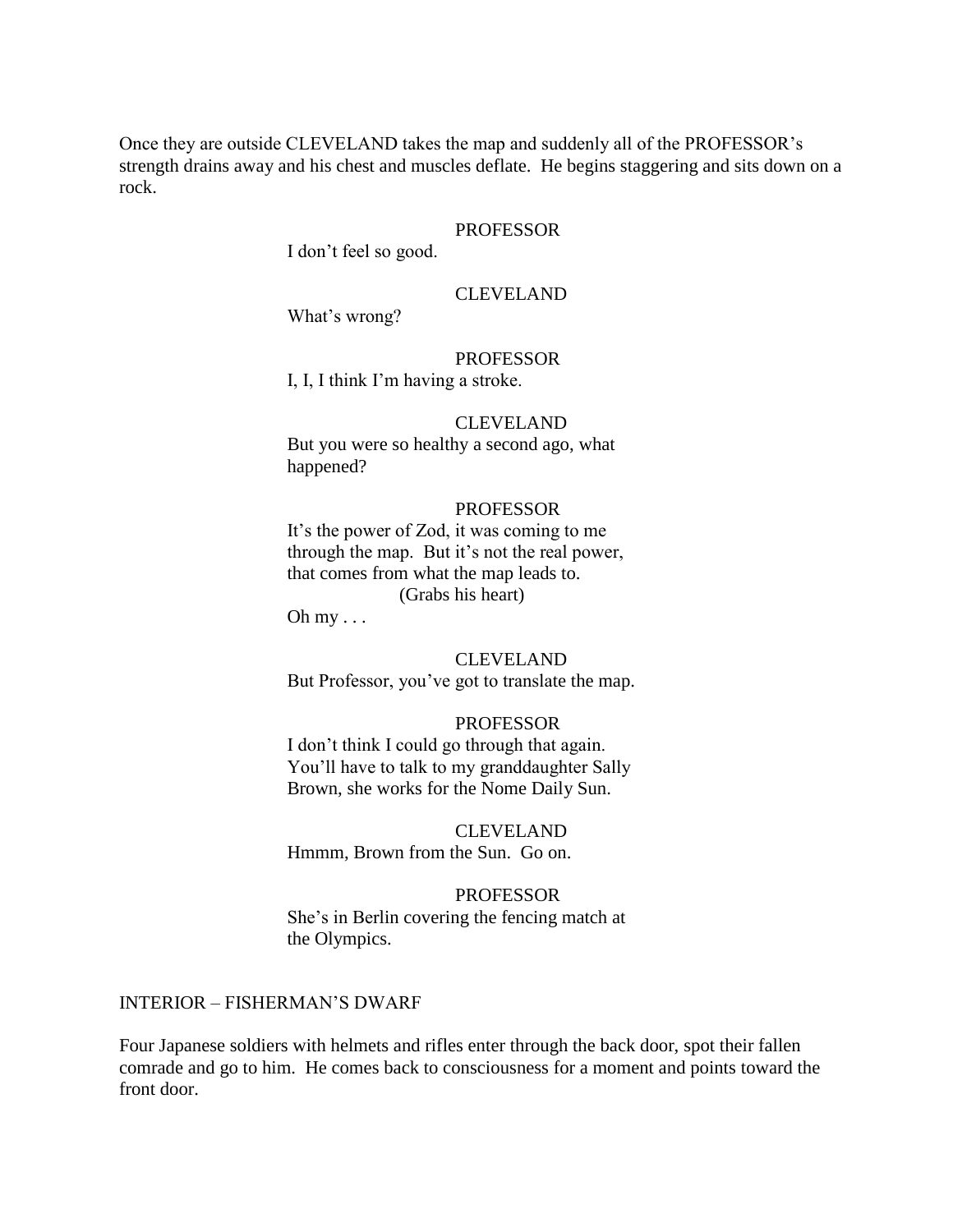### JAP

# They've got the map. Get them.

He passes back out. The soldiers double-time it out of the bar.

# EXTERIOR – FISHERMAN"S DWARF

The PROFESSOR seems to be on the verge of expiring when CLEVELAND sees the soldiers coming after them.

At the same moment KURT in the plane comes flying toward them.

CLEVELAND Professor, we've got to get out of here. Come on.

### PROFESSOR

No, I can"t. Leave me.

#### CLEVELAND

You can do it, Professor, just try.

The soldiers are bearing down as KURT brings the plane over a nearby cliff.

CLEVELAND helps the PROFESSOR to his feet and they begin running toward the cliff, the soldiers in close pursuit.

Just as they near the edge of the cliff, which drops off about five hundred feet, KURT brings the plane in close.

### CLEVELAND

Come on, we've got to jump for it!

## PROFESSOR

I don"t think I can make it.

#### CLEVELAND

Sure you can.

CLEVELAND dives for the plane and snags KURT"s scarf. The PROFESSOR dives, totally misses the plane and falls into the abyss.

CLEVELAND shimmies up the scarf while strangling KURT and gets into the plane.

The soldiers get to the edge of the cliff and fire up at them, but they are long gone.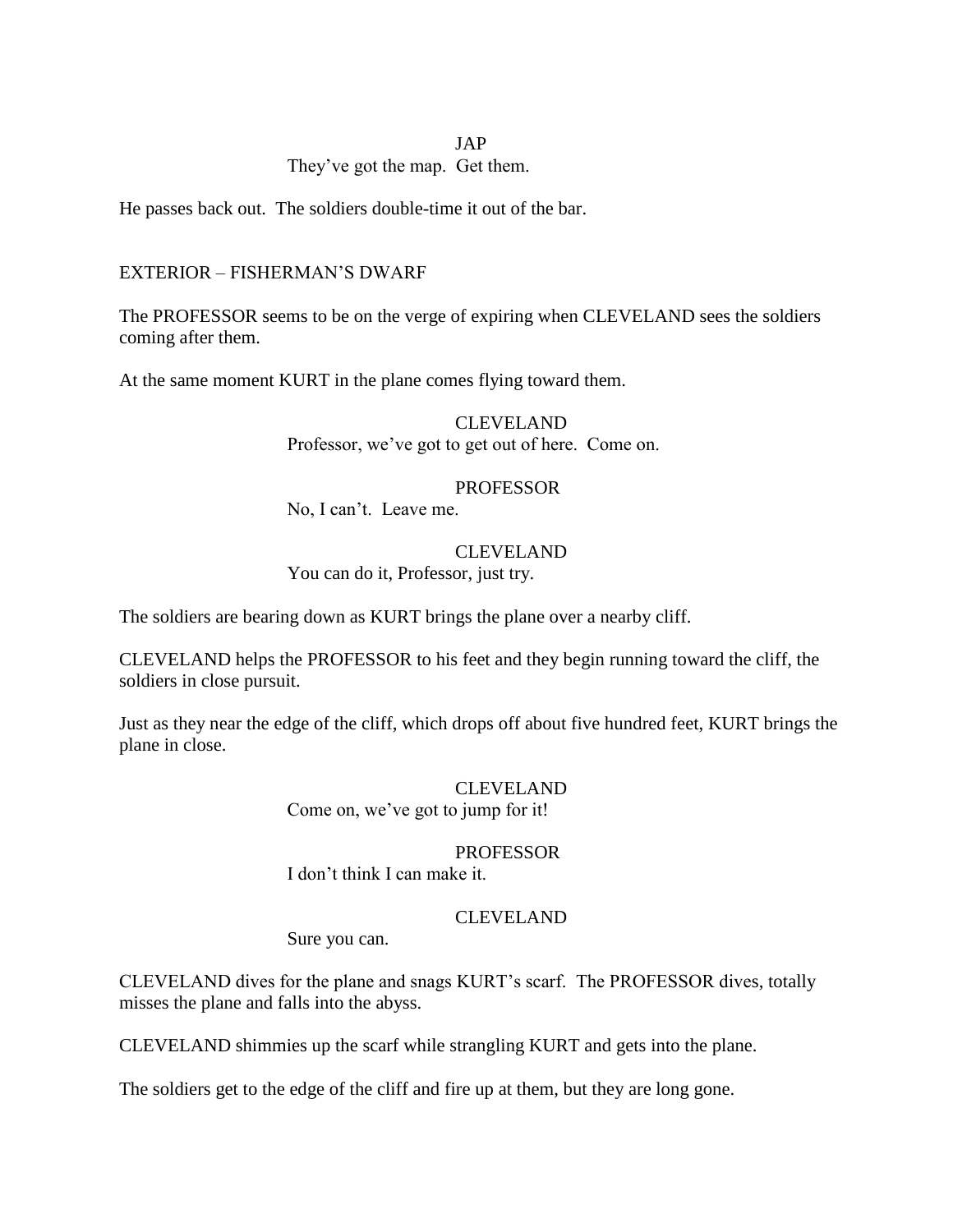#### MAP OF THE WORLD

# The dotted line travels east across CANADA, through THE NORTHWEST ORIENT TERRITORIES---BOSA NOVA SCOTIA--- to the ATLANTIC OCEAN---

#### EXTERIOR – AIRPLANE IN FLIGHT

As they fly over the ocean CLEVELAND picks up the receiver of the pay telephone. He checks his pocket and comes up with only a dollar and hollers up to KURT.

> CLEVELAND Hey, Kurt, got change for a buck?

### KURT

Sure.

KURT reaches back and takes the bill. On his belt is a money-changer. He punches out three quarters and four nickles, which he gives to CLEVELAND.

# CLEVELAND

Hey! This is only ninety-five cents.

### KURT

Where else you gonna get change up here?

CLEVELAND puts a nickel in the slot and gets the operator.

#### CLEVELAND

Yes, I'd like Romulus two-one-one-two . . . Inspector Harrison, I"m on my way to Berlin, I"ll check into that matter we discussed . . . right.

He hangs up and the phone immediately rings. CLEVELAND puts the receiver back to his ear.

OPERATOR That will be ninety-five cents, please.

CLEVELAND inserts all of his change.

OPERATOR I'm sorry, that's only ninety cents.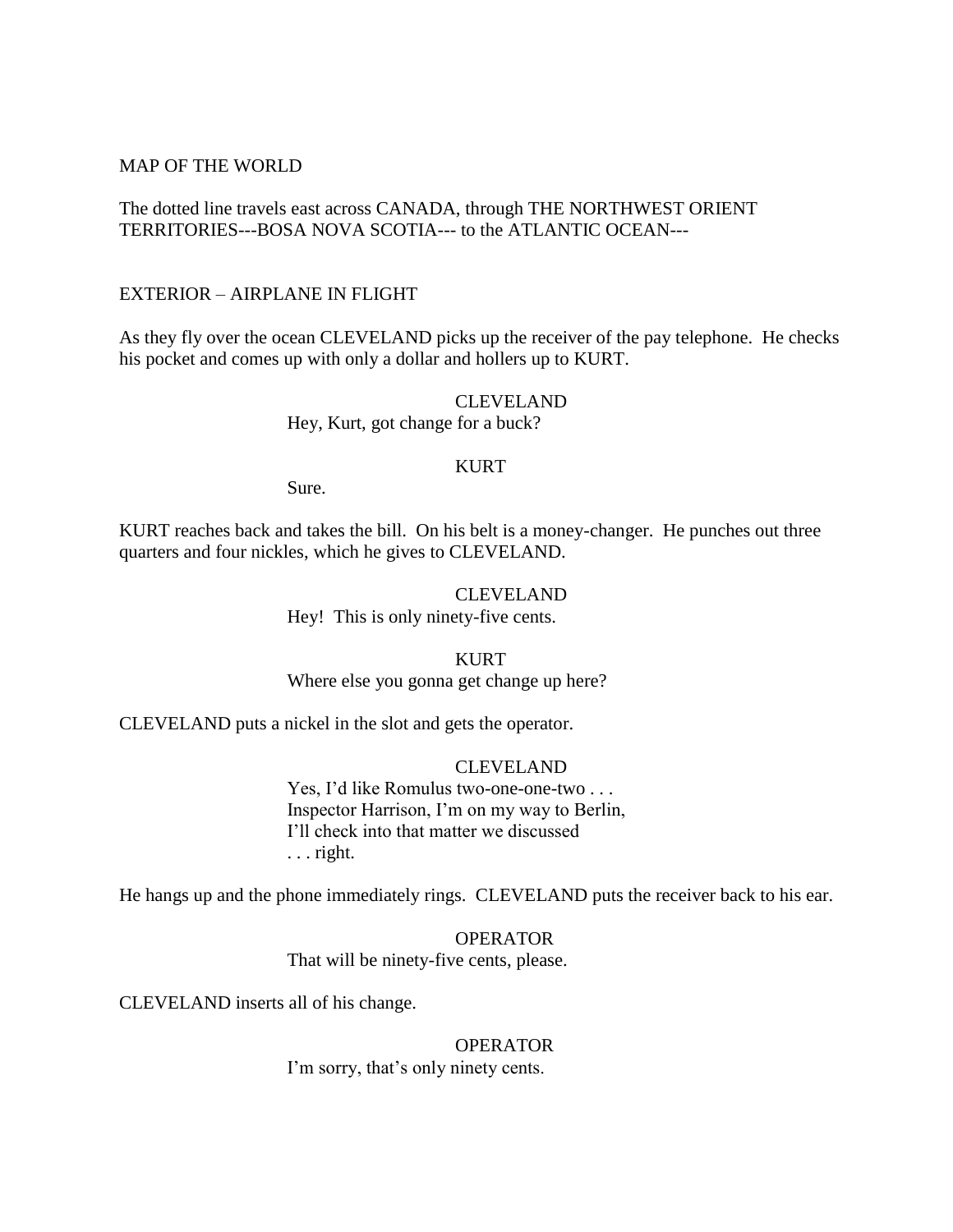CLEVELAND gets mad and yells at KURT.

#### CLEVELAND

Gimme my nickel!

KURT You haven't paid me in three months, ya know.

CLEVELAND It's the middle of the depression, pal, be thankful you"re not starving.

KURT That's 'cause I know how to handle my money.

The phone line goes dead. CLEVELAND hangs up.

# CLEVELAND

Now look what you've done!

The phone rings and CLEVELAND answers. It's INSPECTOR HARRISON.

#### CLEVELAND

Hello?

# **HARRISON**

(V.O.)

Say, Cleveland, the heat's really coming down from J. Edgar, could you pay that phone bill?

#### CLEVELAND

Gimme my nickel!

MAP OF THE WORLD

The dotted line enters EUROPE, through ---DUNKIRK DOUGLAS---GREECE---GREECE 2--- VENICE LA MENACE--- into GERMANY---HUMBUG---BONN BONN---EUNICH--- into BERLIN.

#### EXTERIOR – BERLIN

It is a bustling metropolis with thousands of people and automobiles going by.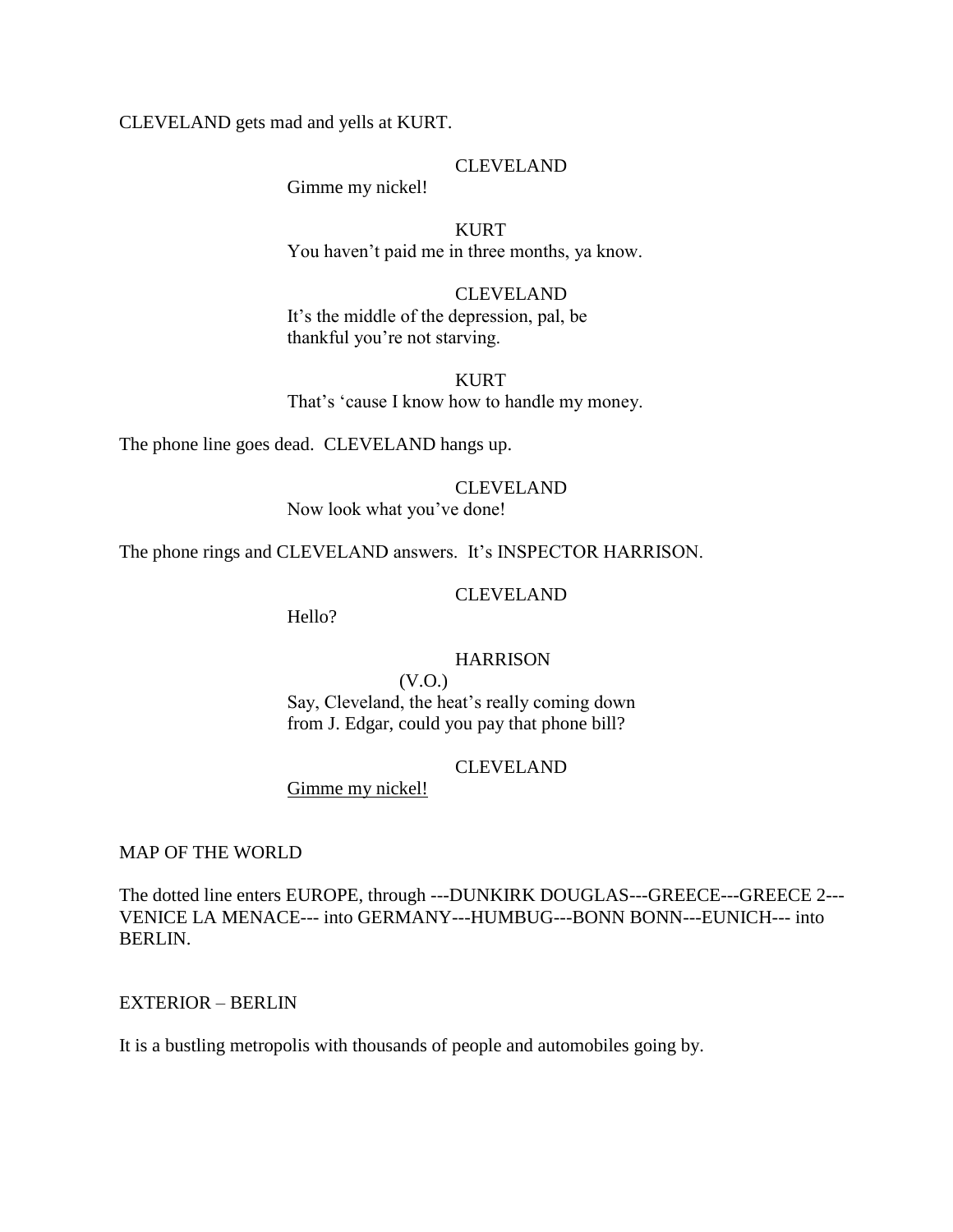# EXTERIOR – FENCING GYM

Surrounding the gym is an eight-foot cyclone fence. On the fence is a sign that says, " $10<sup>th</sup>$ SUMMER OLYMPICS, BERLIN" and has the five inter-connecting circles.

CLEVELAND looks all around but sees no way past the fence, so he climbs it. Just as he reaches the top he pokes his butt on a metal prong.

# EXTERIOR – NEARBY STREET

SEIGFRIED and two nazi thugs walk up the street. The voodoo doll in SEIGFRIED"s pocket jumps. He removes the doll from his pocket, turns to his men and smiles.

## **SEIGFRIED**

Cleveland Smith has arrived.

SEIGFRIED nods to the thugs, they exit.

# INTERIOR – FENCING GYM

CLEVELAND enters the gym and sees twenty swordsmen in a line facing him, their swords held at ready in front of their faces. The fencing coach stands beside with a whistle which he blows.

# **COACH**

Foils up!

The swordsmen spread into two lines facing each other, their swords held up point to point forming an arch.

Through the arch of twenty swords stands SALLY BROWN, a notepad in her hand. She looks up and sees CLEVELAND. She is a beautiful blonde-haired young lady with a phenomenal figure. CLEVELAND is enraptured. So is SALLY.

As they move toward each other the fencers move out of the way in two man duels until they are sparring all over the gym and CLEVELAND and SALLY stand face to face. They are both slightly breathless. SALLY rolls the paper in her hand into a roll.

# CLEVELAND

Sally Brown?

# **SALLY**

Yes.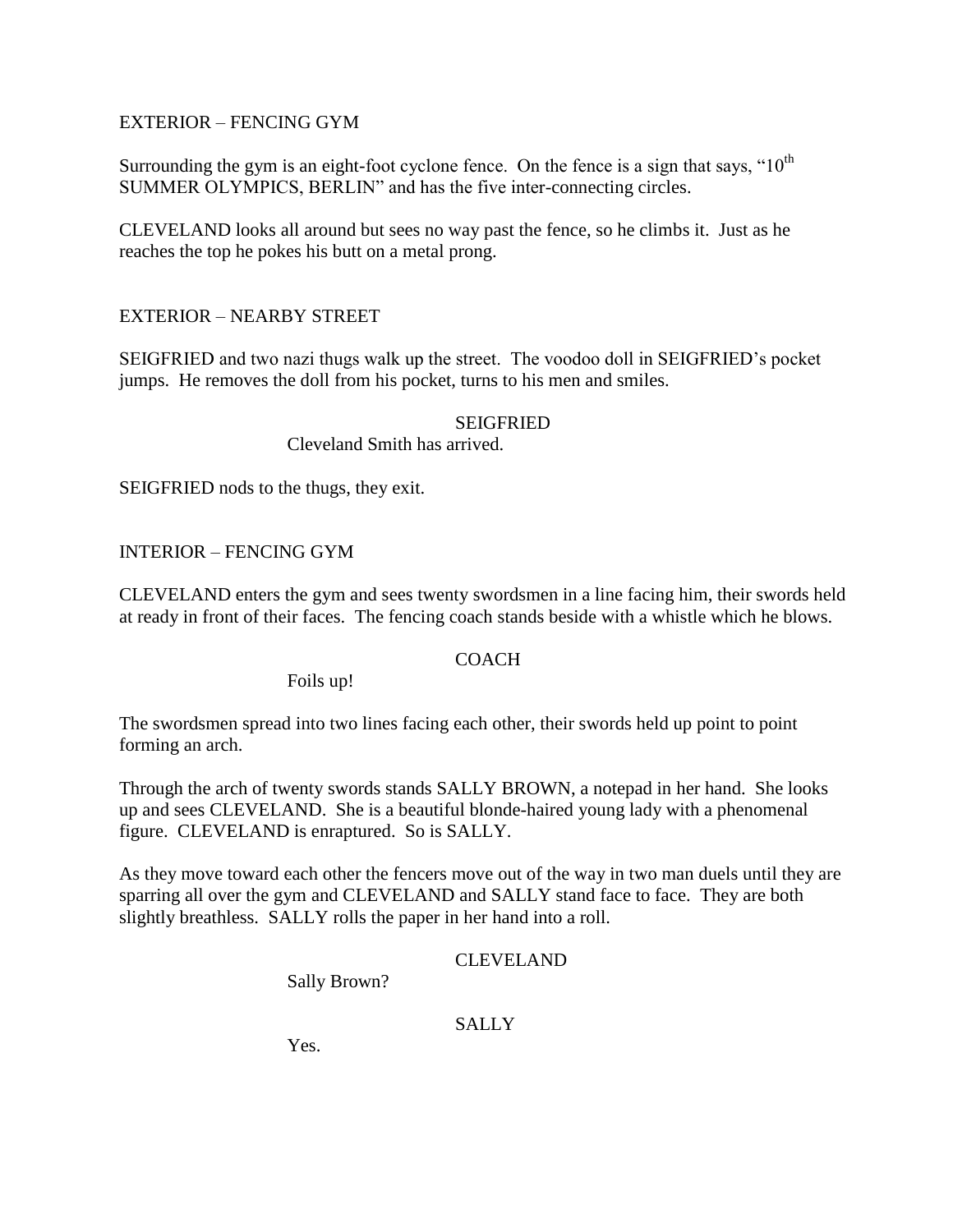CLEVELAND I've come all the way from Alaska just to see you.

# SALLY

Juno?

# CLEVELAND

Yes, of course I know. You see I have a map given to me by your cousin, Alaska Brown, and it"s written in Sumarian.

### **SALLY**

What's the map to?

# CLEVELAND

I don"t know, but Alaska said it was one of the last great mysteries left on Earth.

SALLY"s eyes light up.

# CLEVELAND

Could we go somewhere and talk?

# SALLY

Yes, of course.

# CLEVELAND

Good, let's get a good steaming hot cup of coffee.

Just the SEIGFRIED bends the head of the voodoo doll up.

CLEVELAND"s head moves up and he kisses SALLY.

# **SALLY**

# (Shocked)

Fresh.

### CLEVELAND

Well, ground today, hopefully.

CLEVELAND realizes what just transpired and gets embarrassed.

# CLEVELAND

I have no idea what came over me.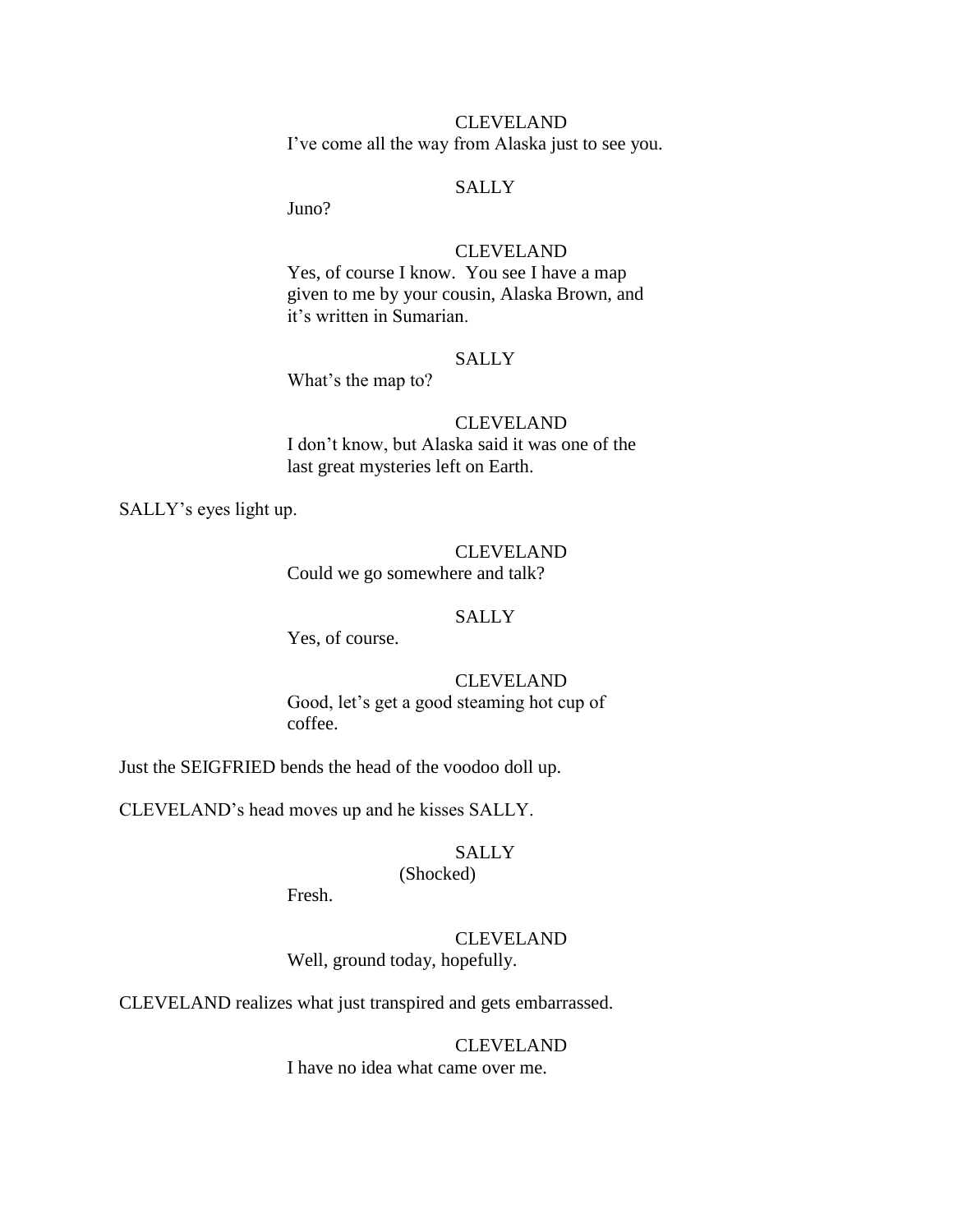A switch is pulled blacking out half of the gym. CLEVELAND quickly turns, the door behind them opens, SEIGFRIED abducts SALLY and slams the door. CLEVELAND tries the door, but it is locked. CLEVELAND slowly turns back and finds two thugs brandishing swords.

# THUG #1 As for you, Cleveland Schmitt, you will die.

# CLEVELAND

Oh yeah, that"s the last thing I"ll do.

SEIGFRIED and SALLY depart and the two thugs with swords move in on CLEVELAND. He begins retreating, goes for his gun and finds nothing in his holster.

The thug slashes the sword several times near CLEVELAND"s nose and he quickly backs up. The thug swings the sword around expertly, then laughs and they move up the bleachers. When they reach the top, CLEVELAND turns, sees ropes hanging down to the floor, jumps, grabs the rope and slides down. When he reaches the bottom his hands are smoking. Thug #1 jumps for a rope, it snaps and he falls to the floor with a thump, out of the action.

The second thug moves in on CLEVELAND.

# THUG #2

Prepare to die. Grab your foil.

CLEVELAND reaches back and comes up with a roll of tin foil. He throws it and grabs a real sword.

CLEVELAND backs the thug against the wall and pushes his sword against his until the hilts meet and they are face to face.

# CLEVELAND

You"re pretty good with your mouth, but not much with a sword.

# THUG #2

That's right.

He leans in and bites CLEVELAND"s nose. CLEVELAND backs away, does several deft moves and knocks the sword from the thug"s hands. The thug raises his hands.

# THUG #2

I am at your mercy.

CLEVELAND Don"t worry, I never kill an unarmed man.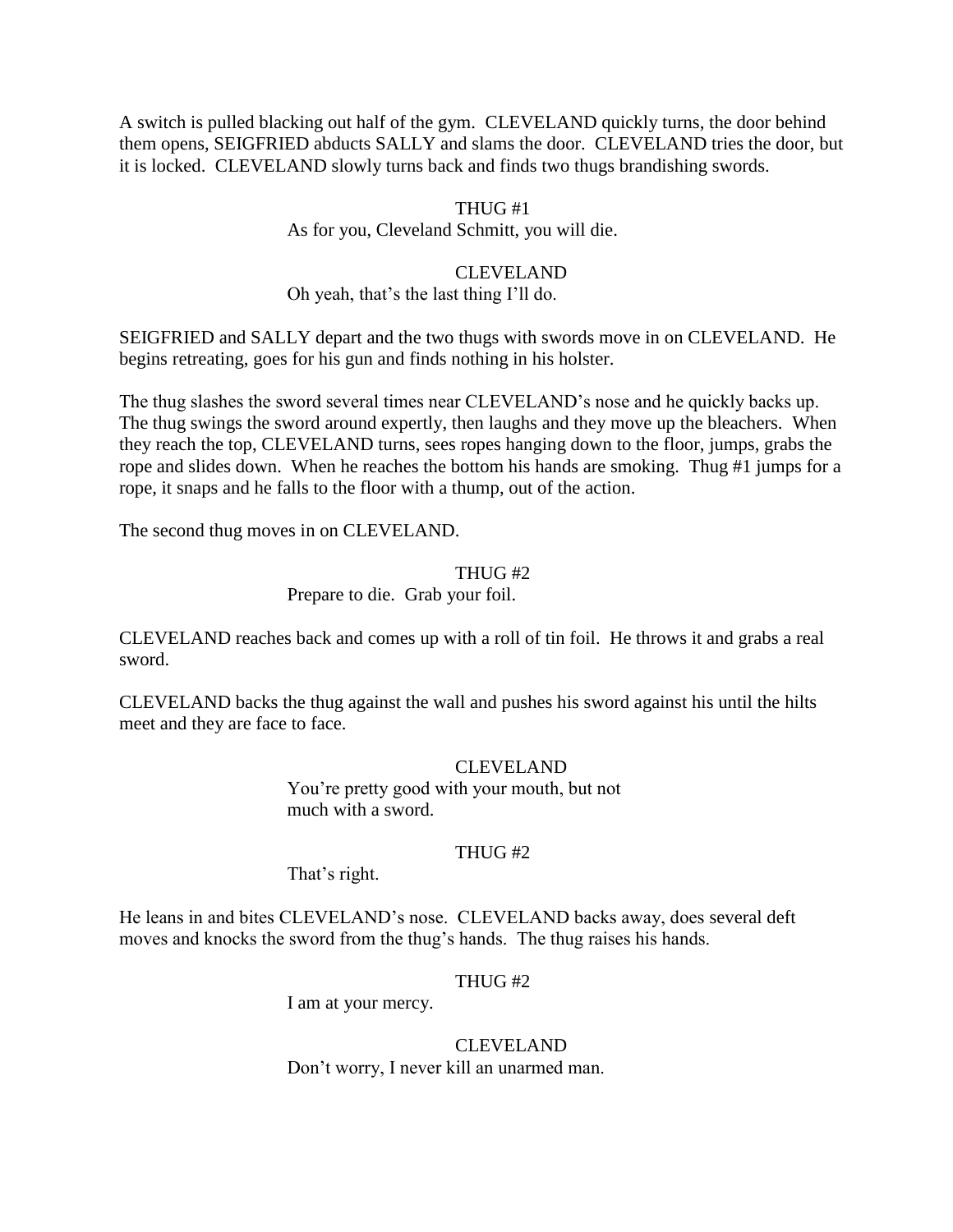He slips the point of his sword through the handle of the other sword and suavely flings it to the thug. Unfortunately the thug is not quick enough to catch it and it impales him through the chest.

CLEVELAND shrugs, then quickly takes off after SALLY.

# EXTERIOR – BERLIN STREET

CLEVELAND comes running out of the gym, gets to an intersection and just faintly hears SALLY"s scream coming from his left. He follows hastily.

SEIGFRIED drags SALLY up the steps of a castle-shaped mansion. Above the door is a banner reading "NAZI PARTY." As SEIGFRIED and SALLY enter CLEVELAND sees a big crowd inside with party-poppers, horns and bottles of champagne. The door slams shut.

CLEVELAND turns around and there is AKME GAG UND KOSTUME SHOPPE.

# INTERIOR – AKME GAG UND KOSTUME SHOPPE

CLEVELAND enters the dark little shop and sees racks of many different costumes and glass cases full of party gags.

A very plump woman, MRS. AKME, stands behind the counter.

### CLEVELAND

Excuse me, lady . . .

#### MRS. AKME

Call me fat lady.

#### CLEVELAND

All right, fat lady, I'd like a tuxedo with tails.

She exits into the back room. Another heavy woman comes out holding a tuxedo, which CLEVELAND takes.

#### CLEVELAND

Thanks, fat lady.

# FAT LADY

Don"t ever call me fat lady!

EXTERIOR – STREET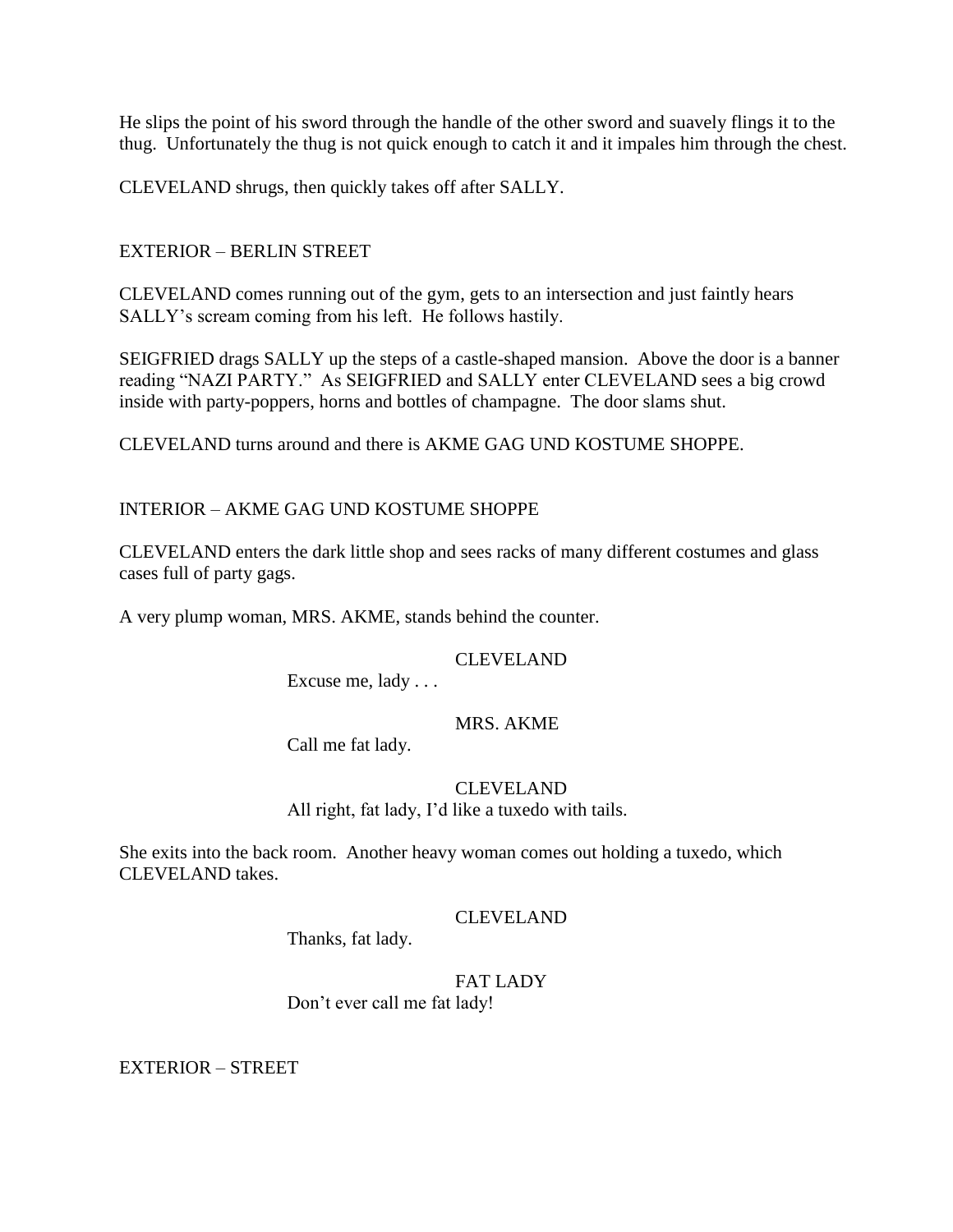CLEVELAND flies out the door with the tuxedo, as a long limosine goes past, CLEVELAND changes into the tuxedo.

CLEVELAND leaves the AKME GAG UND KOSTUME SHOPPE wearing an overly large tuxedo and a top hat.

Across the street at the nazi mansion a DOORMAN stands down the street and a BUTLER stands up at the top of the steps at the front door.

A long limosine pulls up in front of the DOORMAN. He opens the door and announces up to the BUTLER.

#### DOORMAN

# The Italian Ambassador!

The Italian Ambassador steps out of the limosine onto a manhole cover, then up onto the sidewalk.

Just then the manhole cover under the limo slides over and KURT pops his head out, sees CLEVELAND and waves to him.

### DOORMAN

# . . . And his wife!

An incredibly fat woman steps on KURT"s head with spiked heels. She steps off and the limosine drives away, the rear wheel running over KURT"s head.

CLEVELAND helps KURT from beneath the car. He"s a bit cross-eyed.

#### CLEVELAND

Kurt, what's come over you?

#### KURT

So far, a car and two busses.

# CLEVELAND

(He hands KURT his clothes) Here, I've got to get in there and save Sally Brown, so she and I will probably be leaving in something of a hurry. Make sure we"ve got a way out of here, okay?

#### **KURT**

Okay.

KURT turns to leave just as another limosine pulls up.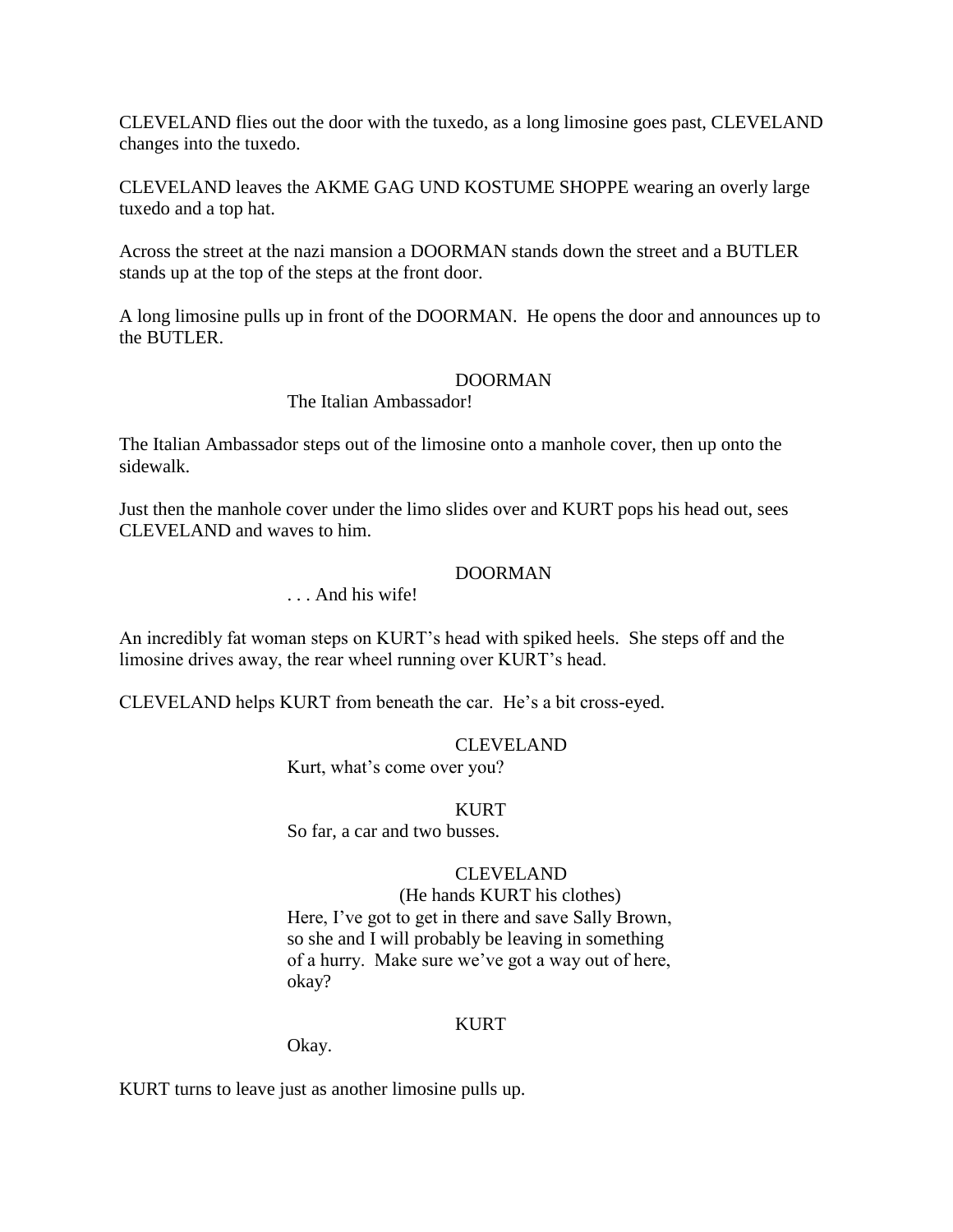#### DOORMAN

#### The Russian Ambassador!

The RUSSIAN AMBASSADOR steps from the limosine into the open manhole and disappears. . . just as CLEVELAND comes walking around from behind the car. The DOORMAN turns to him.

### DOORMAN

Ambassador.

CLEVELAND points to himself quizzically, then quickly nods.

### CLEVELAND

Ya.

CLEVELAND goes up the steps to the front door where the BUTLER announces him.

#### BUTLER

The Russian Ambassador!

The HOST, a distinguished, grey-haired gentleman, comes up and takes CLEVELAND"s hand.

#### **HOST**

Alexi, how good to see you. I can hardly Recognize you since you shaved.

CLEVELAND shrugs. A waiter steps up with champagne. CLEVELAND takes a glass.

CLEVELAND Well, you know, the mustache began to itch. . .

#### **HOST**

Not the beard?

CLEVELAND

Oh, the beard began to twitch.

#### **HOST**

(Smiling) Yes, I know what you mean. Come, let me show you around, it's so rare you get to Berlin anymore.

CLEVELAND takes a sip of champagne.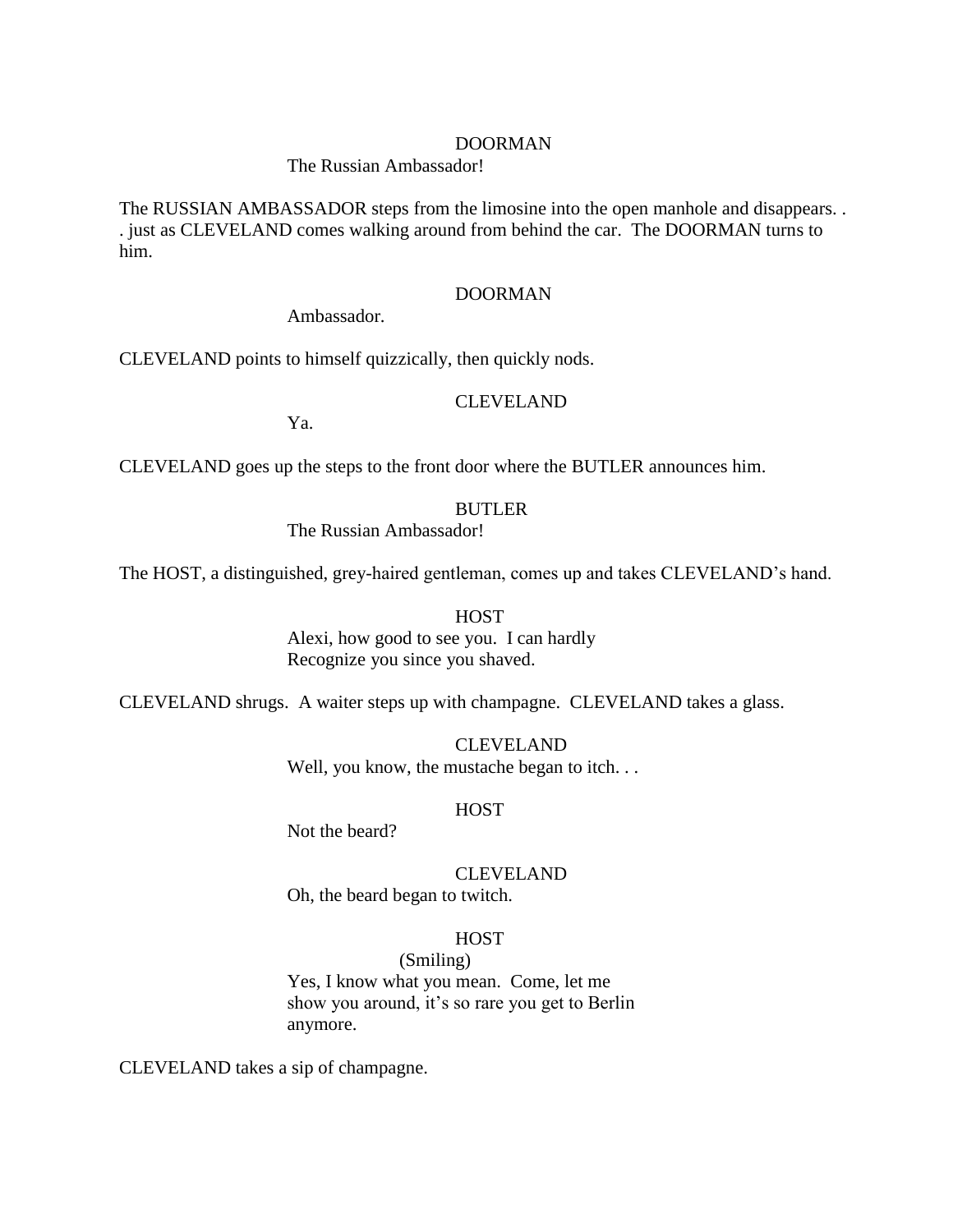#### **HOST**

I'm sure you'll be glad to see your mother.

CLEVELAND spits champagne.

### **HOST**

And here she is.

Russian Ambassador"s mother steps in. She cannot speak and uses sign language. Subtitle: "This isn"t my son. . ."

### CLEVELAND

Mom, it's so good to see you.

He hugs her, she pulls away. Subtitle: "For God's sake you've got to help me, this man is not my son."

CLEVELAND speaks to nearby soldiers.

### CLEVELAND

Would you please take my mother back to the hotel?

They escort her away.

### CLEVELAND

My mom, some hotshot.

# INTERIOR – AKME GAG UND KOSTUME SHOPPE

A small man in an overcoat and a very tall man in an overcoat enter. MRS. AKME recognizes them immediately.

#### AKME

### Ah, gentlemen, right on time.

She finds only the small tuxedo hanging there. In a panic she grabs one from the rack. She hands the two tuxedos to the waiting men.

#### TALL MAN

Thank you.

They leave.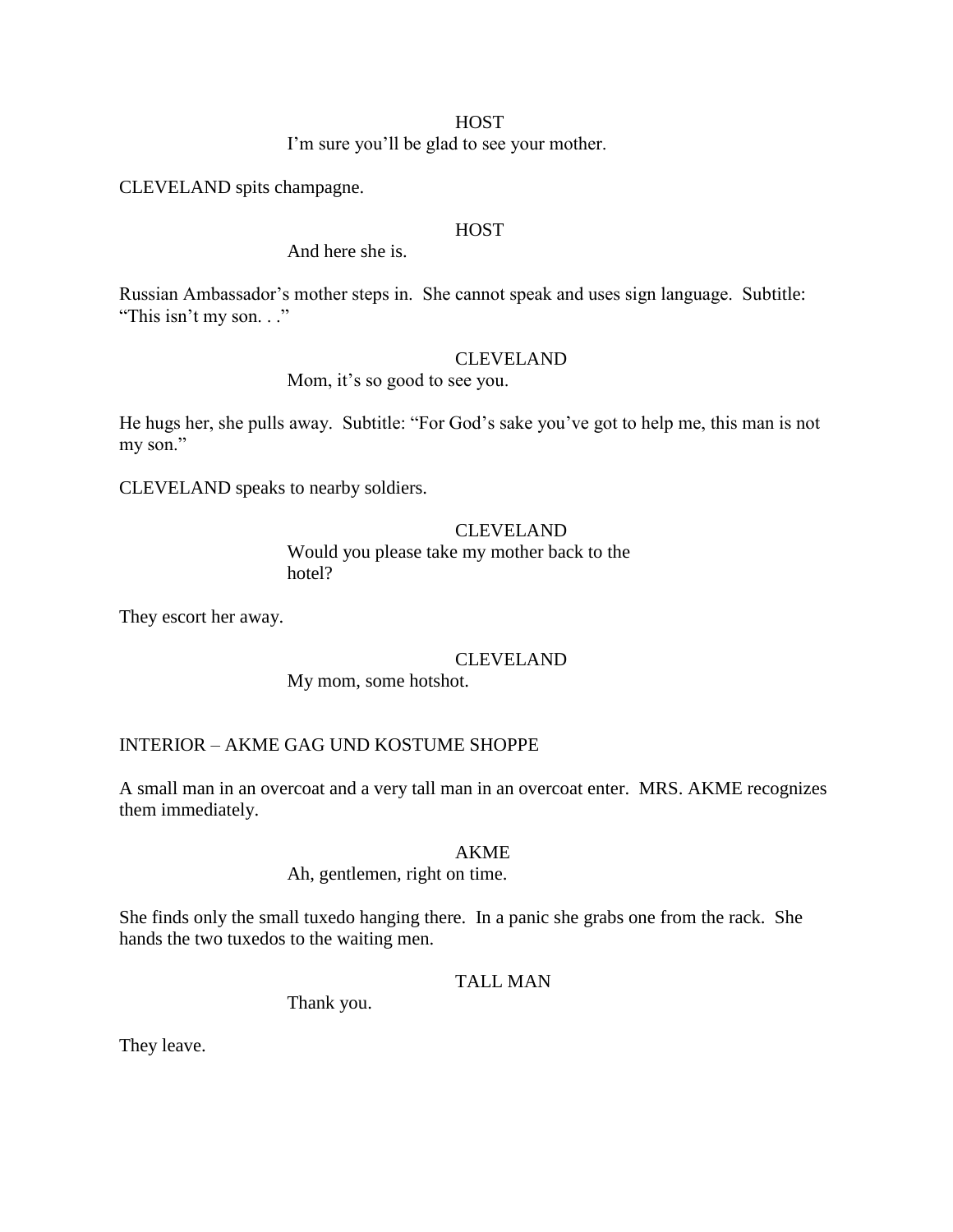### INTERIOR – NAZI MANSION

The HOST escorts CLEVELAND through the crowd of nazi officers and formally attired ladies and gentlemen. They stop.

#### **HOST**

Herr Ambassador I would like you to meet Herr Doo.

Herr Doo is a drunk fellow with a bouffant coiffure.

CLEVELAND removes his top hat and a rabbit sits on his head.

### HERR DOO

I love your hare!

CLEVELAND quickly puts his hat back on, waves his hand apologetically and a dove flies from his sleeve.

### HERR DOO

Join me in a glass of shampoo?

### EXTERIOR – A SMALL CABARET

On the billboard beside the door is a poster: "MARVELOUS MAGICIANS, HERR ROCKSDORF UND HERR BULVINKLEMOOSE."

INTERIOR – CABARET

On stage are the short and tall man in their tuxedos. The Tall Man takes off his hat and sets it on a table beside him.

#### BULVINKLEMOOSE

Hey, Rocksdorf, watch me pull a rabbit out of my hat.

HERR ROCKSDORF has a very high voice.

### ROCKSDORF

Not again.

BULVINKLEMOOSE

Nothin" up my sleeve.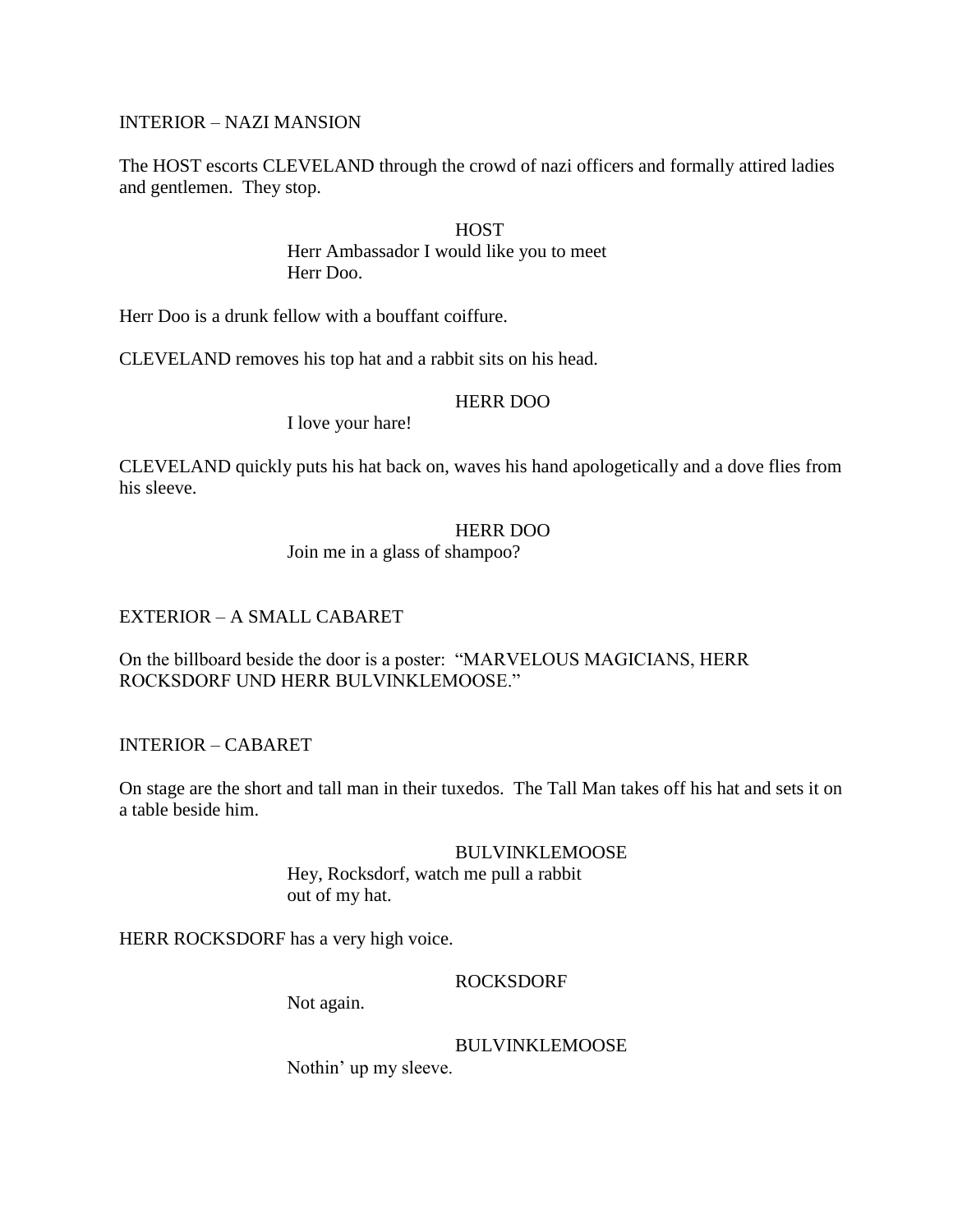He rips off his sleeve, reaches into the hat and . . . a growling lion's head comes out. He pushes it back in.

### BULVINKLEMOOSE

### Guess I need a new hat.

### INTERIOR – NAZI MANOR

Next to a long sweet table stands a huge exceptionally mean-looking S.S. OFFICER wearing a black uniform with twin lightning bolts. He pours himself a cup of coffee just as a young S.S. LIEUTENANT arrives and salutes.

> LIEUTENANT Sir, we have the girl upstairs, but she won"t talk.

#### S.S. OFFICER

I want that information! Get it out of her! Whip her, beat her, torture her, but remember -- no violence.

At which point the dove from CLEVELAND"s sleeve flies past and defecates in the S.S. OFFICER"s coffee.

The LIEUTENANT salutes and leaves. The S.S. OFFICER picks up the cream and is about to pour it in his coffee when he sees that it's already white.

#### S.S. OFFICER I guess I already put cream in.

He takes a big sip, which leaves a white mustache on his lip.

#### S.S. OFFICER

This tastes like shit!

The dove makes another pass and a nearby party GUEST begins laughing.

S.S. OFFICER What are you laughing at?

GUEST I think that bird wants to buy your hat.

#### S.S. OFFICER

My hat? Why?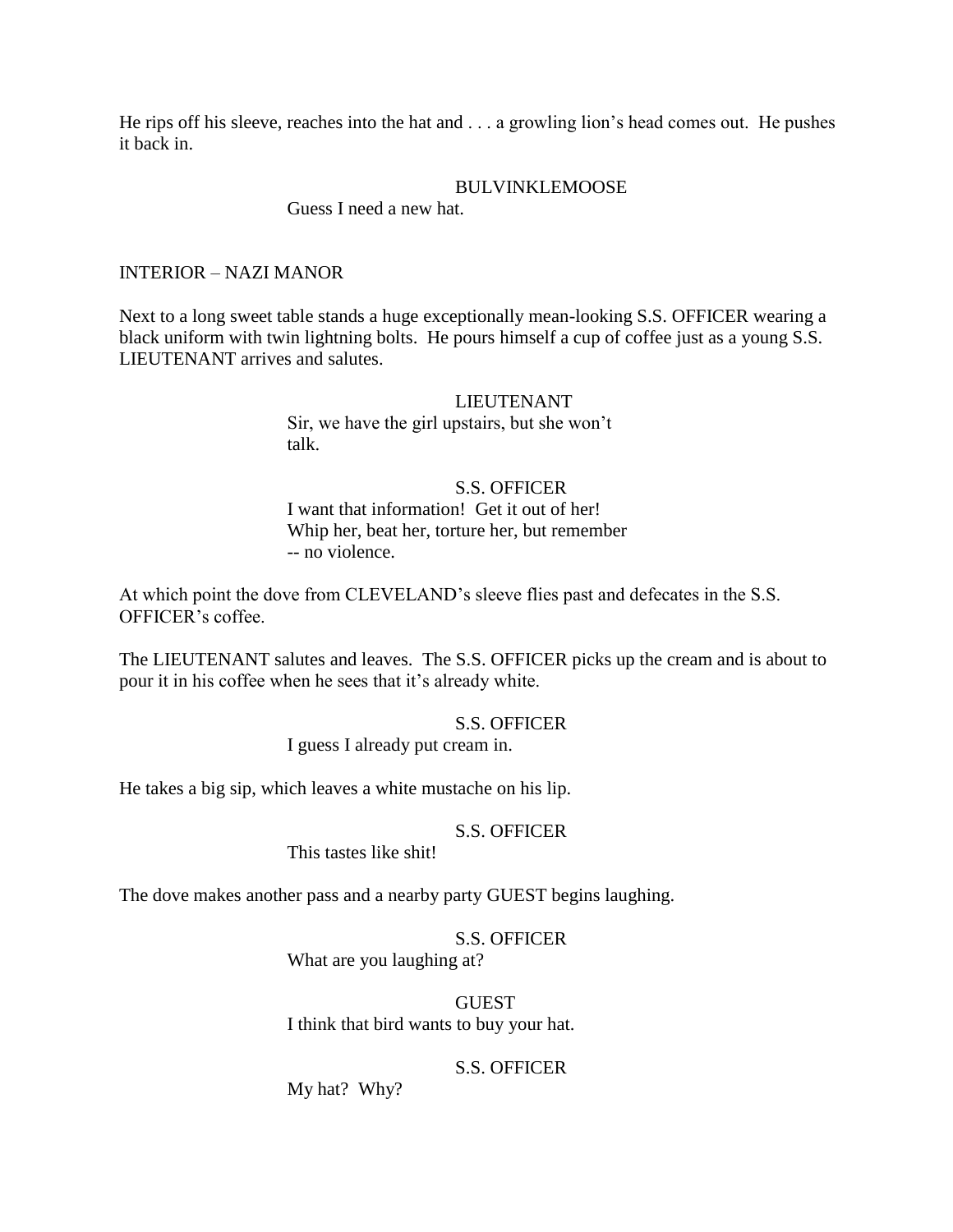#### **GUEST**

#### Because he just put a deposit on it.

The GUEST continues to laugh as the S.S. OFFICER removes his black hat and finds a white smear.

The S.S. OFFICER begins to laugh and turns to the S.S. SOLDIER beside him.

# S.S. OFFICER

Have him shot! And whose bird is that?

The S.S. SOLDIER points through the crowd to CLEVELAND.

S.S. SOLDIER Why, I believe it's the Russian Ambassador's.

CLEVELAND looks up the long winding stairs to the rooms above. Very distant but piercing is a woman"s scream – SALLY.

CLEVELAND turns and finds the S.S. OFFICER glaring at him as he wipes the shit stain from his hat.

The HOST says to CLEVELAND.

#### **HOST**

Why don"t you get something to eat.

CLEVELAND looks around.

### CLEVELAND

Where?

### **HOST**

At the sweet table, over there past the lazy susan and the dumb waiter.

Next to the table is a stupid-looking waiter and a waitress asleep in a chair holding a broom.

CLEVELAND steps up to the sweet table shooting an occasional glance upward as the S.S. OFFICER continues to glare at him.

INTERIOR – UPSTAIRS OFFICE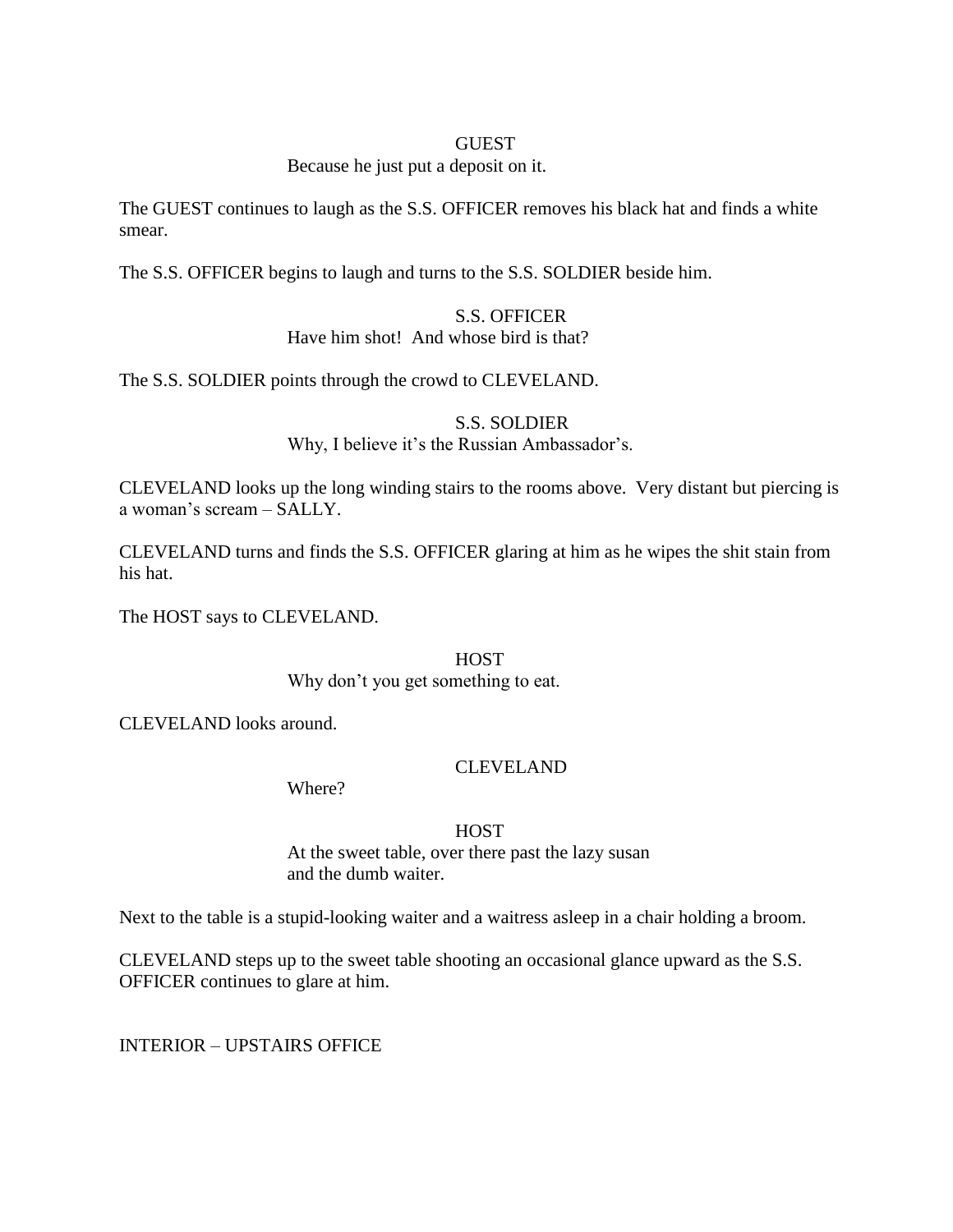SEIGFRIED and two nazi soldiers stand over SALLY who is shackled to the ceiling. There are whips, chains, thumbscrews and other implements of torture on the walls.

SEIGFRIED has SALLY in a full nelson with his knee in her back. She moans and something cracks.

#### **SALLY**

Oooh! That"s much better.

# SEIGFRIED

Now, give us the information.

### **SALLY** You'll never get away with this! I'm a member of the press.

### INTERIOR – PARTY

S.S. OFFICER speaks with DOORMAN and the disheveled Russian Ambassador. The DOORMAN looks around, sees CLEVELAND and points to him. The S.S. OFFICER takes out a knife and moves across the room toward CLEVELAND.

#### INTERIOR – UPSTAIRS OFFICE

### **SALLY**

Cleveland Smith will save me and then he"ll show you what's what!

#### **SEIGFRIED**

Ah, so you think Cleveland Smith will save you, eh?

SEIGFRIED takes the voodoo doll from his pocket.

#### **SEIGFRIED**

Cleveland Smith can do nothing for you, or anyone else, for that matter.

SEIGFRIED grabs the head of the doll and twists it around.

INTERIOR – PARTY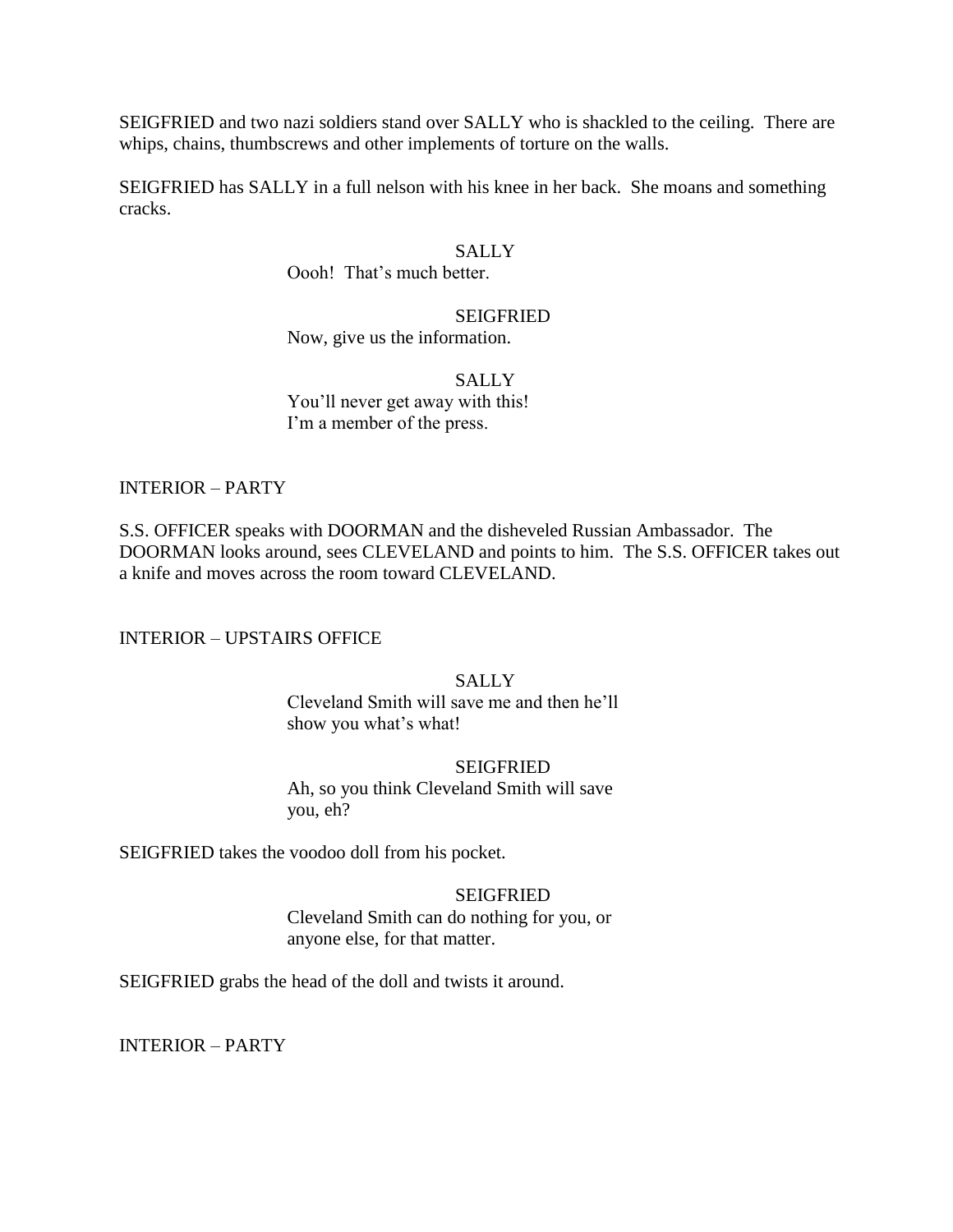Just as a kitchen worker brings a tray of pies to the sweet table he glances up at CLEVELAND and sees his head turn all the way around. The kitchen worker screams and throws the tray of pies. The S.S. OFFICER is startled and throws the knife across the room and it implants in the Russian Ambassador"s chest.

Several guests, including the S.S. OFFICER, are hit in the face with flying pies.

A pie hits a party guest who stumbles into the S.S. OFFICER knocking him into the coffee urn. The nozzle gets hooked on his belt and boiling coffee pours into his pants. He screams, steps back and pulls the urn off of the table. The whole table flips up, launching numerous pies and clipping the S.S. OFFICER in the chin. He stumbles towards the fireplace and another sweet table.

An old man with a long white mustache and a World War One spiked helmet gets a pie in the face knocking his helmet off onto a chair.

Amidst the ensuing confusion, CLEVELAND slips through the crowd and heads for the stairs.

The infuriated, pie-covered S.S. OFFICER spots CLEVELAND and picks up a pie.

### S.S. OFFICER

This is your fault!

He is about to let the pie go, realizes it's not nearly lethal enough, goes over to the fireplace and rips a brick from the mantle which he places in the pie.

CLEVELAND has reached the steps and is just about to go up when the front door opens and in steps ADOLF HITLER.

The crowd parts giving the S.S. OFFICER an unobstructed view of CLEVELAND. He pulls the brick pie back and lets it fly just as HITLER steps into hi view.

HITLER gets the brick pie right in the mush and is knocked over backward.

The S.S. OFFICER cannot believe what he's just done. He grows totally red in the face, grabs his heart, falls over backward dead.

UPSTAIRS – NAZI MANOR

CLEVELAND reaches the top of the stairs, looks down at the pandemonium, smiles, gets a pie in the face, then heads into the first bedroom.

INTERIOR – FIRST BEDROOM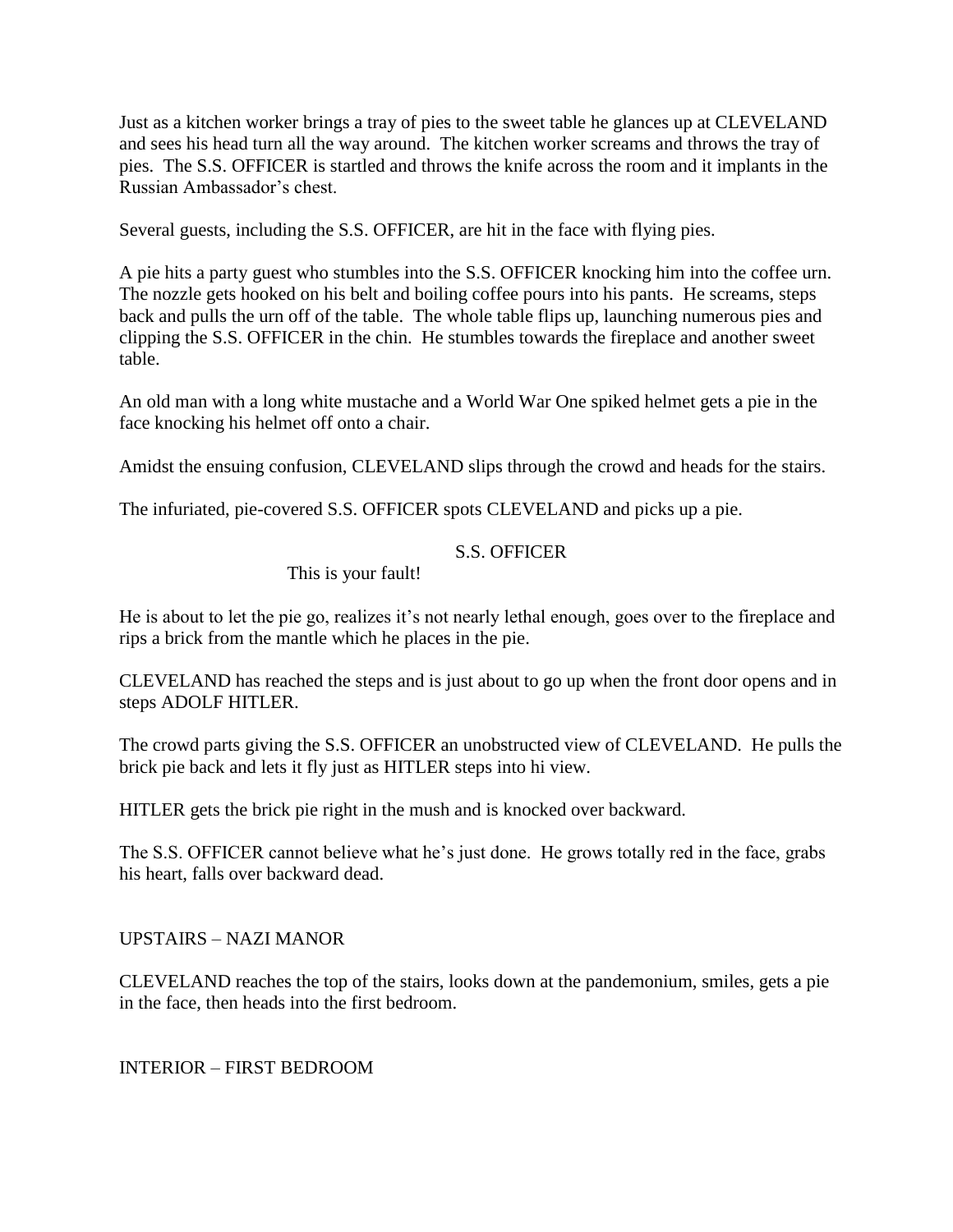The room is totally dark except for the moonlight streaming in through the double-doors leading to the balcony and a little beam of light coming from the mostly-closed bathroom door.

CLEVELAND enters, looks around and spots a file cabinet. He puts his face right up to the upper drawer and reads "TOP SECRET." He looks at the lower drawer and it reads "BOTTOM SECRET."

CLEVELAND opens the bottom drawer, reaches in and a mouse-trap snaps on his finger. He withholds a scream and goes back to the top drawer. Inside it is filled with files, the first one being "All-Terrain War Vehicle." He takes the blueprint out and it is a Volkswagon Beetle. Just as he's folding up the blueprint and turning to  $go \ldots$ 

The bathroom door opens a bit more and a female German voice comes out.

### FEMALE

Is that you darling?

CLEVELAND freezes.

### CLEVELAND

(W/German accent)

Ya.

### FEMALE

Hand me zat towel, would you dear?

CLEVELAND looks around and sees the towel on the bed.

### CLEVELAND

Ya.

He gets the towel and slowly hands it in to the bathroom, cautiously staying behind the wall.

The woman takes the towel and CLEVELAND"s hand.

### FEMALE

Darling . . .

She presses CLEVELAND"s hand to her breast.

### FEMALE

. . . We will make passionate love in just one second. Get the whips and chains.

CLEVELAND begins to sweat.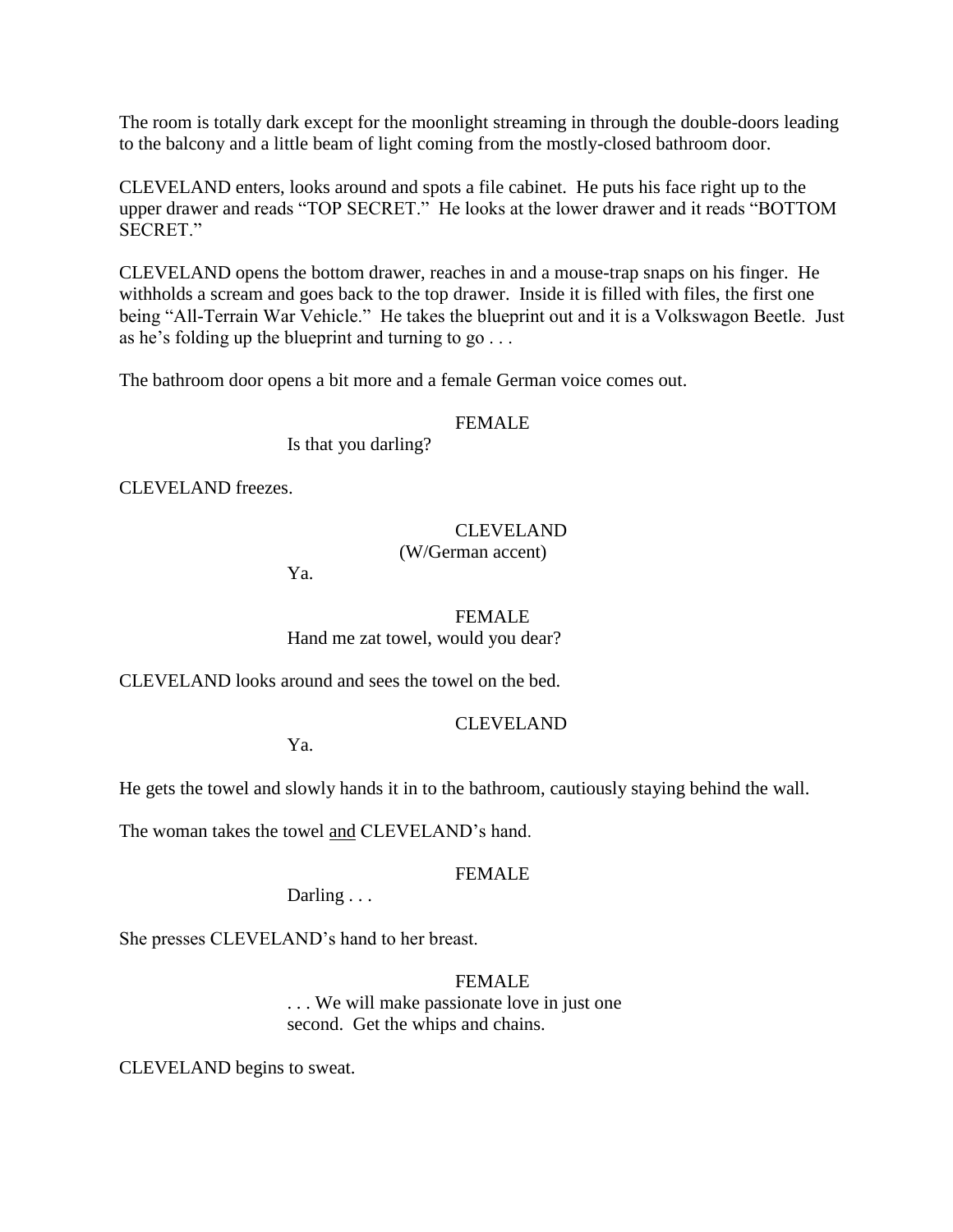### CLEVELAND

Ya.

### FEMALE Get into bed, I"ll be right there.

She lets go of his hand.

Just then a shadow appears in the hallway coming toward the bedroom.

A nazi GENERAL enters and turns on the light.

GENERAL (Wiping off his face) Madness, madness!

FEMALE Why are you turning on the light?

GENERAL

It"s dark.

### FEMALE

Are you in bed?

GENERAL Of course not, are you insane?

### FEMALE

But you said . . .

#### GENERAL

Why is it so hot in here?

The GENERAL approaches the double-doors leading to the balcony, which CLEVELAND happens to be hiding behind. The GENERAL swings open the doors and knocks CLEVELAND backward off the balcony, but is looking back over his shoulder and fails to notice.

Miraculously CLEVELAND somehow grabs hold of the rails and dangles from the bottom of the balcony.

DOWNSTAIRS – PARTY

Meanwhile, at the party. . .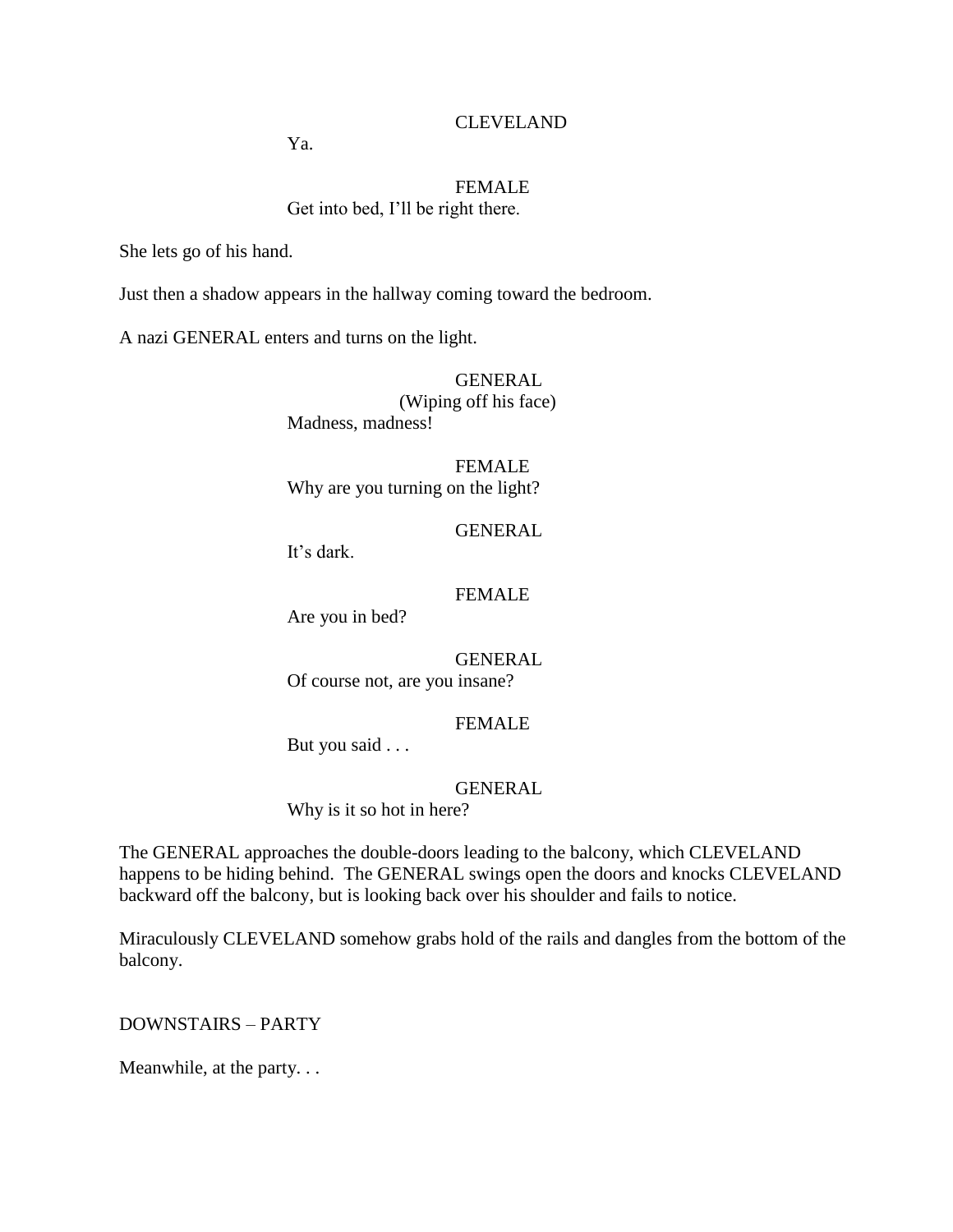HITLER has been revived and two aides hold his arms and lead him to a chair – the one with the World War One spiked helmet on it. HITLER drops into the chair and the spike embeds in his ass.

# HITLER

Gott In himmel!

### INTERIOR – UPSTAIRS OFFICE

SEIGFRIED waves his finger in SALLY"s face.

#### **SEIGFRIED**

I ask you one more time, what is this great mystery?

SALLY I can't tell you, it's a mystery. Besides, there's a curse.

#### SEIGFRIED I've heard enough of this curse nonsense.

He turns to the nazi beside him.

### **SEIGFRIED**

Corporal, beat her with the hose.

The CORPORAL pulls out a pair of panty-hose and starts whipping her.

INTERIOR – BEDROOM

The GENERAL steps out on the balcony.

#### GENERAL

I'm going to get a breath of air.

He steps out to the edge of the balcony, directly on CLEVELAND"s hands, rests his elbows on the rails and lights a cigarette. He drops the match and it lands in CLEVELAND"s hair.

The GENERAL picks up a lantern that sits on the railing.

GENERAL Did you get this lantern fixed like I asked?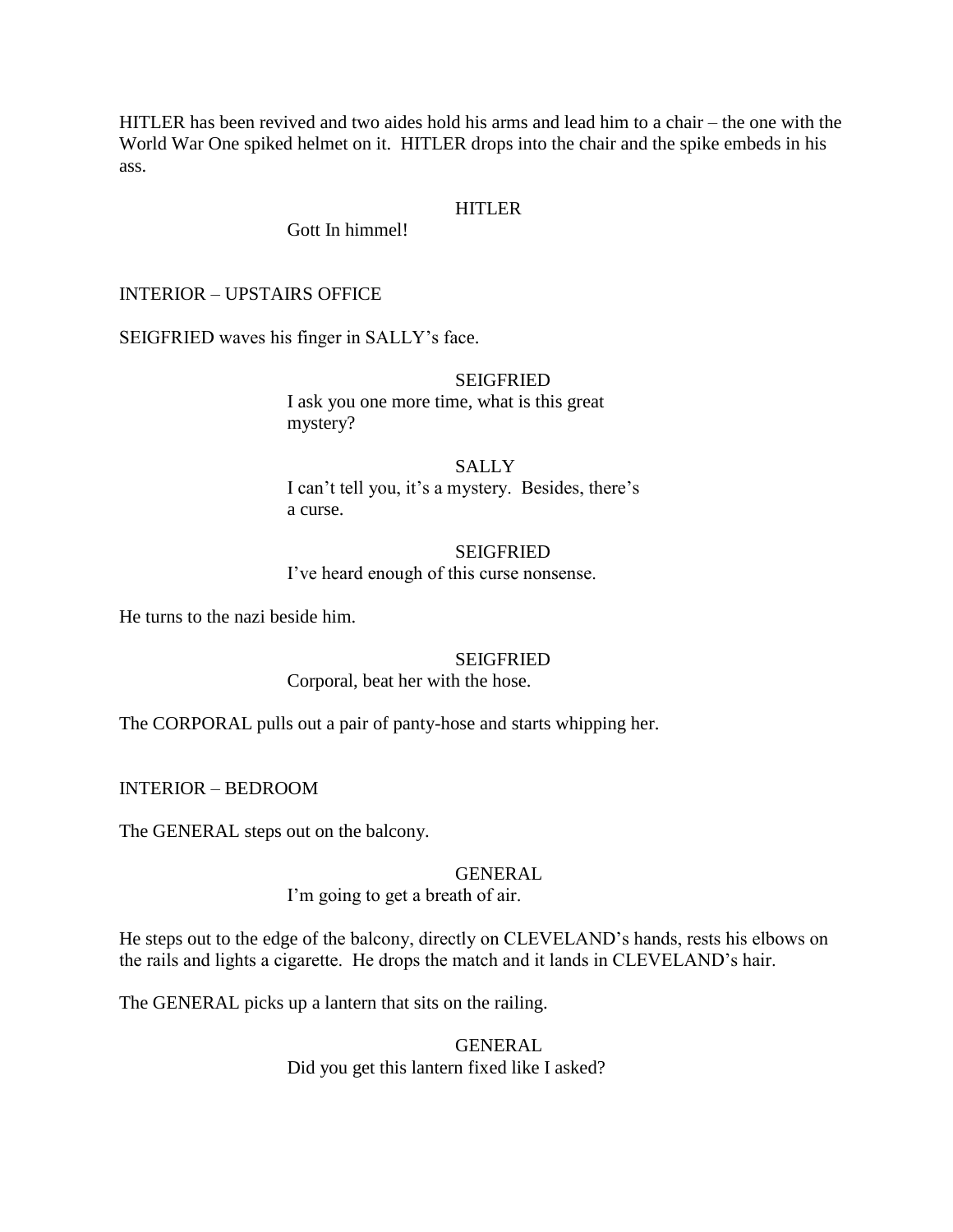### FEMALE

Sorry, dear, I forgot.

#### GENERAL

Well, do it tomorrow. Here, let me pour out the kerosene.

CLEVELAND mouths the word "kerosene," then blows up and lands on the next balcony smouldering.

CLEVELAND looks through the doors and sees SALLY tied to the wall with SEIGFRIED and the two other nazis standing next to her.

### INTERIOR – UPSTAIRS OFFICE

### **SALLY** Stop it! I can"t take anymore! I"ll tell you anything you want to know!

CLEVELAND kicks in the door, snaps his whip around SEIGFRIED"s neck, then pulls the whip spinning him around like a high-speed top. SEIGFRIED"s arms fly up and begin rapidly punching the other nazis in the face. They all fall unconscious.

### EXTERIOR – NAZI MANSION

At that very moment KURT and INSPECTOR HARRISON come pulling up in a convertible with the top down. They park beside a wrought iron fence.

INTERIOR – UPSTAIRS OFFICE

CLEVELAND cuts the ropes binding SALLY to the wall. She gratefully throws her arms around him.

Suddenly there is a pounding on the door by many nazi soldiers.

CLEVELAND and SALLY are just about to kiss when the door begins to splinter. CLEVELAND picks SALLY up and takes her out onto the balcony, sees KURT and INSPECTOR HARRISON in the car below and tosses SALLY to them.

She lands in the backseat with a thump.

The door bursts in and CLEVELAND climbs up on the rail.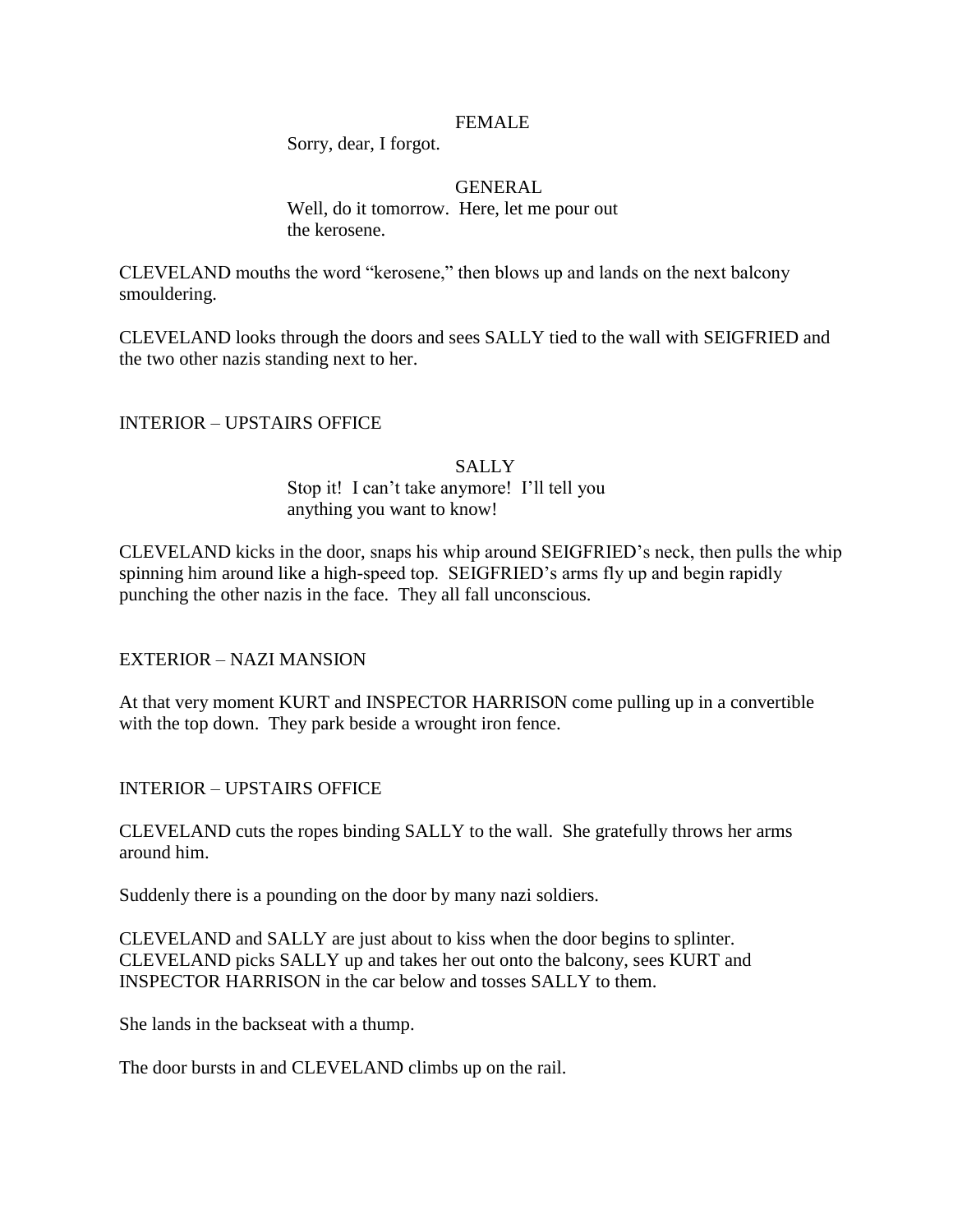### CLEVELAND

See ya later, suckers!

He jumps off the balcony, misses the car and lands on the spiked fence beside it.

KURT slams it in gear and drives away. CLEVELAND just catches hold of the folded-down top and gets dragged along the spikes until KURT finally stops and pulls him in.

EXTERIOR – NAZI MANSION – NIGHT

HITLER, with his two aides, descends the steps. He jerks free from their grasps.

# HITLER

Dumpkopfs!

He steps forward and falls down the open manhole.

# EXTERIOR – ROAD – NIGHT

The automobile containing KURT, SALLY, INSPECTOR HARRISON and CLEVELAND speeds along through the night. CLEVELAND changes into his own clothes.

> CLEVELAND Hey, Kurt, where'd you get the car?

KURT points at INSPECTOR HARRISON.

### KURT

It's Harrison's Ford.

### HARRISON

Cleveland, did you have a chance to look for what we discussed?

CLEVELAND hands him the blueprints.

# CLEVELAND

Is this what you wanted?

HARRISON goes through the blueprints in amazement.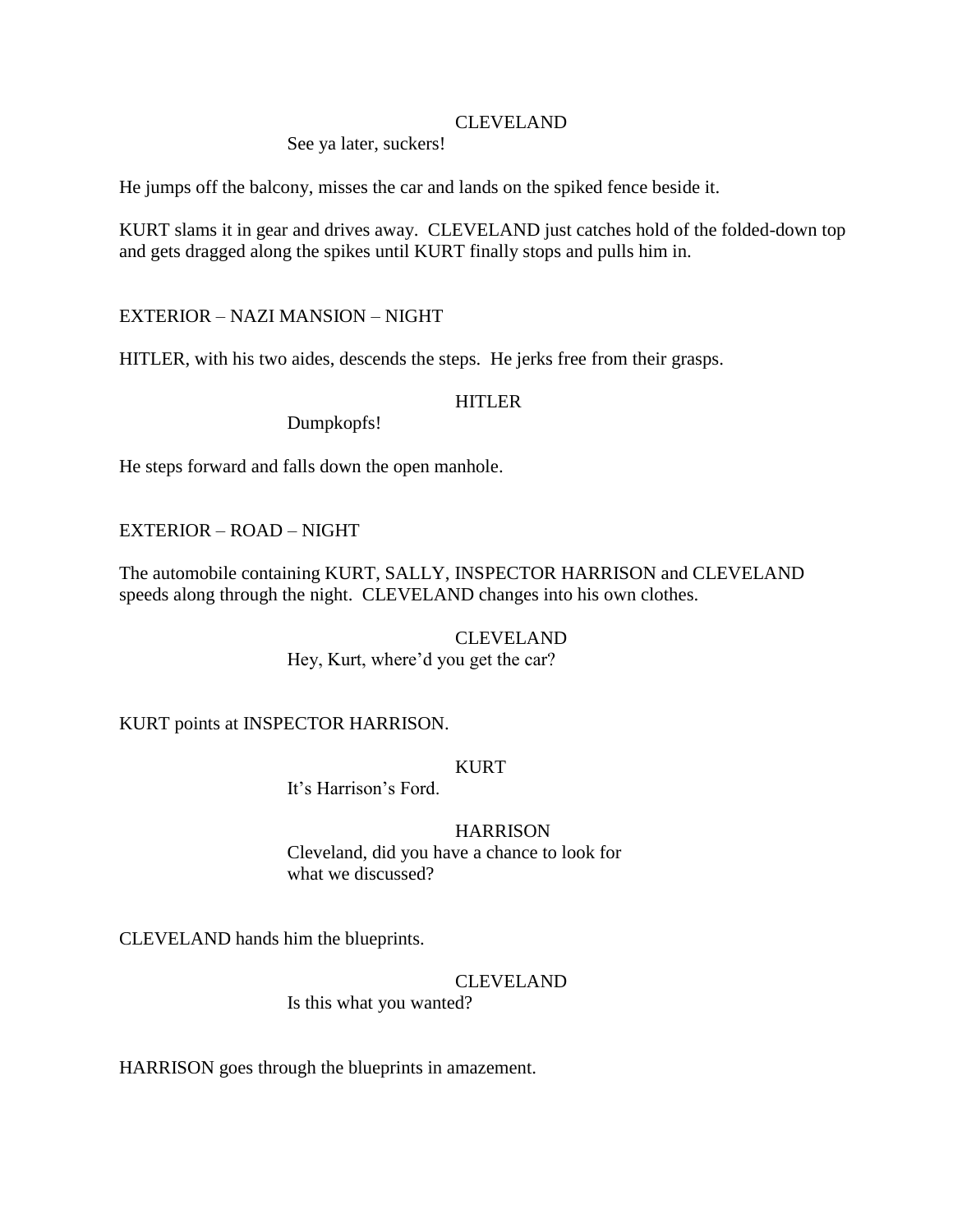#### **HARRISON**

My God, this is exactly what we wanted. Good work, Smith. Now, what's this I hear about you having some ancient map?

CLEVELAND takes out the map and hands it to SALLY.

#### CLEVELAND

It's supposedly to one of the last great mysteries in existence and she is the last person on Earth that can translate it.

In a state of awe SALLY begins unrolling the map. CLEVELAND and HARRISON watch closely as KURT glances in the rear-view mirror.

### **SALLY**

I've heard stories about this map since I was a child.

Things grow ominously quiet.

### **SALLY**

. . . Nishglit rignod nisfonia. . .

#### CLEVELAND

Wait a minute. What's that?

### **SALLY**

Sumarian. It's written in Sumarian. It's strange, but suddenly I feel very good.

She cuddles closer to CLEVELAND.

#### CLEVELAND

Well, that's nice. Could you translate it for us?

#### **SALLY**

Oh sure. "With map and sacred obelisk in hand, step forth to reveal the age-old mystery. . ."

#### CLEVELAND

(Confused) What sacred obelisk?

#### **SALLY**

You"ve never seen the sacred obelisk?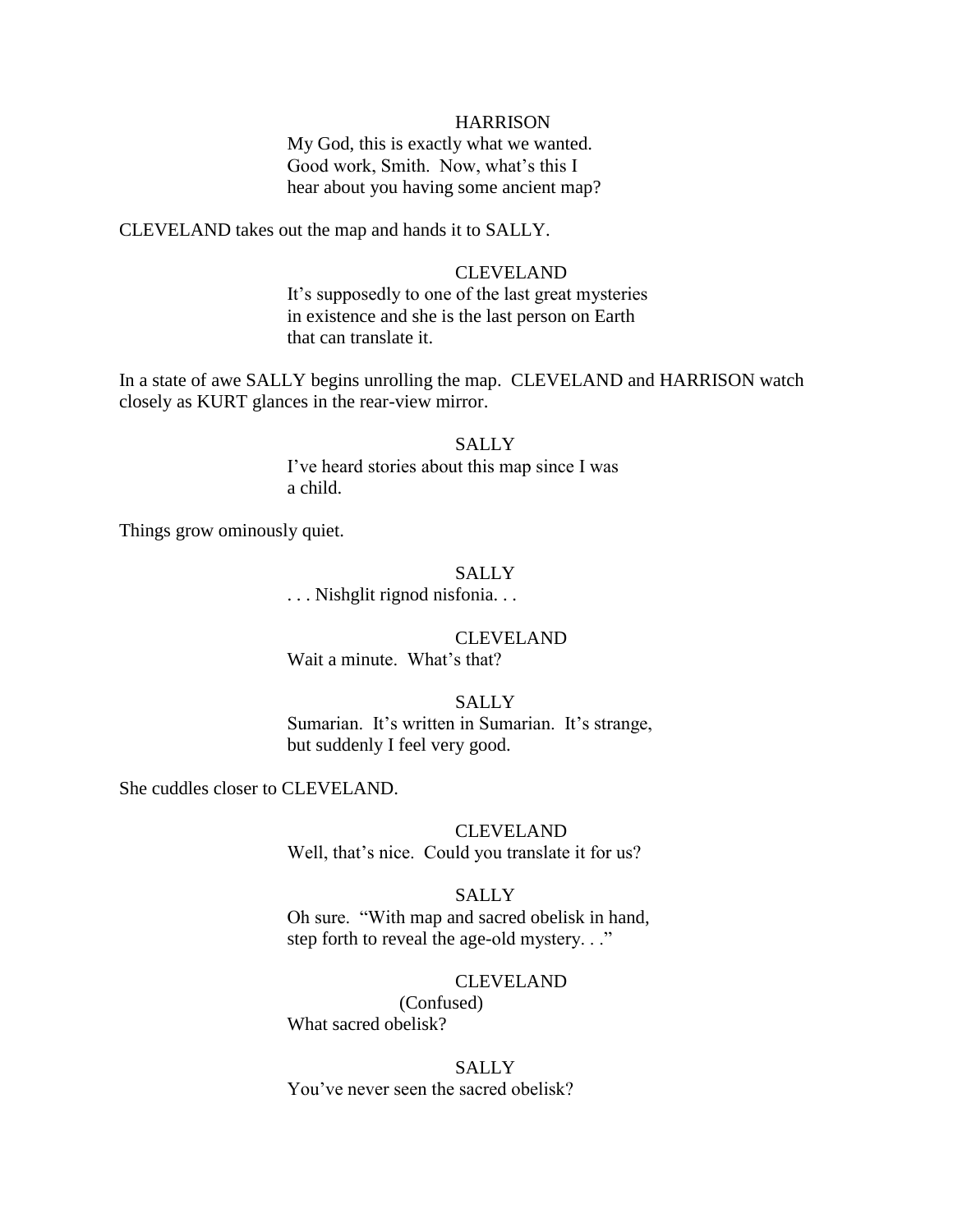## CLEVELAND

You have?

# **SALLY**

Well, pictures. It's beautiful.

# CLEVELAND

Oh really, what does it look like?

Suddenly INSPECTOR HARRISON pulls out a pistol and aims it at SALLY.

SALLY

(Seeing pistol)

A gun!

CLEVELAND The sacred obelisk looks like a gun?

### **HARRISON**

No, this does!

He shoves the barrel between CLEVELAND"s eyes.

HARRISON Now, what's the mystery? Which one is it?

### SALLY

Well . . .

CLEVELAND That's a good question.

**HARRISON** 

Is it the Secret Sword of Tartu?

CLEVELAND and SALLY look at each other.

#### CLEVELAND

No, that's not it.

KURT takes a piece of paper from his pocket, sets it on his leg and starts writing something.

**HARRISON** Is it The Lost City of the Jungle?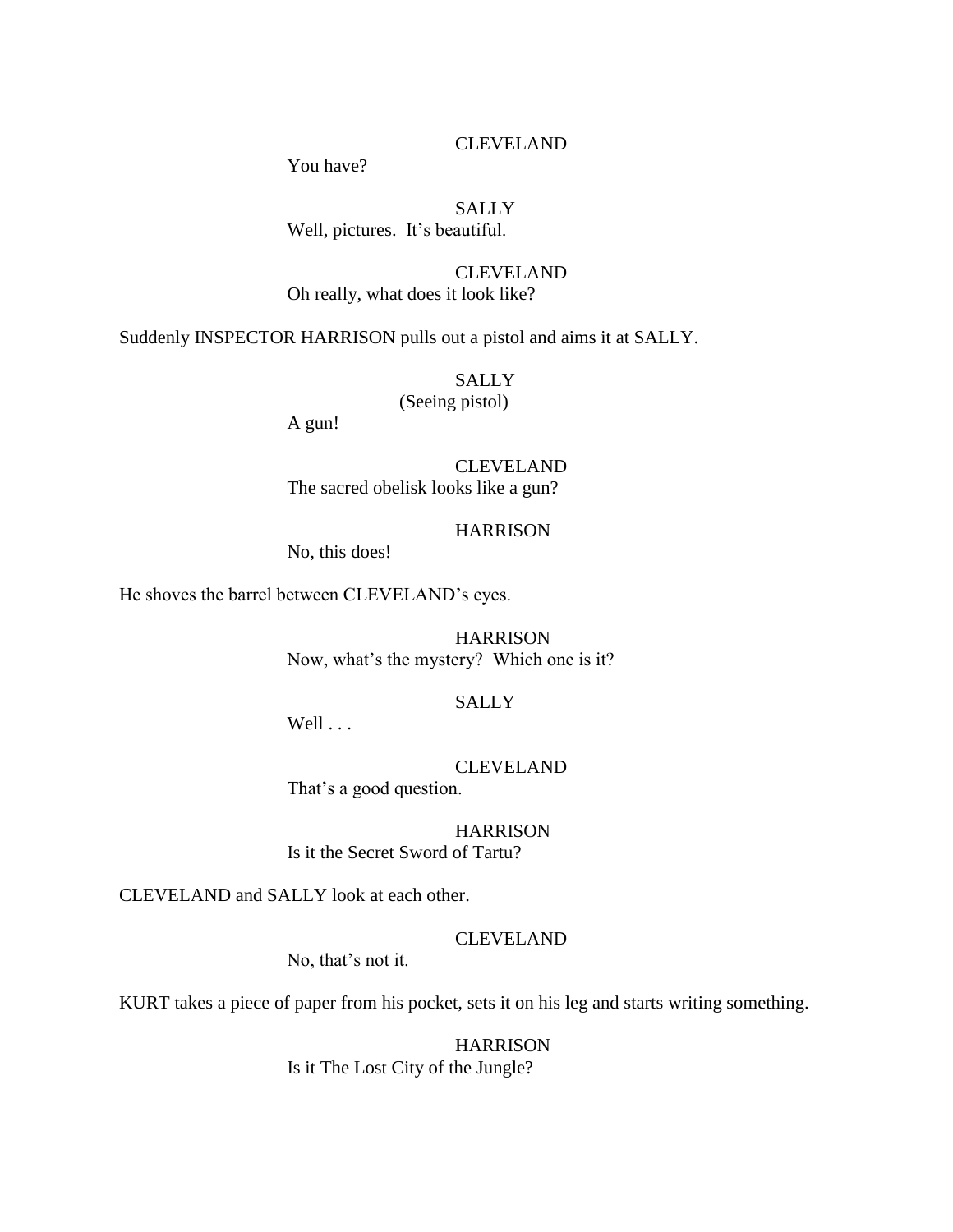### CLEVELAND and SALLY think it over.

#### CLEVELAND

No, that's not it either.

KURT hands INSPECTOR HARRISON the piece of paper.

#### **HARRISON**

#### (Lighting up) How about The Sacred Scrolls of Zod?

A bolt of lightning bursts from the sky hitting HARRISON and incinerating him to a humanshaped pile of white ash.

### CLEVELAND  $\mathcal{R}$ SALLY

That's it!

HARRISON"s gun drops into CLEVELAND"s lap and he puts it in his holster.

CLEVELAND Now, what does this obelisk look like?

### **SALLY** It's gold, about a foot tall and has four sides that come to a pyramid at the top.

A strange expression crosses KURT"s face.

# CLEVELAND

When was the last time it was seen?

#### **SALLY**

Supposedly, Cortez found the obelisk in Northern Africa in 1515, then lost it somewhere in South America in 1519 and it hasn"t been seen since.

#### CLEVELAND

Great! The last it was seen was over four hundred years ago, what chance have we got of ever finding it?

KURT reaches over the seat and hands CLEVELAND the obelisk.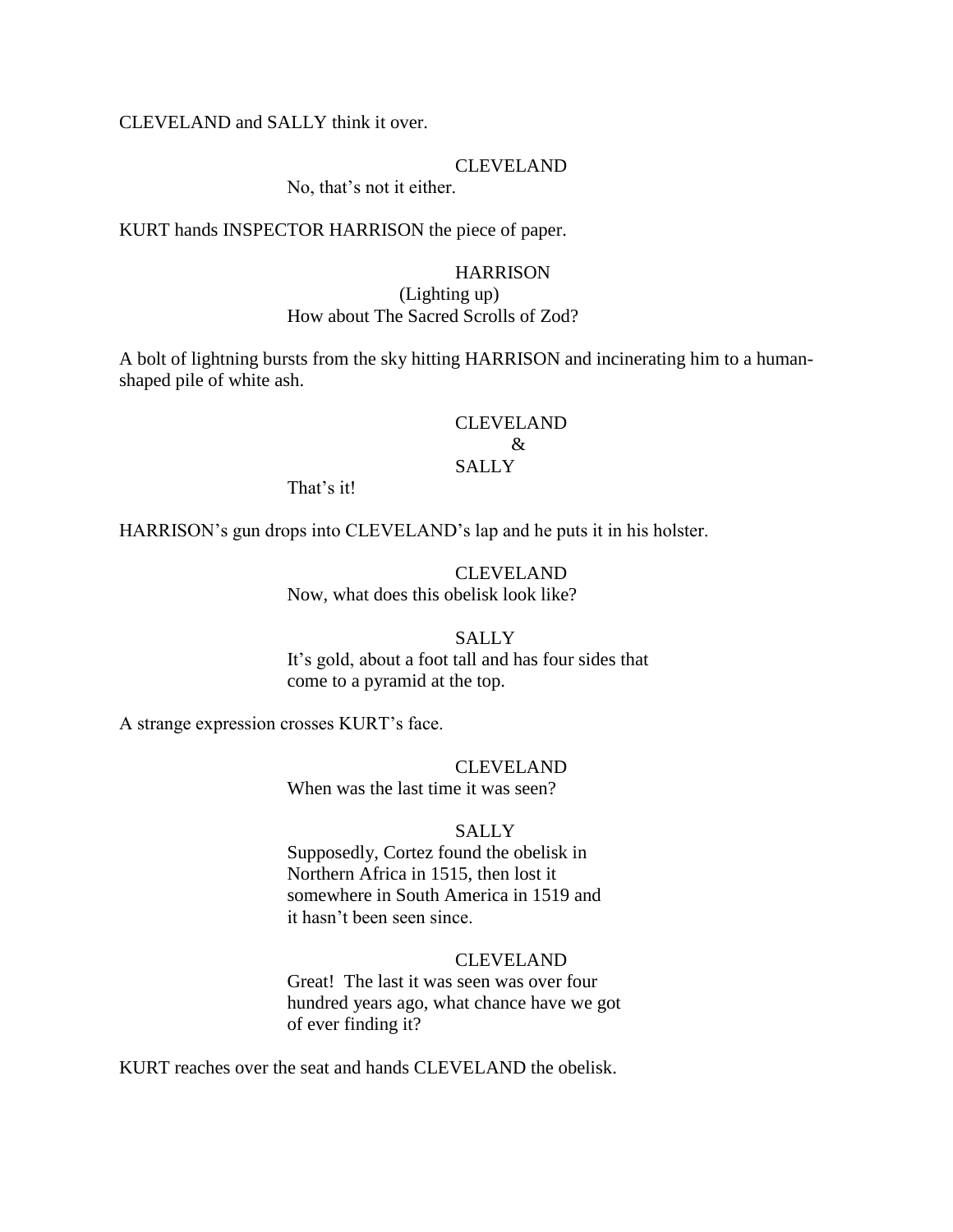### KURT

Is this it?

SALLY can"t believe her eyes.

**SALLY** That's it! That's the sacred obelisk!

CLEVELAND is dumbfounded.

### CLEVELAND

Where did you get it?

KURT I won it playing cards with the Zuops.

CLEVELAND

(Shaking his head)

Zulus.

### **KURT**

No, I won.

#### EXTERIOR – AIRPLANE IN FLIGHT

KURT flies the plane and CLEVELAND and SALLY sit together while she translates the map and writes it down. Her writing gets faster and her breathing deeper.

# **SALLY**

(Breathless) It's happening again, I feel so good, so alive,  $\overline{so} \ldots$ 

Her chest swells and the buttons on her dress pop off and hit CLEVELAND in the face. CLEVELAND is overwhelmed as SALLY grabs him and they kiss passionately.

KURT glances over his shoulder, then does a double-take as he watches them madly kiss and SALLY begin pulling CLEVELAND's coat off.

Suddenly, there is the nazi zepplin bearing down on them. CLEVELAND and SALLY take no note of it.

INTERIOR – ZEPPLIN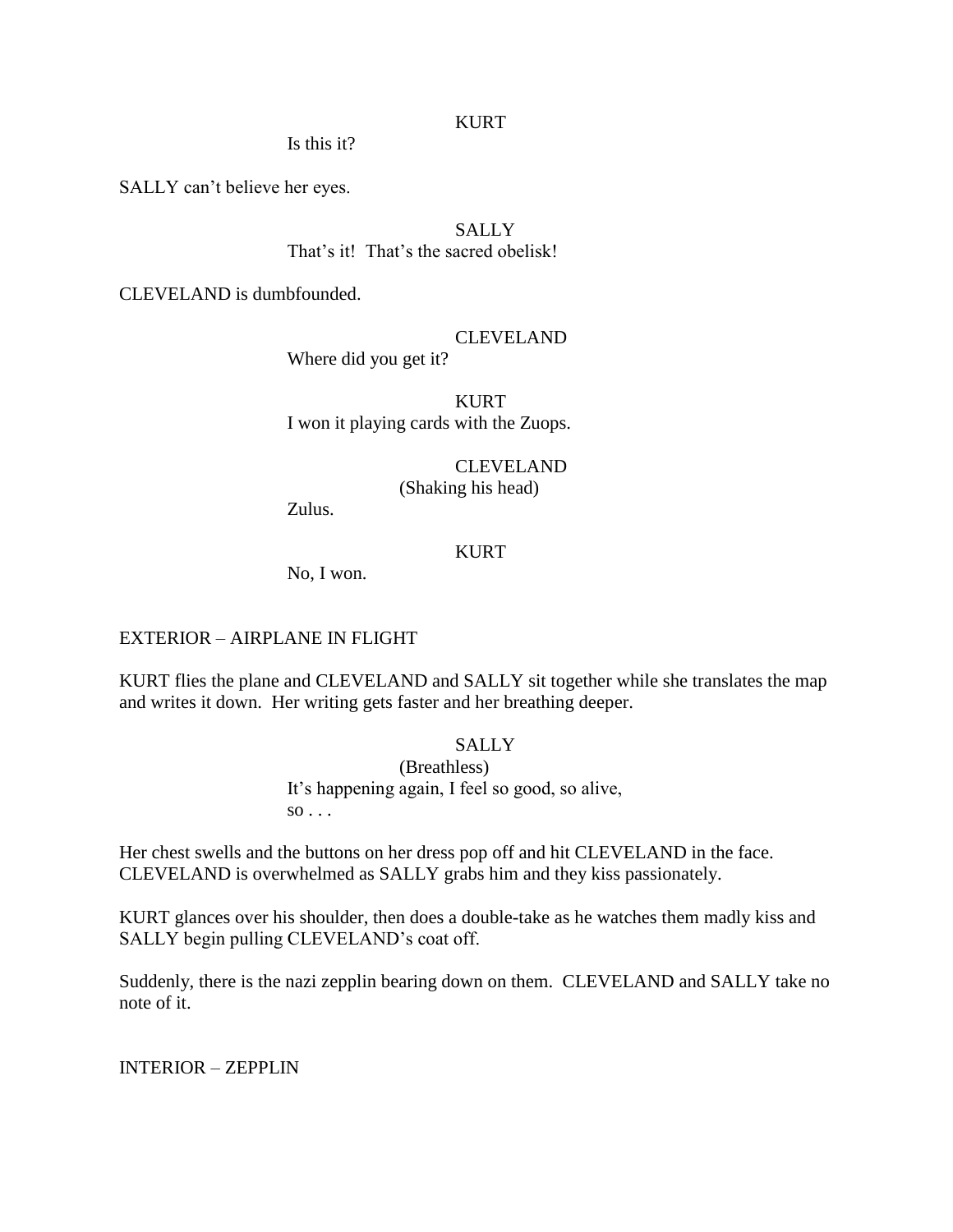SEIGFRIED stands on the observation deck, machine-gunners on either side of him.

### **SEIGFRIED**

Fire!

The machine-guns open up.

### EXTERIOR – PLANE

Bullets tear the plane to shreds, but still CLEVELAND and SALLY do not notice. She has his coat off and is on top of him.

KURT meanwhile is in a major panic.

INTERIOR – ZEPPLIN

SEGFRIED watches through binoculars.

# **SEIGFRIED**

They're not going down. Use the cannon!

A soldier steps up with a camera and snaps a picture.

### **SEIGFRIED**

No, the other one!

Another soldier fires the cannon.

EXTERIOR – PLANE

The rudder of the plane gets blown off and still SALLY and CLEVELAND don"t notice.

KURT pulls out the worthless steering lever and tosses it overboard. He straps on his parachute.

INTERIOR – ZEPPLIN

SEGFRIED stomps his foot.

#### **SEIGFRIED**

They still won"t go down! Now I must take drastic measures!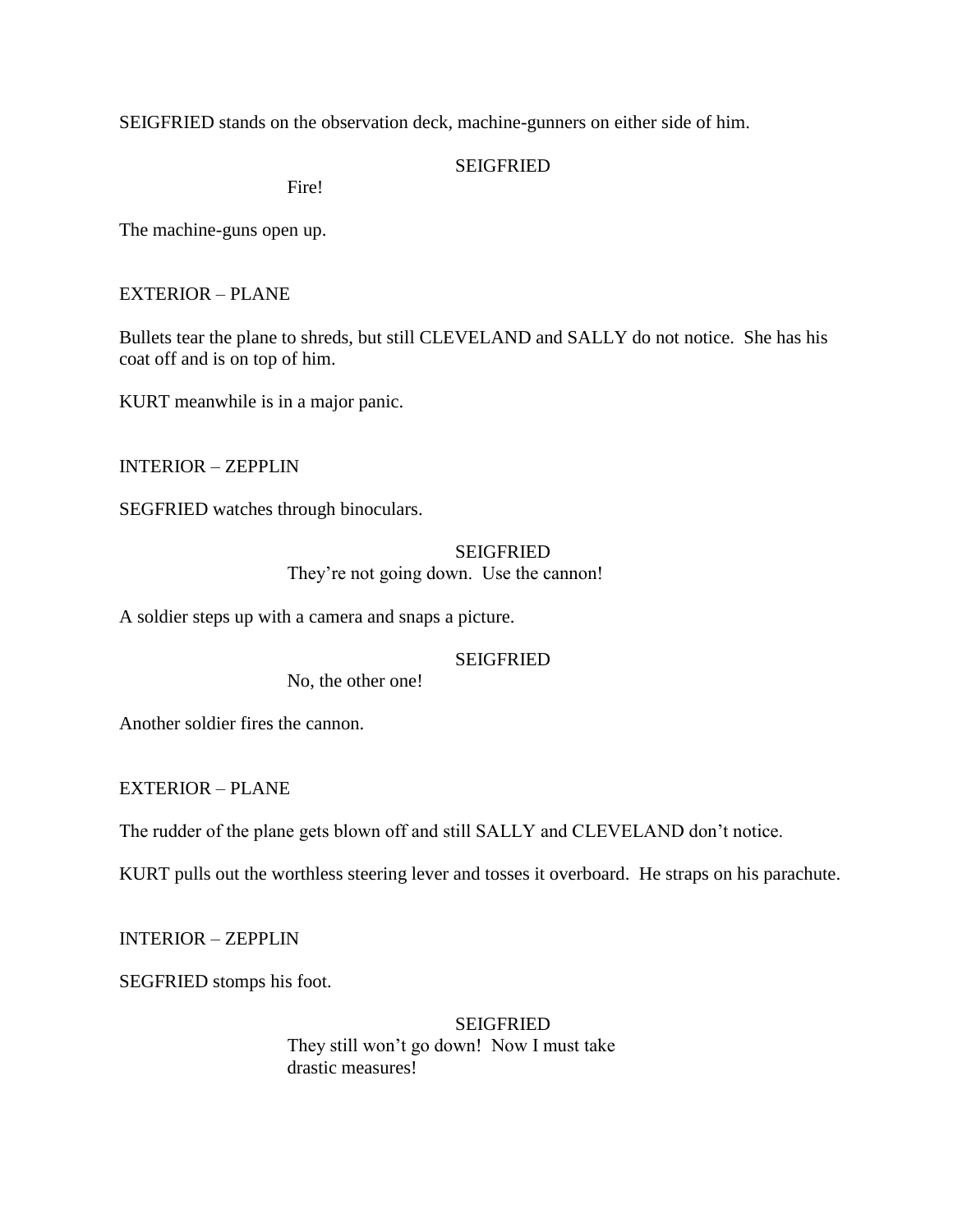He takes a dagger from his belt and throws it at them.

EXTERIOR – PLANE

SALLY screams and CLEVELAND covers his head.

### CLEVELAND

Look out, it's a dagger!

The dagger hits the side of the plane and sticks with a twang.

CLEVELAND takes out a flare-gun, loads it, snaps it shut and fires. The ball of flame heads right at the zepplin, gets caught in the wind, swings back around and hits the tail of the plane setting it on fire.

### KURT

Good work.

Now CLEVELAND"s really mad. He yanks the dagger from the side of the plane and throws it at the zepplin. The dagger tears right through the thin skin of the zepplin and it commences to deflating like a punctured toy balloon.

INTERIOR – ZEPPLIN

Soldiers quickly break the cases marked "EMERGENCY" and remove bicycle pumps and tire patch kits.

SEGFRIED straps on a parachute and steps up to the edge of a platform.

### SEIGFRIED

Sweinhut!

He jumps off.

### EXTERIOR – AIRPLANE

CLEVELAND finishes strapping on SALLY"s parachute, begins putting on his own and KURT and SALLY jump off. CLEVELAND yells to them.

> CLEVELAND Hey, when did we get a third parachute?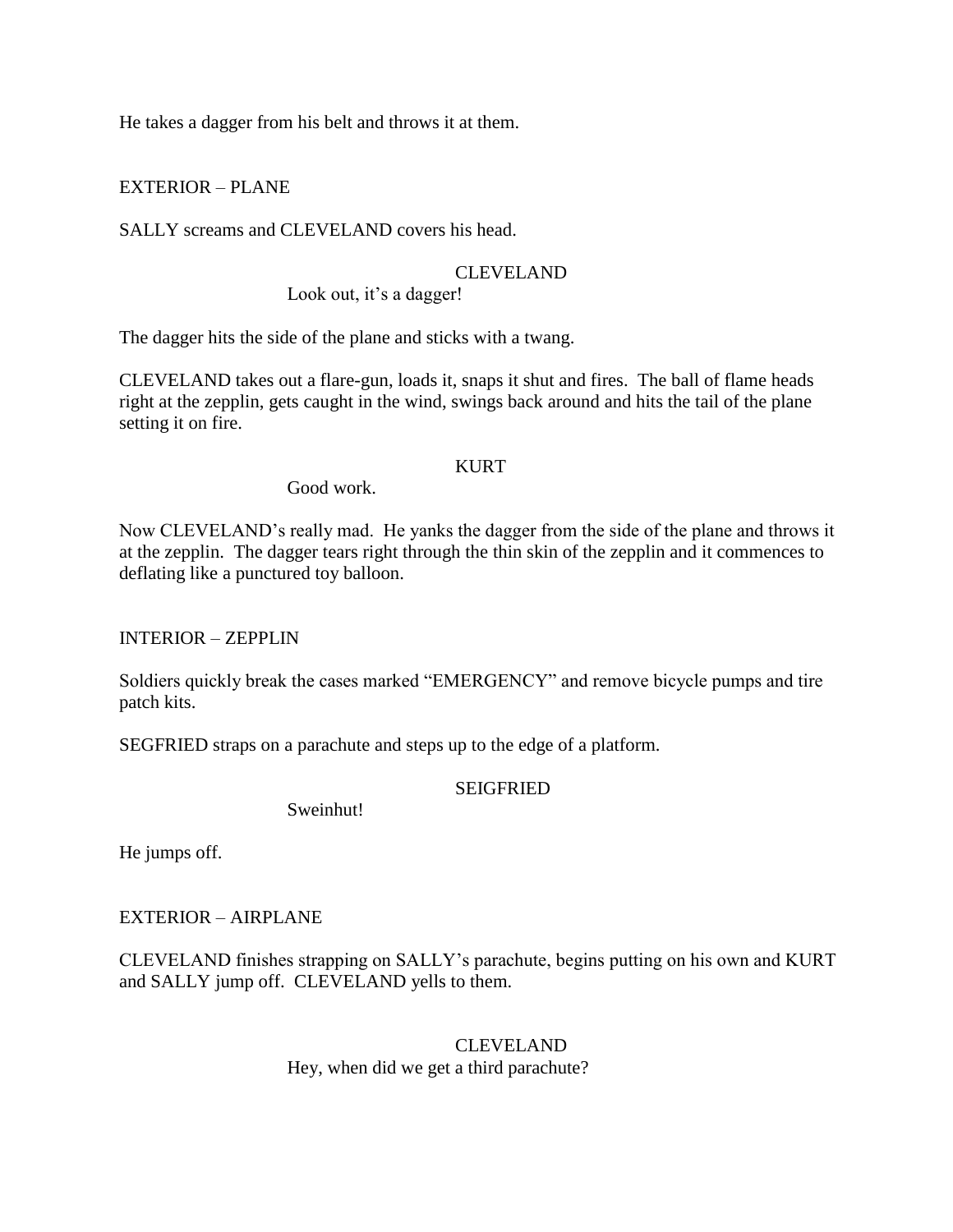#### KURT

### 'spect me to remember?

CLEVELAND jumps off, pulls the rip-cord and an inflatable raft flies out of the pack on his back.

### CLEVELAND

Oh  $my \ldots$ 

# EXTERIOR – THE ZAGREB ARMS HOTEL

It is a beautiful old Yugoslavian hotel that's been there for one hundred and seventy-five years. CLEVELAND takes absolutely no notice of this as he crashes through the roof.

## INTERIOR – HOTEL HALLWAY

The doors of the elevator open and standing within is a very old man in a Phillip Morris outfit.

### ELEVATOR BOY

Going down.

CLEVELAND smashes through the top of the elevator, the door slams shut and the arrow indicating the floors swings to one, accompanied by the sound of a crash.

INTERIOR – HOTEL LOBBY

The elevator doors open and reveal both occupants knocked silly and CLEVELAND wearing the Phillip Morris outfit and the ELEVATOR BOY in a leather flight jacket and stetson and CLEVELAND"s stinky cigar-butt in his mouth.

EXTERIOR – SKY

SALLY and KURT float through the air in their parachutes, turn and see the burning plane coming right for them, but luckily it just misses.

SEIGFRIED never sees it coming. The plane's wing shears his parachute lines and he goes plummeting into the city of ZAGREB.

EXTERIOR – CLOCK TOWER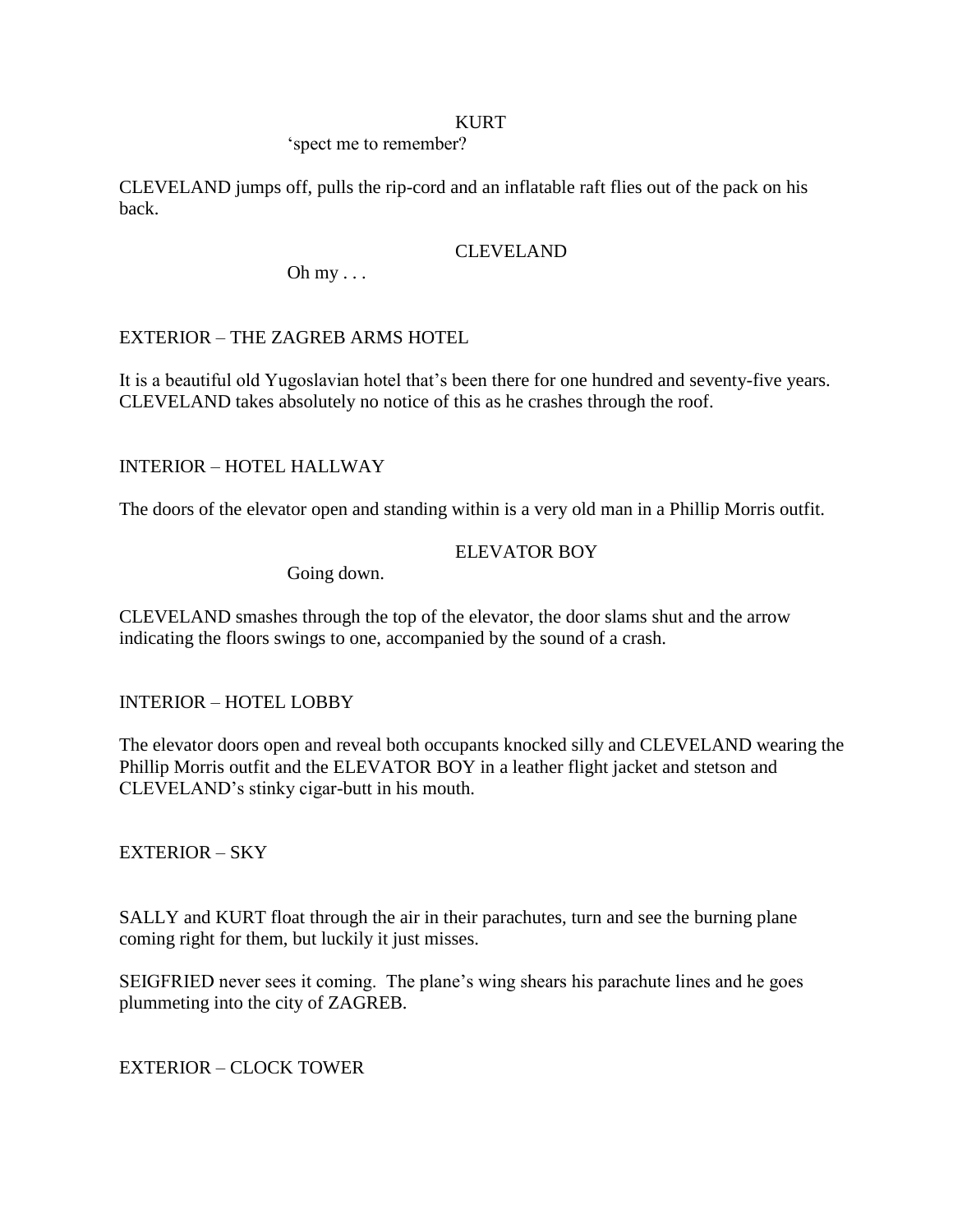In a truly spectacular move SEIGFRIED grabs a hold of the minute hand of the clock and saves himself.

### EXTERIOR – SKY

KURT and SALLY watch the plane fly out of control, the smoke from the tail forming letters: S . . . U . . . R . . .

KURT and SALLY try to figure it out.

**SALLY** 

Survive?

**KURT** 

Surprise?

The smoke continues forming letters:  $\dots$  R  $\dots$  E  $\dots$  N  $\dots$  D  $\dots$  E  $\dots$  R  $\dots$  D  $\dots$  O  $\dots$  R  $\dots$  R  $\dots$ O . . . T . . . H . . . Y

### **SALLY**

(Puzzled)

Who"s Dorothy?

KURT shrugs.

# EXTERIOR – CLOCK TOWER

An old man with long white hair and a big white beard steps up to a giant crank and consults his pocket watch.

OLD MAN TIME

Back an hour.

He turns the crank.

# EXTERIOR – CLOCK TOWER

The minute hand drops out from beneath SEIGFRIED"s feet and he goes careening down to the pavement below.

# EXTERIOR – THE ZAGREB MUSEUM OF ANCIENT HISTORY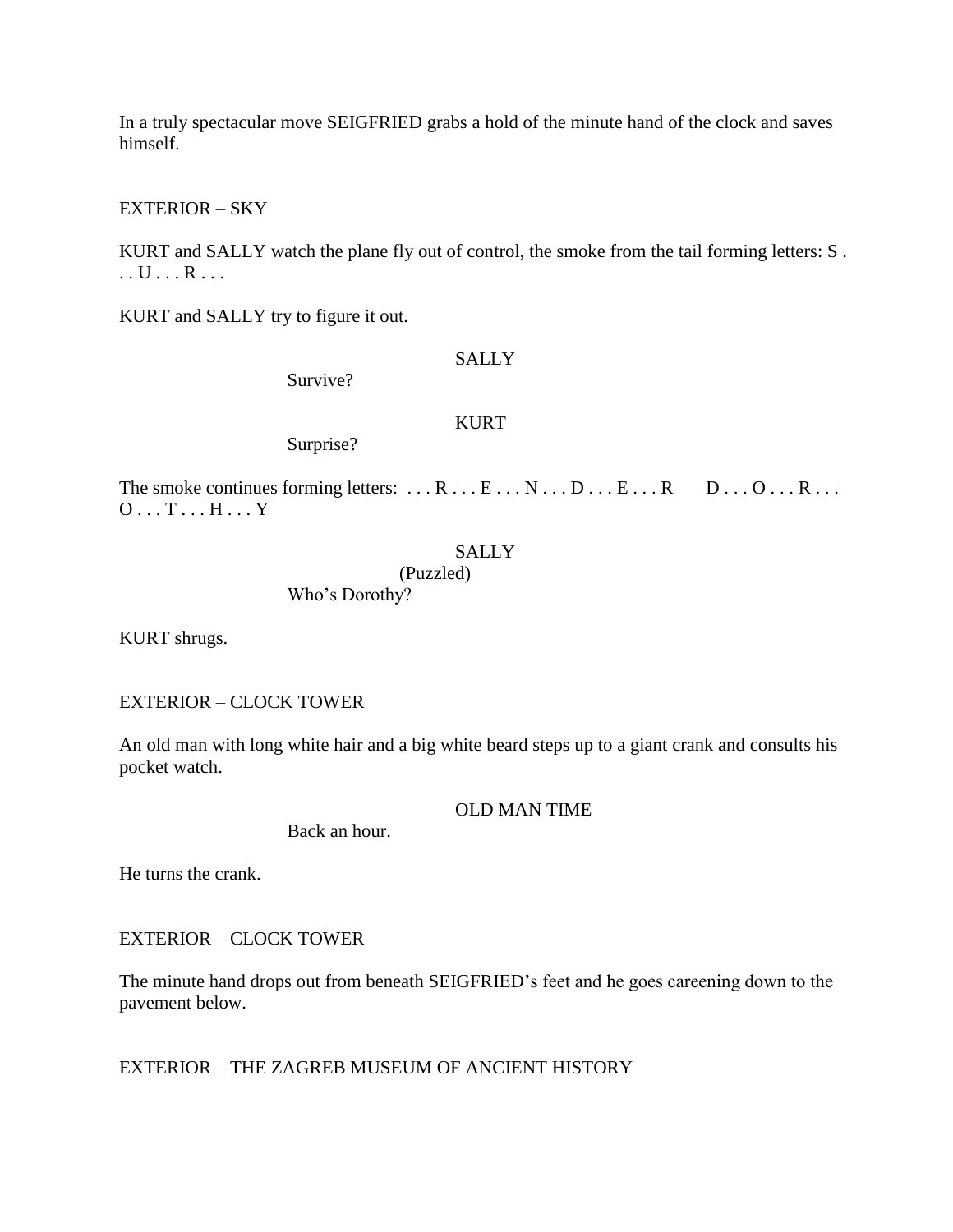This is a truly gorgeous old building housing some of the world"s finest specimens of ancient history.

The airplane crashes directly into the museum and it is completely destroyed – all except the bones of a dinosaur with a sign before it that says "FRAGILE." The sign falls over.

# EXTERIOR – ROOFTOP

KURT and SALLY both land smoothly in a chimney and get stuck. They try and wrench themselves free, but can not. Several chimneys down they see another fellow in the same situation as them, only it's SANTA CLAUS and he is dead.

# INTERIOR – HOTEL LOBBY

CLEVELAND dressed as the ELEVATOR BOY and the ELEVATOR BOY dressed as CLEVELAND step from the demolished elevator in something of a daze.

Just then a very hostile man in a black suit comes around the corner with a .45 pistol in his hand.

### BOOKIE Where's that elevator boy? I'll teach him not to pay his debts!

CLEVELAND looks down at himself dressed as the ELEVATOR BOY, panics, sees that the ELEVATOR BOY is already panicking and they both race for the revolving door.

EXTERIOR – HOTEL

CLEVELAND and the ELEVATOR BOY come flying out the revolving door.

Across the town square site SEIGFRIED rubbing his head. He sees CLEVELAND SMITH and pulls out his Luger.

#### **SEIGFRIED**

### And now you die, Cleveland Schmitt!

He fires three times hitting the ELEVATOR BOY dressed as CLEVELAND squarely in the chest all three times.

The ELEVATOR BOY flies back into CLEVELAND"s arms and they both stumble backward into the revolving door.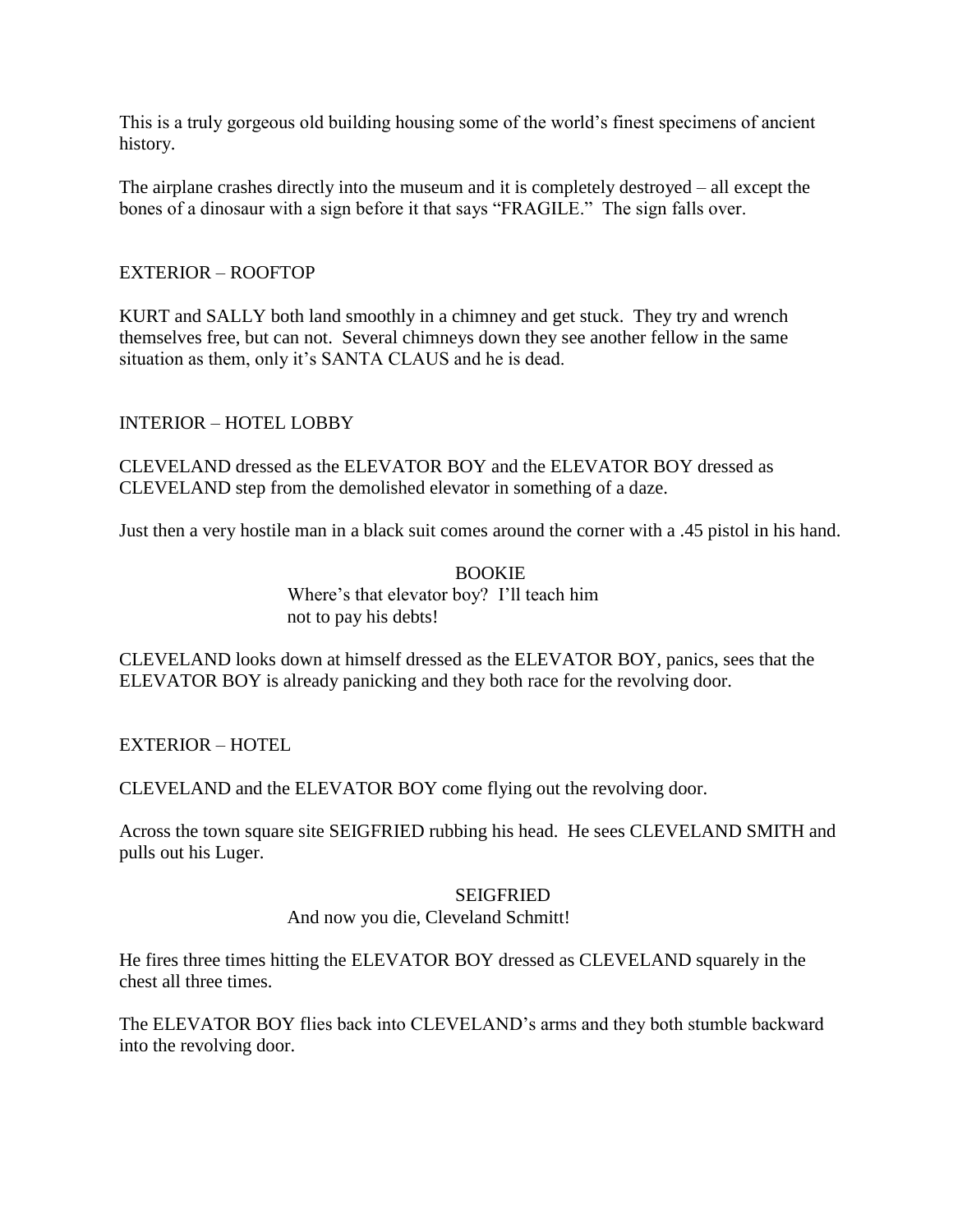### INTERIOR – HOTEL LOBBY

The BOOKIE sees them in the revolving door and pushes his way in.

#### BOOKIE

Now I've got you!

The door spins around wildly and finally CLEVELAND, still dressed in the Phillip Morris outfit, and the BOOKIE, now dressed as CLEVELAND, both come stumbling outside, while the mortally wounded ELEVATOR BOY staggers into the lobby.

# EXTERIOR – HOTEL

SEIGFRIED sees that CLEVELAND is still alive (although it is really the BOOKIE) and becomes enraged.

### **SEIGFRIED**

Can"t you die?!

He fires three more times, now into the chest of the BOOKIE who flies backward into CLEVELAND"s arms and they both stumble back into the revolving door.

INTERIOR – HOTEL

A very angry woman in a low-cut dress comes around the corner with a hatchet in her hand.

# WOMAN

Where is that awful gambler that tried to molest me? I"ll kill him!

She sees the ELEVATOR BOY still dressed as the BOOKIE and implants the hatchet in his back.

#### WOMAN

That"ll show you you swine!

The ELEVATOR BOY drops dead.

CLEVELAND and the BOOKIE come out of the revolving door into the lobby, only now CLEVELAND is dressed in his own clothes (with six bullet holes in the shirt) and the BOOKIE is dressed like the ELEVATOR BOY.

Just then an old woman comes around the corner waving an umbrella.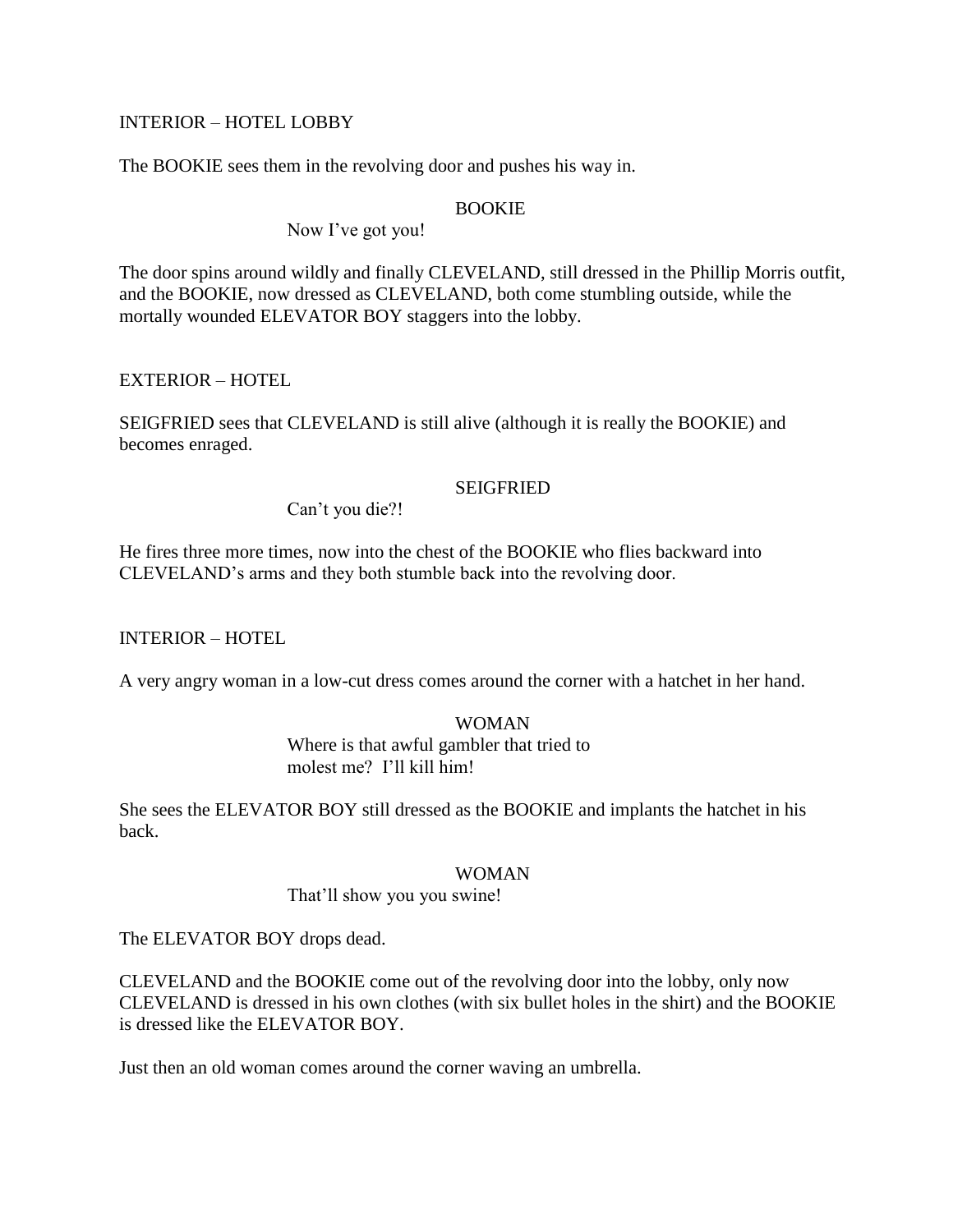### OLD LADY

### Where is that elevator boy? He said he'd have my luggage to my room twenty minutes ago.

She spots the BOOKIE in the ELEVATOR BOY"s clothes and begins whacking him on the skull with the umbrella until he falls over dead.

### EXTERIOR – ROOFTOP

KURT and SALLY are vainly attempting to get out of the chimney and in doing do have loosened the bricks along the edge.

INTERIOR – HOTEL

CLEVELAND stumbles out of the revolving door just as a brick drops from the roof hitting him on the head. He falls over unconscious.

SEIGFRIED runs up, sees the six bullet holes in CLEVELAND"s shirt and rejoices.

#### SEIGFRIED He's dead! I've finally killed him!

He reaches into CLEVELAND"s coat and removes the map and the obelisk.

Right then a German army truck full of nazis pulls up. SEIGFRIED climbs aboard.

#### SEIGFRIED

Quick, we must get to Cairo!

**SOLDIER** 

What about Cleveland Schmitt?

#### SEIGFRIED

He is kaput!

CLEVELAND opens his eyes, glances over and sees the SOLDIER getting out of the truck. The SOLDIER pulls out his pistol and cocks it.

#### SOLDIER

Let me just make sure.

CLEVELAND, using ventriloquism, throws his voice.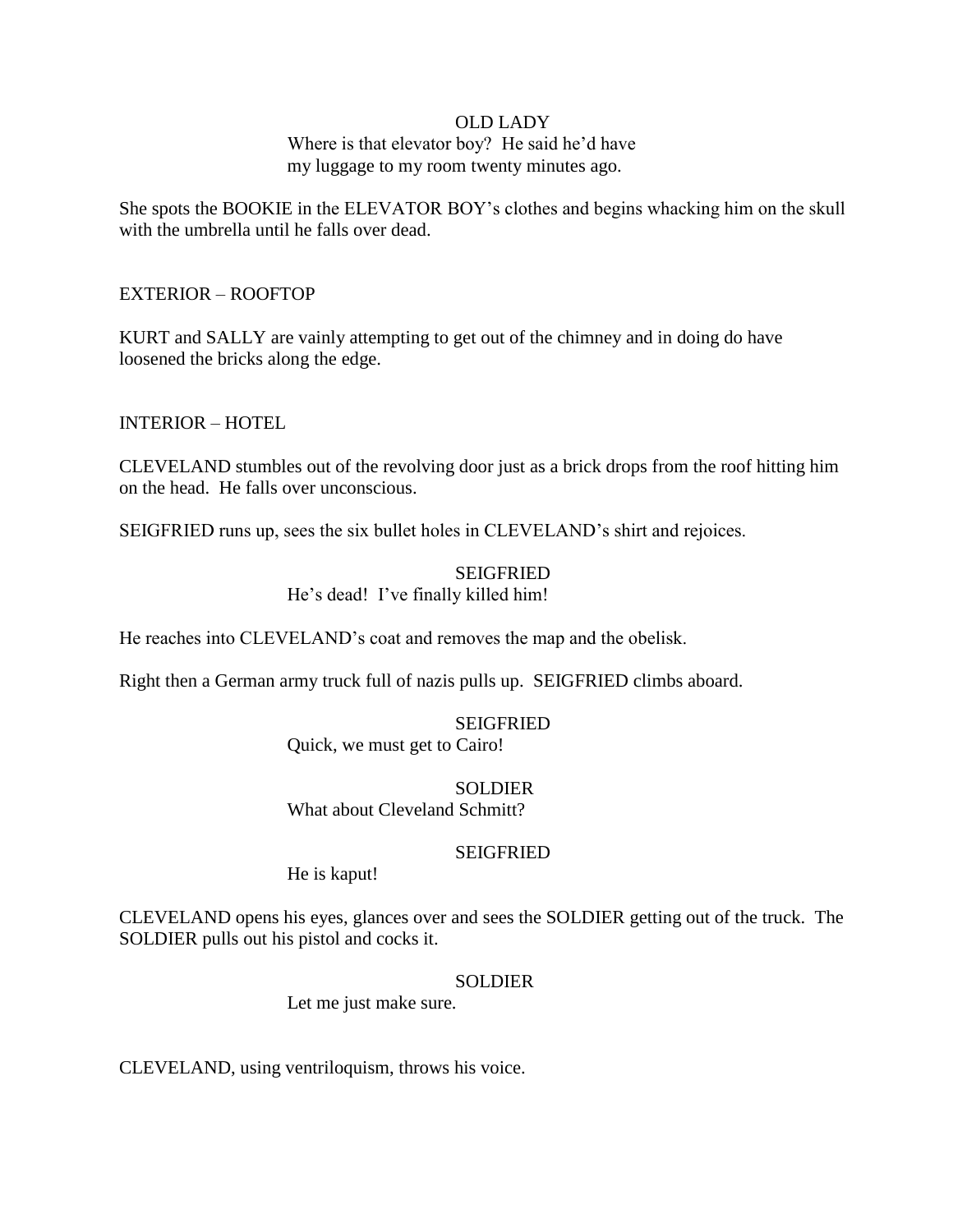#### CLEVELAND

### Dumkopf! Get back here and drive the truck!

The soldier stops, shrugs in disappointment, puts his gun away and goes back to the truck. They drive away.

CLEVELAND sits up, rubs his head and smiles.

# CLEVELAND

It was a good thing I was a ventriloquist before becoming a bounty hunter.

INTERIOR – NAZI TRUCK

SEIGFRIED takes the voodoo doll from his pocket. The soldier to his right leans over and whispers in his ear. SEIGFRIED gets mad and smacks the doll into the palm of his hand.

### SEIGFRIED

You should have thought of that before we left!

### EXTERIOR – HOTEL

CLEVELAND, still sitting in the street, begins smacking his head against the pavement until he is unconscious.

SALLY and KURT come walking around the corner of the hotel.

They find CLEVELAND knocked-out on the street. They see the bullet holes in his shirt and SALLY panics.

### **SALLY**

Oh my God, he"s dead!

CLEVELAND moans, tries to lift his head, can"t and it drops back against the pavement with a thunk.

#### KURT

He's not dead.

# **SALLY**

What'll we do?

The voice of a man with a Yugoslavian accent comes from the doorway of a shop behind them.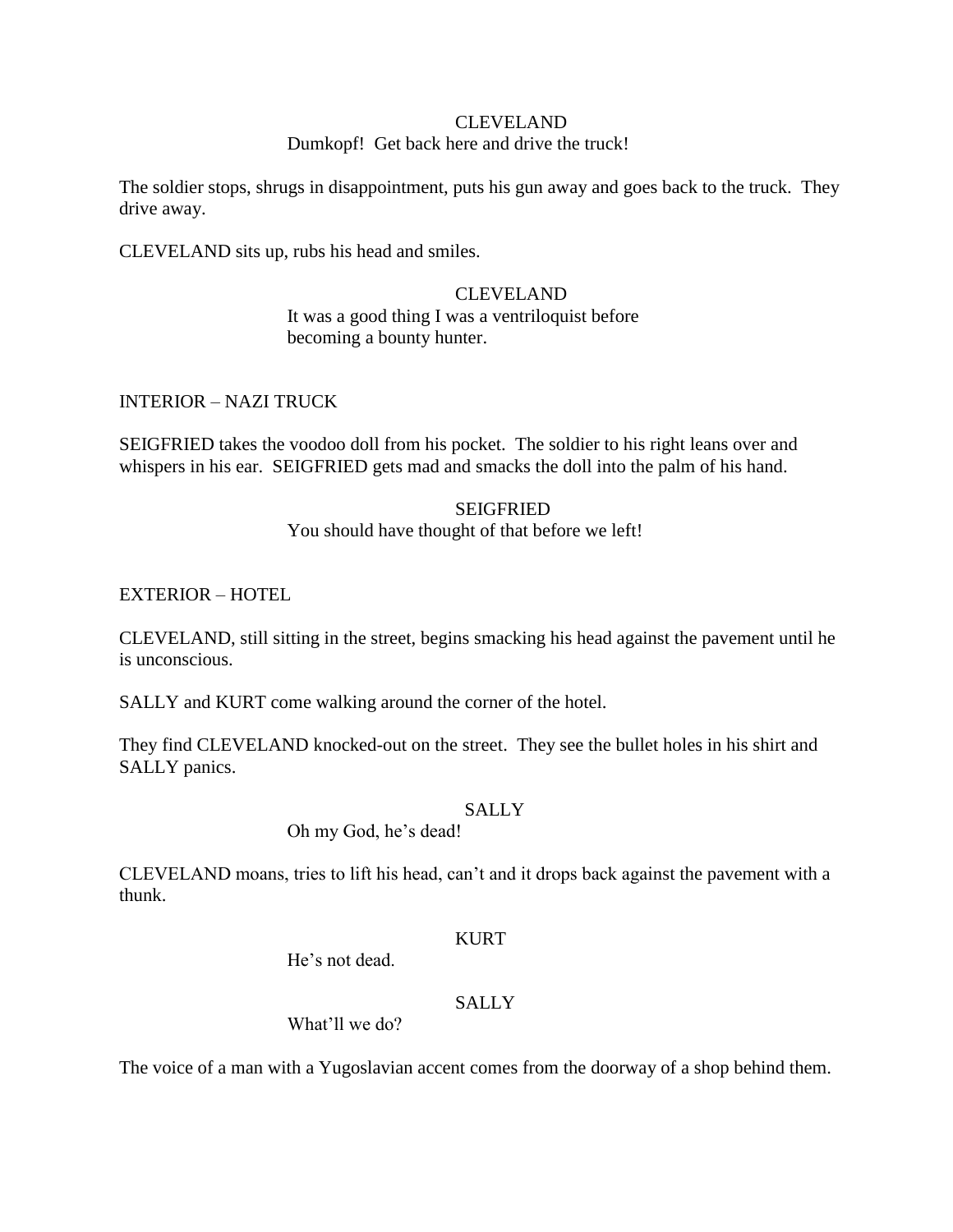# A.Q.

Bring him here, I"ll have him fixed up in no time.

SALLY and KURT drag CLEVELAND into the medical office of A.Q. PUNCTURE.

# INTERIOR – A.Q. PUNCTURE"S OFFICE

It is a shoddy little office with DaVinci"s drawing of the human anatomy on the wall. An arrow points to the crotch with the slogan "Prick here."

CLEVELAND is put on the examining table and DR. PUNCTURE pulls out a handful of pointed steel spikes.

SALLY notices something behind the doctor's ear.

**SALLY** Excuse me, Doctor, but you have a thermometer behind your ear.

DR. PUNCTURE throws up his hands in exasperation.

A.Q. Oh great, some asshole has my pen.

INTERIOR – NAZI TRUCK

As they drive up the road, SEGFRIED continues looking at the voodoo doll.

SEIGFRIED Schmitt vas a good nemesis, for an American pig.

INTERIOR – A.Q. PUNCTURE"S OFFICE

DR. PUNCTURE smiles at KURT and SALLY while holding two spikes. They don't smile back. He jabs both spikes into CLEVELAND"s chest. CLEVELAND hollers loudly.

INTERIOR – NAZI TRUCK

Suddenly the voodoo doll in SEIGFRIED"s hand goes into convulsions and dies.

INTERIOR – A.Q. PUNCTURE"S OFFICE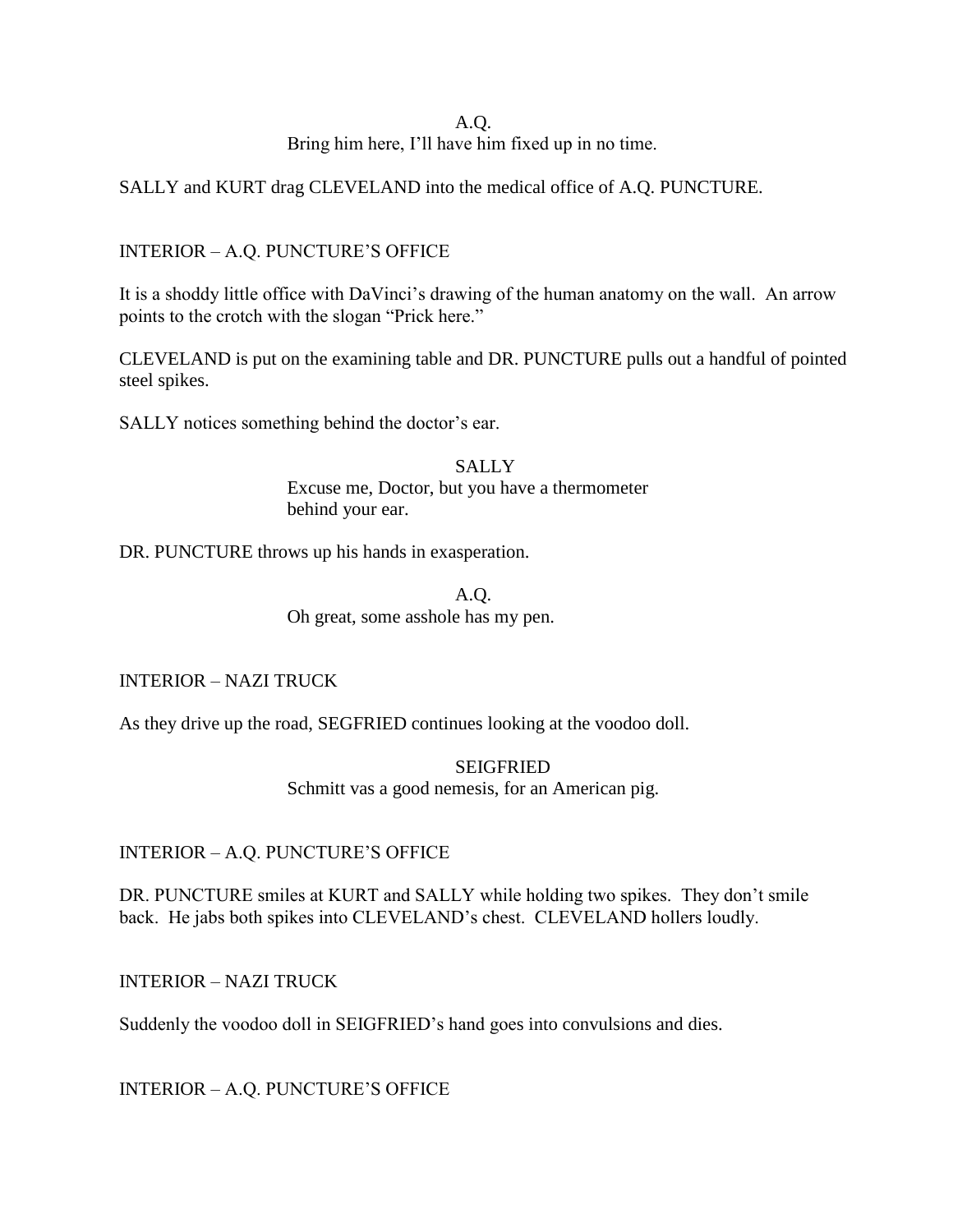The doctor removes the spikes and CLEVELAND sits up alive and chipper.

CLEVELAND Boy oh boy, Doc, whatever you did I sure feel great.

CLEVELAND jumps off the table, plugs a fresh cigar in his mouth, lights it, puffs and two streams of smoke come out of his chest.

EXTERIOR – A.Q. PUNCTURE"S OFFICE

CLEVELAND, KURT and SALLY leave the office. CLEVELAND suddenly realizes something is missing, pats his coat and can't find the map and obelisk.

> CLEVELAND That rotten stinking nazi's got the map and obelisk!

CLEVELAND looks around, spots a motorcycle with a sidecar and points at it.

### CLEVELAND

Come on!

### EXTERIOR – ROAD

KURT drives the motorcycle with CLEVELAND and SALLY in the sidecar. Up ahead is the nazi truck and they are gaining on it.

As they pull up beside the truck CLEVELAND stands up in the sidecar.

In the back of the truck ten German soldiers sway sleepily in time with the bumps, entirely unaware of the motorcycle.

In the cab of the truck the DRIVER sees the motorcycle in the side-view mirror and turns to SEIGFRIED and the SOLDIER.

### DRIVER

It"s Cleveland Schmitt!

**SEIGFRIED** Pretty peppy for a dead man. Hit the gas.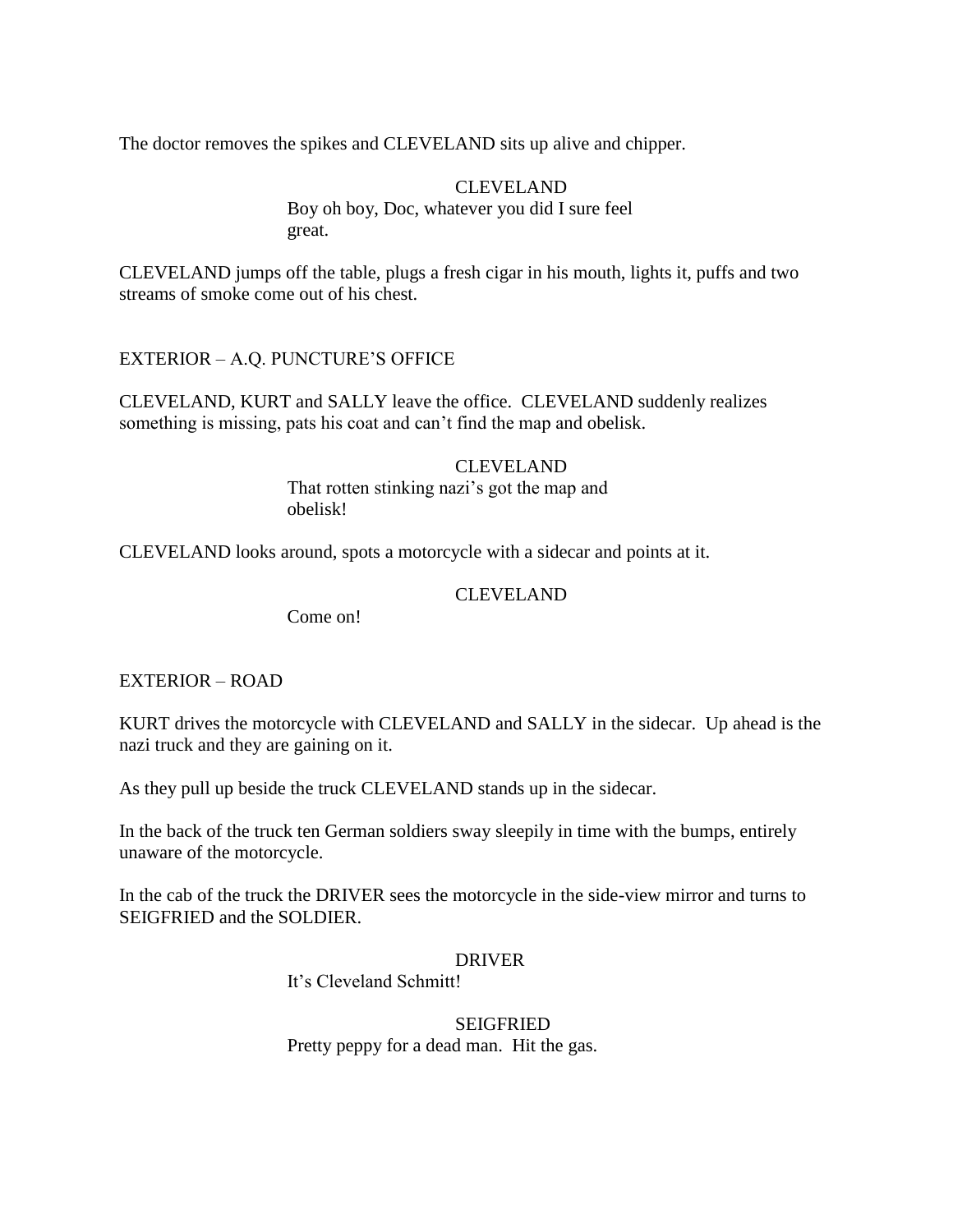CLEVELAND goes to jump on the hood, pounces, the truck speeds up and he slams into the windshield. The DRIVER switches on the windshield wipers and CLEVELAND is wiped off.

### SEIGFRIED

Good work.

Little do the nazis know however that CLEVELAND is clinging to the side of the truck. He makes his way to the driver's door, grabs the roof and swings in through the window kicking the driver in the head, which knocks into SEIGFRIED"s head, which knocks into the SOLDIER"s head knocking them all out.

CLEVELAND climbs in, tosses the DRIVER out the door, kicks the SOLDIER out the passenger door, then takes over the controls. With the truck back on track he reaches into SEIGFRIED"s pocket and retrieves the map and obelisk.

Suddenly a hand holding a pistol comes in the driver's window aiming right at CLEVELAND's head – it's the DRIVER who also grabbed the side of the truck. At the same time the SOLDIER reappears at the passenger window.

CLEVELAND quickly rolls up his window forcing the pistol to aim over his head and crushing the DRIVER"s arm. The DRIVER reflexively pulls the trigger and shoots the SOLDIER who falls off the truck.

CLEVELAND cranks down the window, lets go of the steering wheel and punches the DRIVER in the nose. He falls off the truck.

Up ahead CLEVELAND sees KURT and SALLY cross a very flimsy-looking log and rope bridge on the motorcycle.

CLEVELAND rams the truck into low-gear and goes for it.

The slats of the bridge crumble and drop several hundred feet into the gorge below just after the truck wheels pass over them. CLEVELAND forges ahead, the bridge falling apart behind.

Just as the two front wheels of the truck reach solid ground the entire bridge gives out and disappears. The truck's trailer sags backward and the ten sleepy soldiers come sliding out into the gorge. Finally the metal snaps and the trailer drops off.

CLEVELAND wipes his brow and climbs out of the cab. He stops for a moment noticing how the cab is very delicately balanced on two wheels. He shakes his head and runs ahead to the waiting motorcycle.

# CLEVELAND

Cairo!

The motorcycle roars away.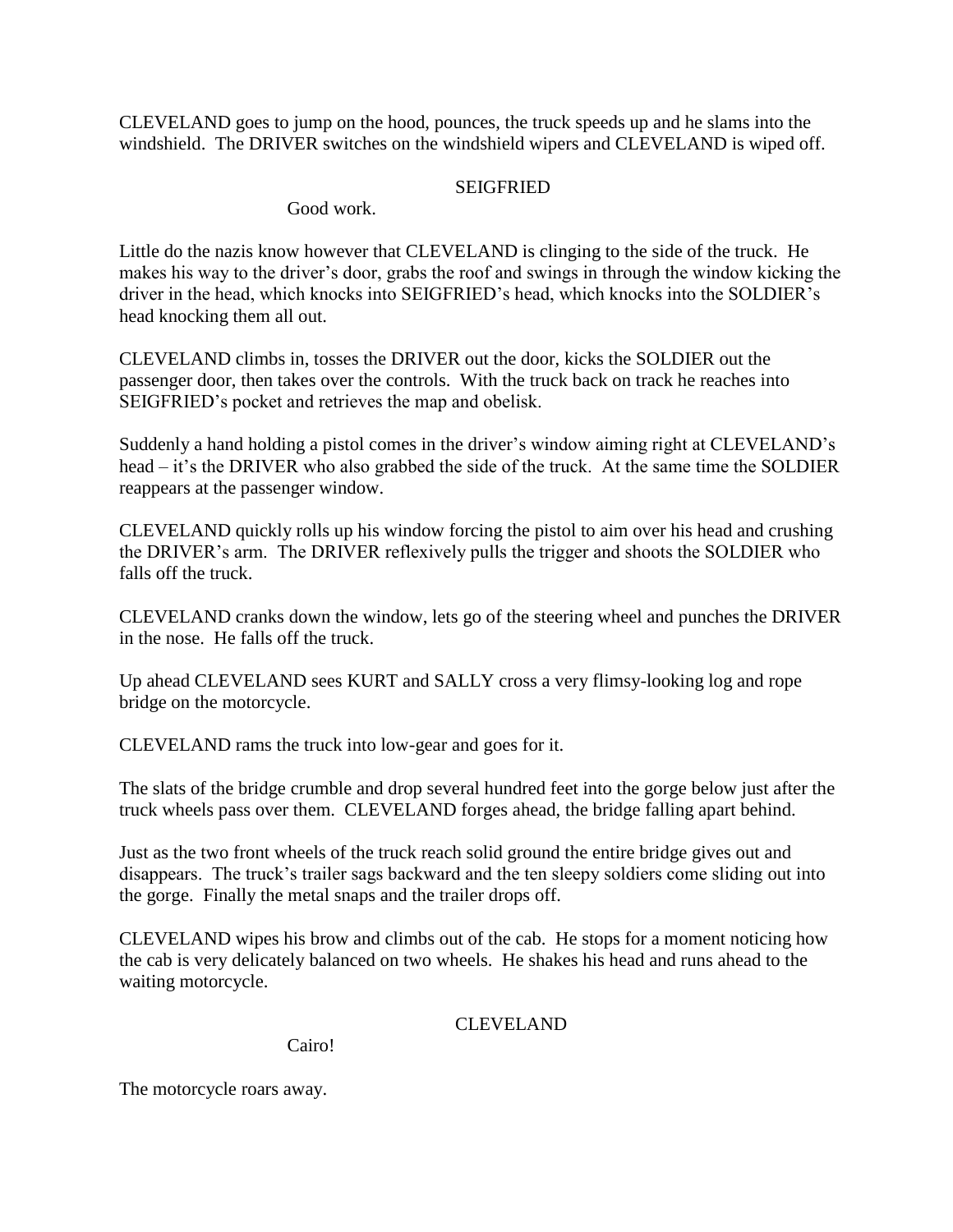SEIGFRIED sits up groggily in the truck and sees the receding motorcycle. He quickly slides over into the driver"s seat.

### **SEIGFRIED**

You cannot escape me!

He slams the truck into gear, hits the gas and the cab tips forward onto the windshield with a crash.

### CAIRO

We see the sprawling city on the edge of the desert, the pyramids in the distance. Our view widens and we see a river flowing to the right of the city.

> ANNOUNCER (V.O) Cairo. East of the Sudan . . .

The tail end of a 1936 Buick comes into view.

### ANNOUNCER (V.O.)

. . . West of the Sedan.

### EXTERIOR – CAIRO STREET

CLEVELAND, KURT and SALLY walk up the street past a multitude of booths containing Arabs in caftans selling goods. In the first booth is rugs; the second pottery; the next Elvis paintings on black velvet; Lava Lamps; clothing with a mohair coat, a Larry-hair coat and a Curly-hair coat (which is just skin); black-light posters; veg-a-matics, etc.

Our heros encounter a large group of hooded Arabs heading in the opposite direction. When they have finally passed SALLY and KURT are gone.

CLEVELAND looks around and sees both of their backs at the edge of a crowd. Grabbing their shoulders he turns them around and it's just not them.

Suddenly SEIGFRIED and four nazi soldiers come marching up. CLEVELAND takes off running.

KURT and SALLY have their hands tied with rope and many hooded Arabs begin grabbing at SALLY.

#### KURT

Poor girl, she"s sure got it rough.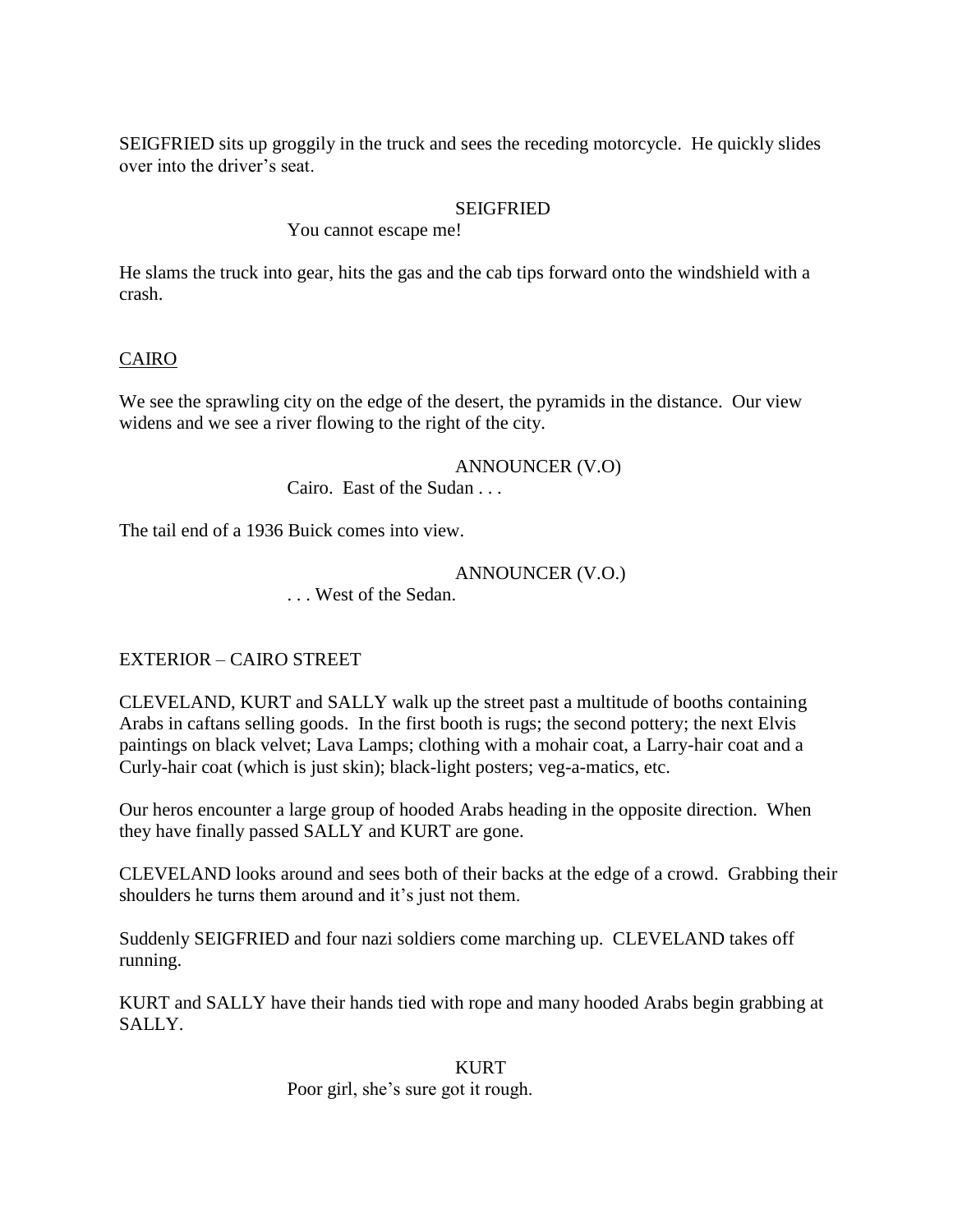A particularly huge and ugly Arab pushes past the others and points at KURT.

# UGLY ARAB

He's mine!

KURT"s hair blows straight up.

### EXTERIOR – CAIRO STREET.

CLEVELAND comes tearing around a corner, sees rows and stacks of wicker baskets of varying size, hears the nazis approaching and quickly climbs into a large basket.

INTERIOR – BASKET

CLEVELAND grins as he hears the soldiers pass by.

### CLEVELAND (Whispering)

Suckers!

He turns and inside the basket with him is a King Cobra staring right in his face, its fangs bared.

### EXTERIOR – CAIRO STREET

CLEVELAND comes flying out of the basket and lands ready-for-action. He takes one step and falls flat on his face  $-$  he's up to his knees in another basket.

He looks up and there before him sits a man in a caftan making a basket.

#### CLEVELAND

Who are you?

WEAVER Why, I am Dennis the weaver.

# CLEVELAND You didn"t happen to see two other Americans, did you?

WEAVER Those slimy greasy Arabs took them.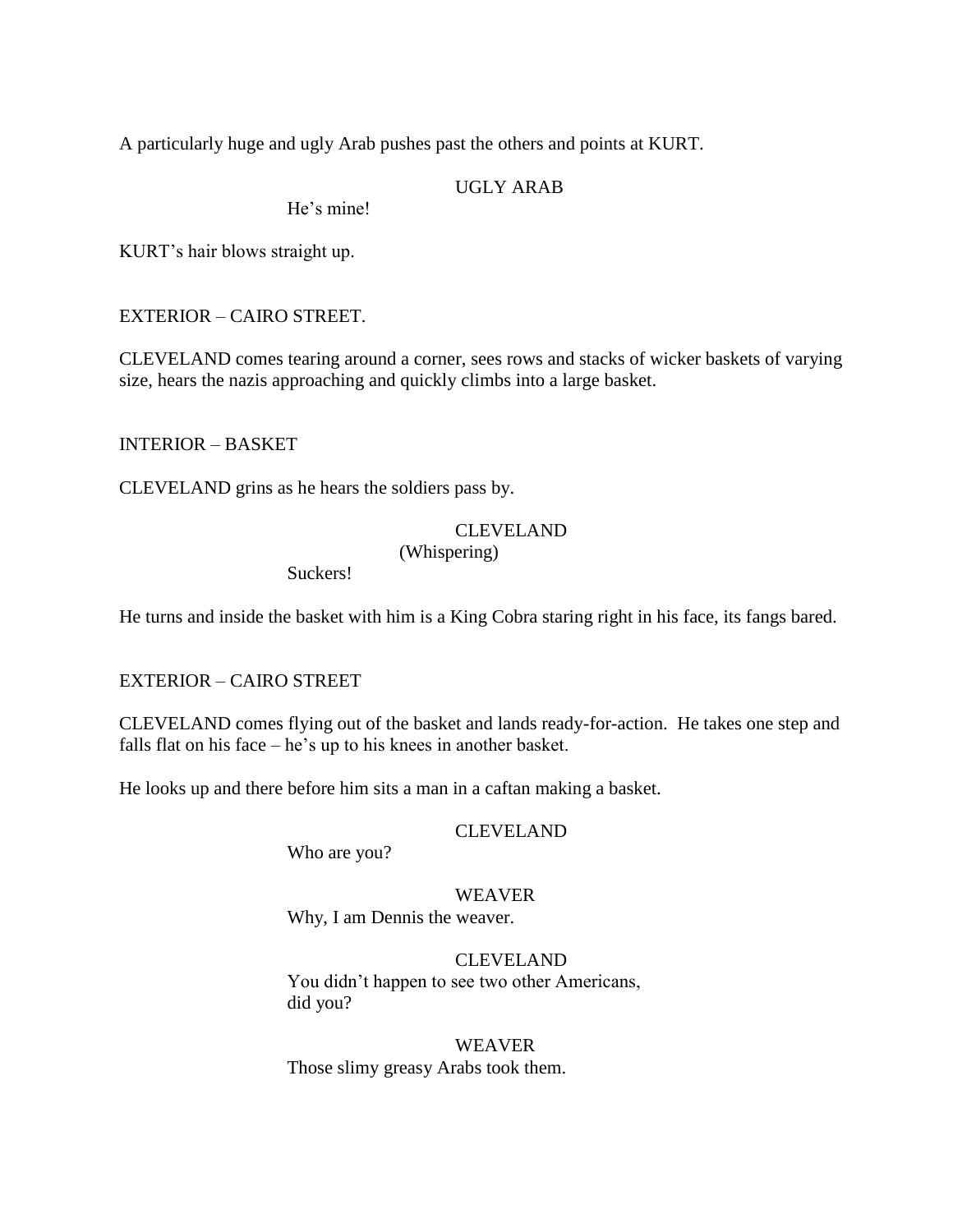### CLEVELAND

(Confused) Hey, wait a minute. Aren't you an Arab?

### WEAVER

(Offended) No. But I am slimy and greasy.

He takes his hand from his hair and it's dripping with what looks like motor oil and he offers it to CLEVELAND to shake. CLEVELAND refrains.

### CLEVELAND

That's for sure. That's for sure. You don't happen to know where the Tomb of Zod is, do you?

### WEAVER

(Pointing) I was born there.

#### CLEVELAND

(Astounded) You were born in the Tomb of Zod?

#### WEAVER

No, I was born there.

He points to the house across the street.

# CLEVELAND

Well, could you take me there?

#### WEAVER

Why do you need me to take you, it's right across the street?

#### CLEVELAND

(Exasperated) Not there, the Tomb of Zod.

WEAVER Oh. I could take you there. For a price.

#### CLEVELAND

All right, five dollars.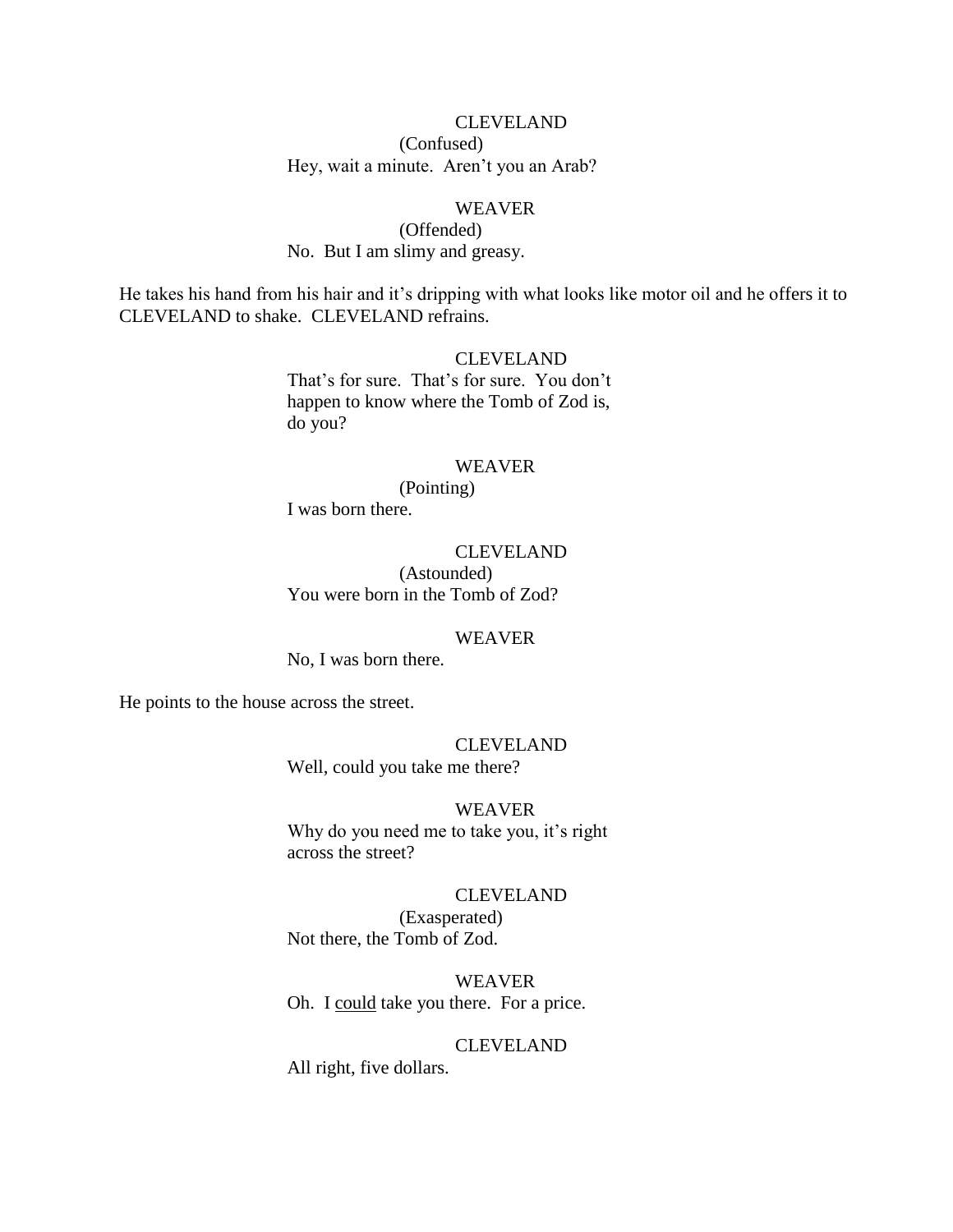### WEAVER

Ten.

### CLEVELAND Why you . . . All right, ten.

WEAVER And a dollar-fifty for that basket.

He points at the ruined basket beside CLEVELAND"s feet.

CLEVELAND But there was a deadly snake in that basket.

WEAVER

In that case it's two-fifty.

#### EXTERIOR – DESERT

CLEVELAND and the WEAVER walk through the desert amongst the huge pyramids.

#### WEAVER

Beware! The desert is a dangerous place full of fearful things. One must be very careful of perilous sand traps . . .

A GOLFER walks past holding a sand-wedge.

**GOLFER** You're telling me. Where's my caddy?

The GOLFER gets into his Cadillac and drives off.

The WEAVER points to a distant pyramid.

#### WEAVER

There you have the Tomb of King Menenhetet . . .

He points to another pyramid, this one is made up of red, yellow and blue blocks.

#### WEAVER

. . . And there you have the tomb of King Rubik . . .

#### CLEVELAND

How puzzling.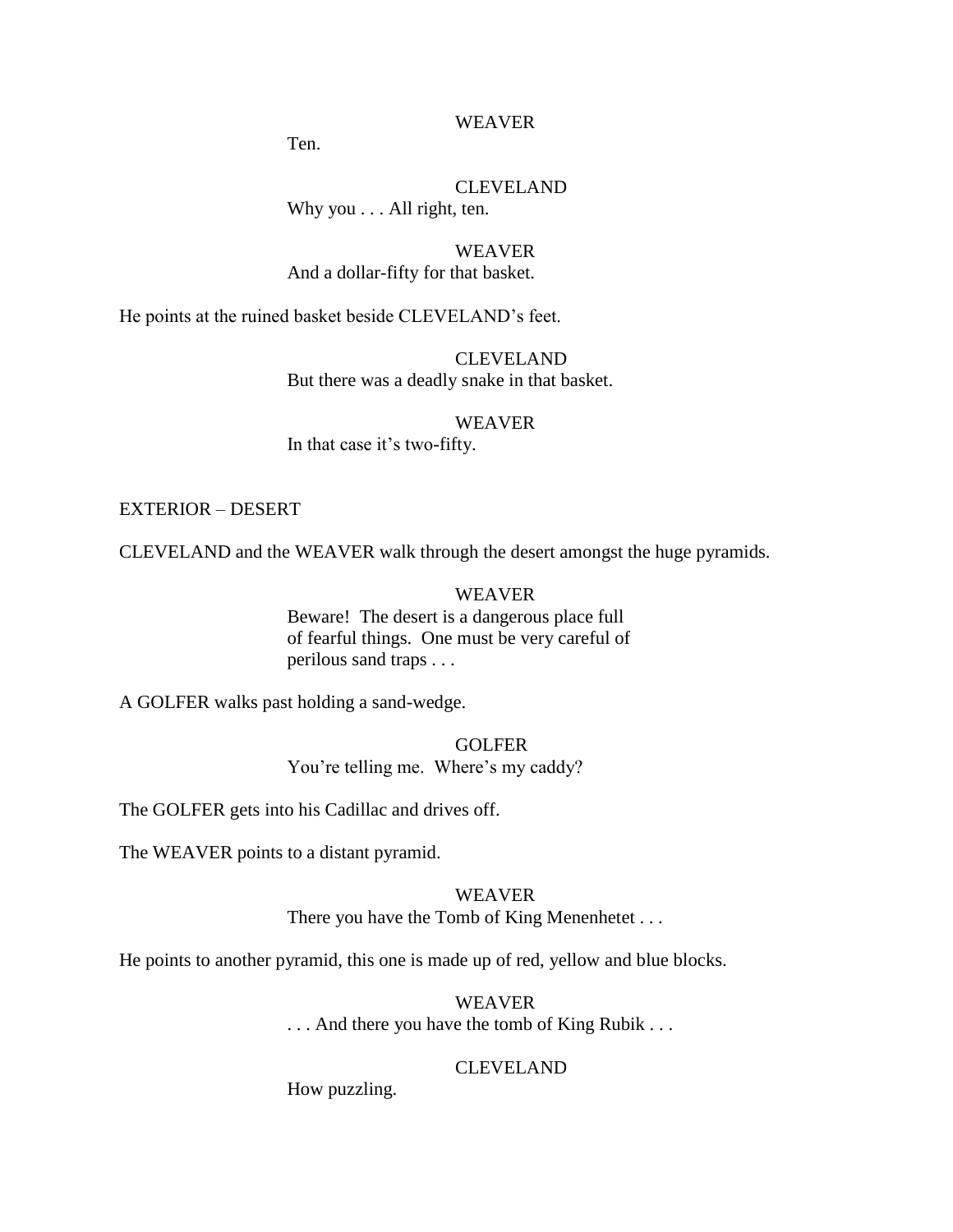#### WEAVER

### . . . And there is the Tomb of Zod.

They look ahead to a huge pyramid and while they watch boiling clouds roll in over the pyramid and begin flashing with lightning. The WEAVER is getting very frightened.

#### CLEVELAND

So that's the Tomb of Zod. Well, come on, let's see what's going on inside.

#### WEAVER

You can't go in there, you must have the sacred objects.

CLEVELAND reaches into his coat.

#### CLEVELAND

I've got the obelisk, I've got the map . . .

#### WEAVER

(Very scared) I've got to go! There's a curse! He who enters the Tomb of Zod will die a thousand terrible deaths! There is no way I'm going in there!

#### CLEVELAND

I'll pay you double.

#### WEAVER

(Shaking his head)

Uh-uh. You can"t make me, you can"t make me, you . . .

### INTERIOR – TOMB OF ZOD

It's pretty dark just a few feet inside. The WEAVER is still shaking his head.

#### WEAVER

. . . Can"t make me.

CLEVELAND takes a torch from a holder on the wall. He lights the torch with a wooden match, blows out the match and the torch goes out, but not the match. He relights the torch and they move on.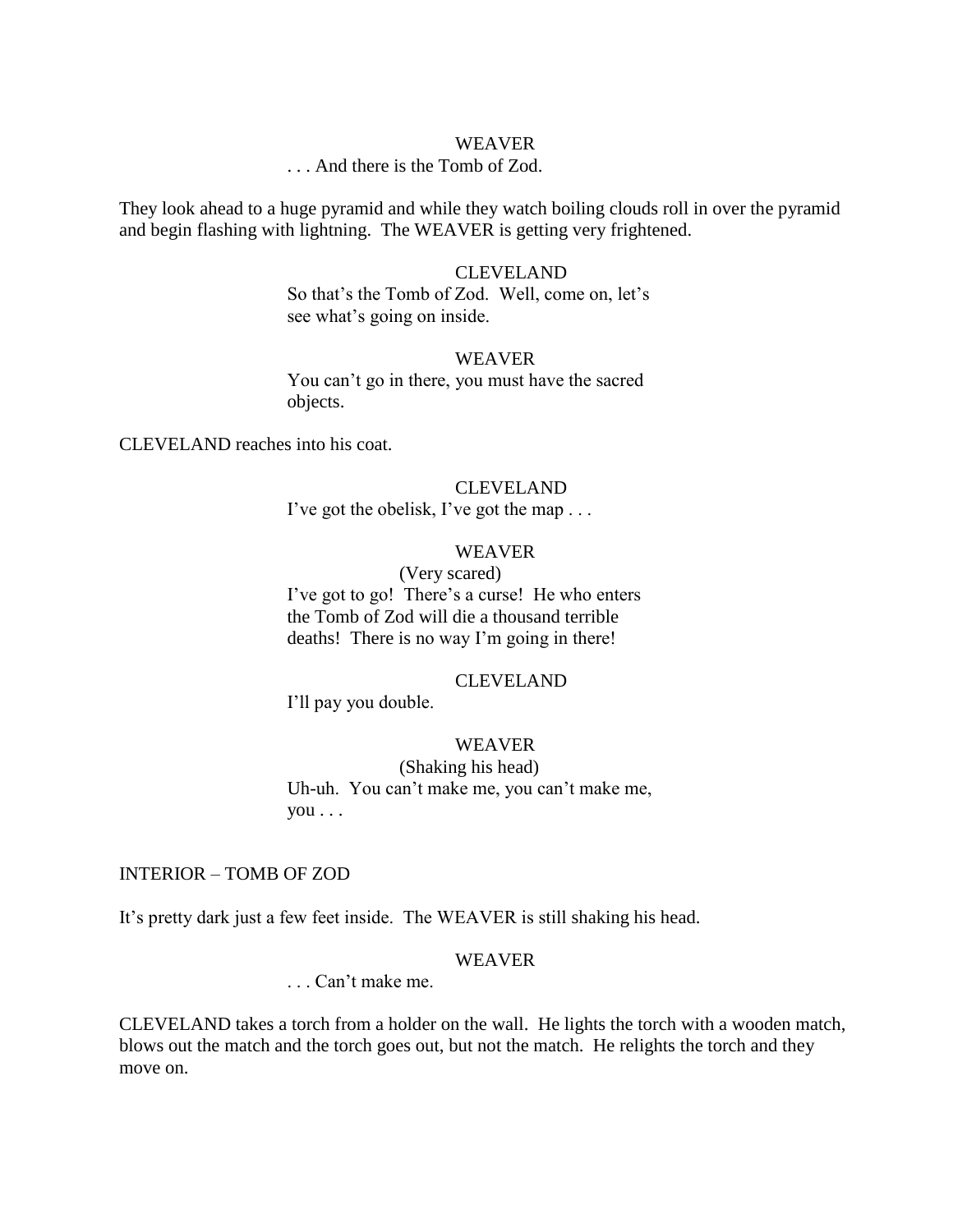The ceiling and walls are coated with cobwebs, as well as hieroglyphics. Several are unfinished hieroglyphics-by-numbers.

They pass an open mummy-case and inside CLEVELAND sees a stone pay-phone.

### WEAVER

#### Ah, a rare ancient Egyptian telephone.

### CLEVELAND

But they didn"t have telephones in ancient Egypt.

#### WEAVER

# That's what makes it so rare.

They keep walking up the long corridor and suddenly, just ahead of them, a wall begins to crumble. They both drop back against the wall on guard and CLEVELAND pulls out his pistol.

Finally, the wall stops crumbling and a man with a pick in his hands and a hard-hat with a light on in steps out.

### **MINER**

Is this shaft number twelve?

### CLEVELAND

No, this is the Tomb of Zod.

### MINER

(Angry) Damn! I knew I made a wrong turn.

From behind the MINER steps a little girl with pigtails and freckles.

### CLEVELAND

Who are you?

#### GIRL

Me? I'm the coal miner's daughter.

From behind the little GIRL steps a large black man with a heavy-looking canvas sack over his shoulder.

#### CLEVELAND

And who are you?

#### PORTER

Why, I'm the coal porter.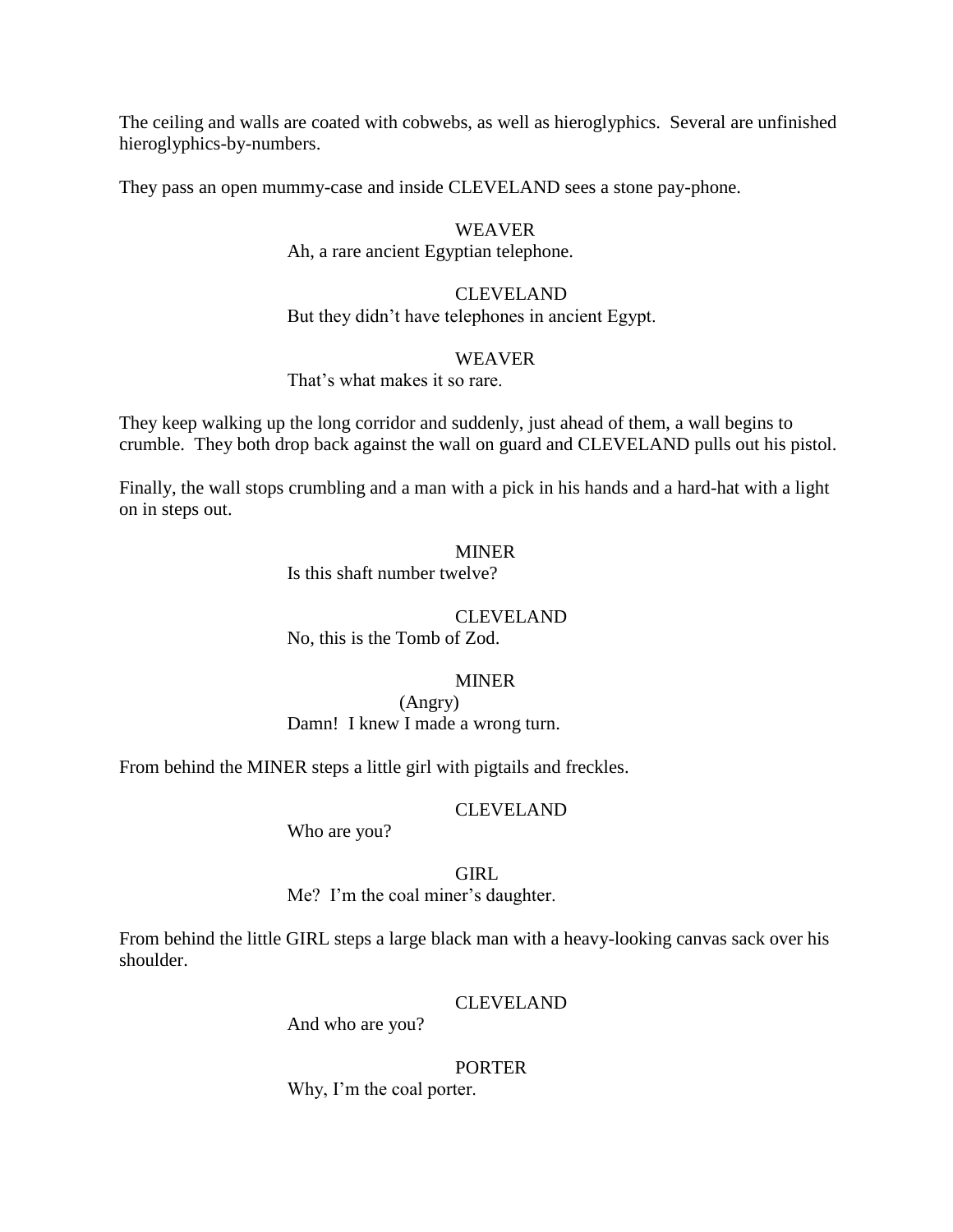They all turn around and go back from whence they came.

CLEVELAND and the WEAVER continue on their way into the tomb.

Unbeknownst to them, from within a deep crevice in the wall, many sets of white eyes watch them go past.

The white eyes retreat into their crevice which leads to a chamber where a religious ritual is taking place. These are the ZODOMITES and they are on their knees bowing and chanting before a stone idol.

The WEAVER stops abruptly in the corridor and hold up his hand for CLEVELAND to stop.

#### WEAVER

A trap.

He takes a handful of dust from the floor and blows it into a beam of light across the corridor.

CLEVELAND and the WEAVER both nod, then crawl underneath.

The JAP steps out from another corridor behind them pointing a gun. He walks toward them waving it.

# JAP Ah, no more fun and games, Creverand Smif! Please to give me the map and obelisk or you will die!

CLEVELAND takes a leather bag from inside his coat and holds it up.

#### CLEVELAND

Well, I guess the best man won after all. Here they are.

JAP Wait a minute. What kind of idiot do you take me for?

CLEVELAND

W-what do you mean?

JAP Take the objects out of the bag.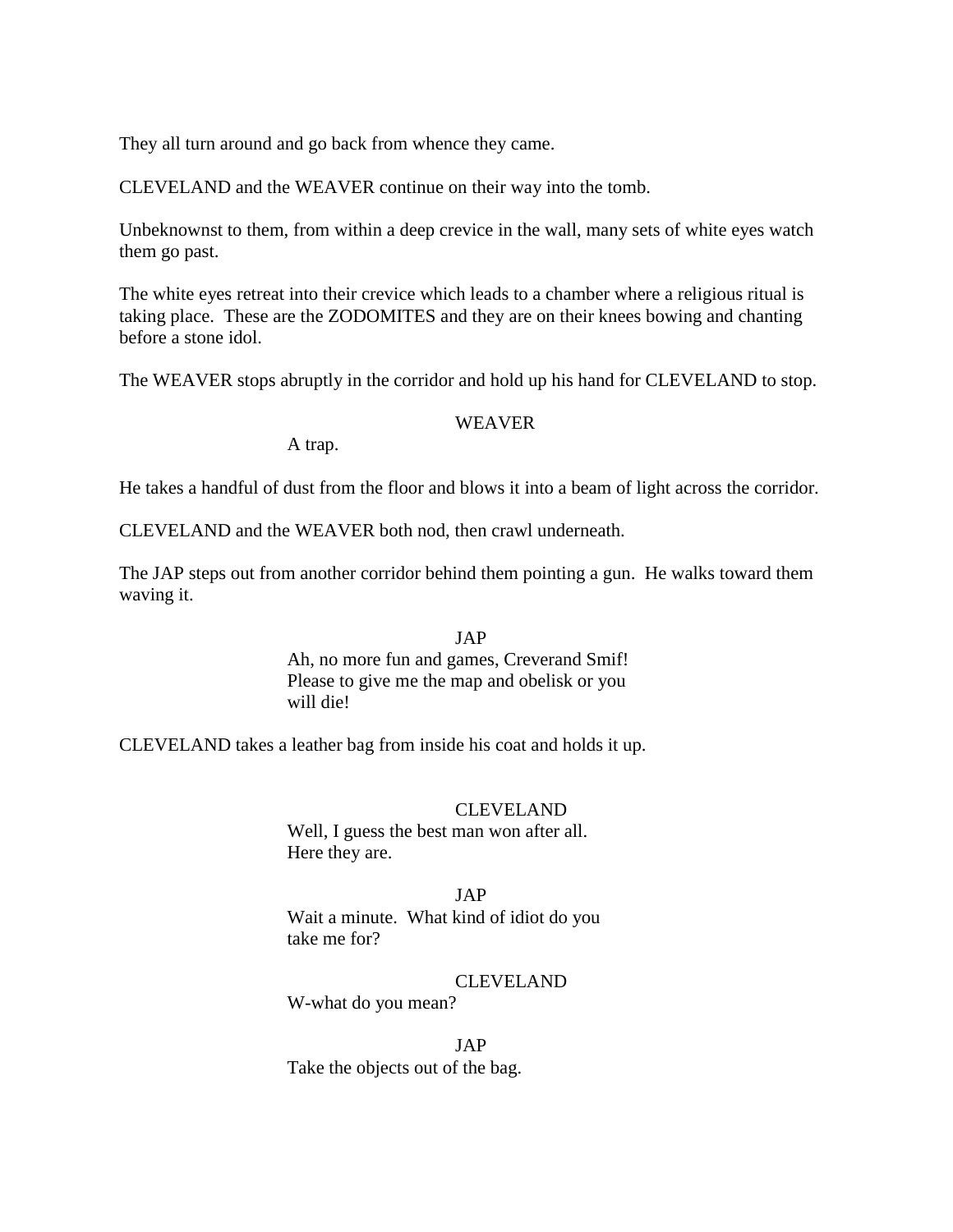### CLEVELAND

Oh, okay.

He takes the sacred objects out of the bag. The JAP steps forward through the beam of light and gets cut in half at the waist. His surprised upper torso drops backward onto the floor and his legs remain standing. The pistol flies out of his hand and clatters on the floor. The WEAVER sees it.

#### WEAVER

I"ll get it.

CLEVELAND tries to speak, but the WEAVER has already stepped through the light beam and is cut in half. The WEAVER's upper half lands on the JAP's legs facing the wrong way and they go stumbling up the corridor out of control.

The WEAVER with the backward JAP"s legs stumbles through the crevice into the ZODOMITES" religious ritual. The stone idol they are praying to is an exact duplicate of the WEAVER/JAP. All the ZODOMITES but the LEADER run away in fear. The LEADER looks to heaven.

#### LEADER

Mother of God, it's a sign from Zod!

CLEVELAND shudders and continues on his way, however many angry ZODOMITES step into the corridor blocking his path.

The ZODOMITES part and from between them steps a MUMMY, all covered in gauze, its arms outstretched.

### CLEVELAND

(In awe)

A mummy!

He pulls out his pistol and starts blasting. All the bullets go right through the MUMMY and kill the ZODOMITES behind.

The MUMMY keeps coming. CLEVELAND puts up his dukes. The MUMMY gets close enough and CLEVELAND gives it an uppercut to the belly – his fist goes right through. He lifts his arm and the MUMMY comes up with it, it weighs about an ounce. CLEVELAND shakes his arm and the MUMMY falls apart into dust.

CLEVELAND wipes the MUMMY dust off his coat and sees a strange ethereal light emanating from an archway down at the end of the corridor.

He takes one step forward, hears a noise from behind, swings around and finds another MUMMY, only this one is wearing a top hat and tie.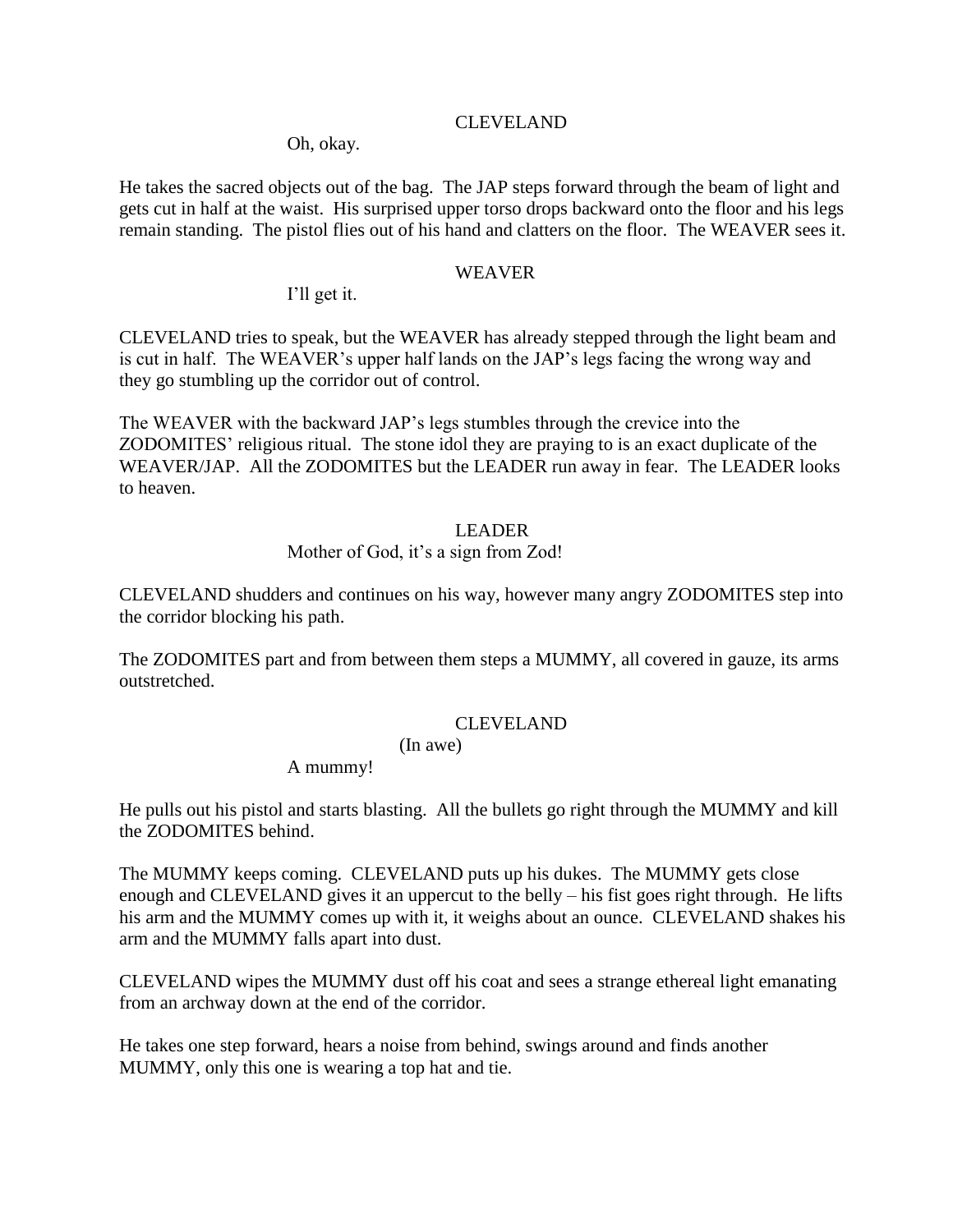### CLEVELAND

# (In awe)

A daddy!

It comes toward him, CLEVELAND swings around with the torch, hits it with the flame and it explodes with a flash and it is gone – except the top hat and tie.

At the end of the corridor he reaches the archway with the strange light, steps between two large posts and hangs up the flaming torch.

Suddenly the posts come to life and a giant hand comes down and smacks the torch off its leg. CLEVELAND looks up and there before him stands an 18-foot CYCLOPS, with one giant bulging eyeball in its forehead.

# CYCLOPS

I am the guardian of the scrolls! Go no further!

CLEVELAND takes out his whip and snaps the CYCLOPS in the crotch. It bends over in pain.

# CYCLOPS

My ball!

It falls over with a giant crash.

CLEVELAND turns and steps into the tomb"s main chamber.

# INTERIOR – MAIN CHAMBER

Thousands of stalactites cover the ceiling and an eerie illuminated mist sits on the floor. At the center of the room is a five-foot stone pyramid with no point at the top.

CLEVELAND steps up to the pointless pyramid and reads from SALLY"s translation of the map. She dots her i's with hearts. It says "Place the obelisk at the top of the pyramid." This CLEVELAND does. "Push the third stone from the bottom at the very center." CLEVELAND locates the specified stone, pushes it, it slides in, the stone directly above slides out into CLEVELAND"s face knocking his cigar butt down his throat. He gags for a second, then swallows.

The obelisk lowers into the pyramid with a deep low rumble until the pyramid at the top of the obelisk becomes the point of the whole pyramid.

The stone doors swing open directly in front of CLEVELAND's face illuminating him in a throbbing red light. He squints his eyes and there before him lay the SACRED SCROLLS OF ZOD.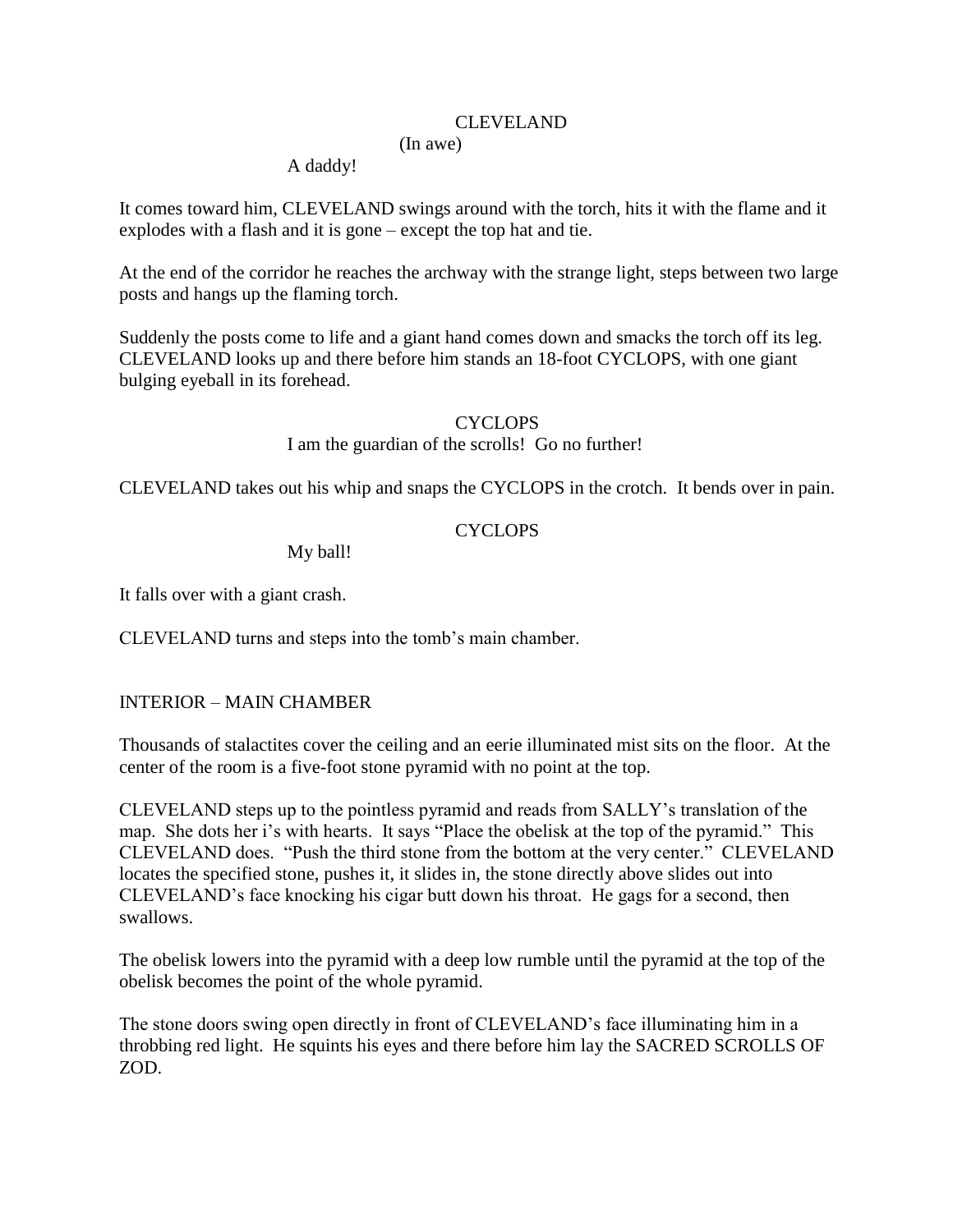Entranced by the power and beauty he hesitantly reaches forward with his hand into the red glow and his fingers are just about to make contact when . . .

. . . SEIGFRIED appears with a machine-gun. His voice is shaking with craziness.

#### SEIGFRIED

Herr Schmitt! Make the slightest move and I will be more than happy to shoot you full of a million holes!

### CLEVELAND

Where are my friends?

### SEIGFRIED

(Shrugging) I let the Arabs have them. The heathens have probably eaten them by now. Enough! Hand over the scroll!

### CLEVELAND

Uh, which scroll do you mean?

### **SEIGFRIED**

(Grins) I know better than that. (Pointing) That one there.

CLEVELAND throws his voice. SEIGFRIED"s lips don"t move.

#### SEIGFRIED

The Sacred Scrolls of Zod.

And now his lips move.

#### SEIGFRIED

But I've said nothing!

A bolt of lightning hits him blowing him to Kingdom Come.

CLEVELAND turns back to the throbbing red light, reaches in his hand, takes hold of the scroll and a visible power courses up his arm into his body.

Multitudes of ZODOMITES appear all over the place.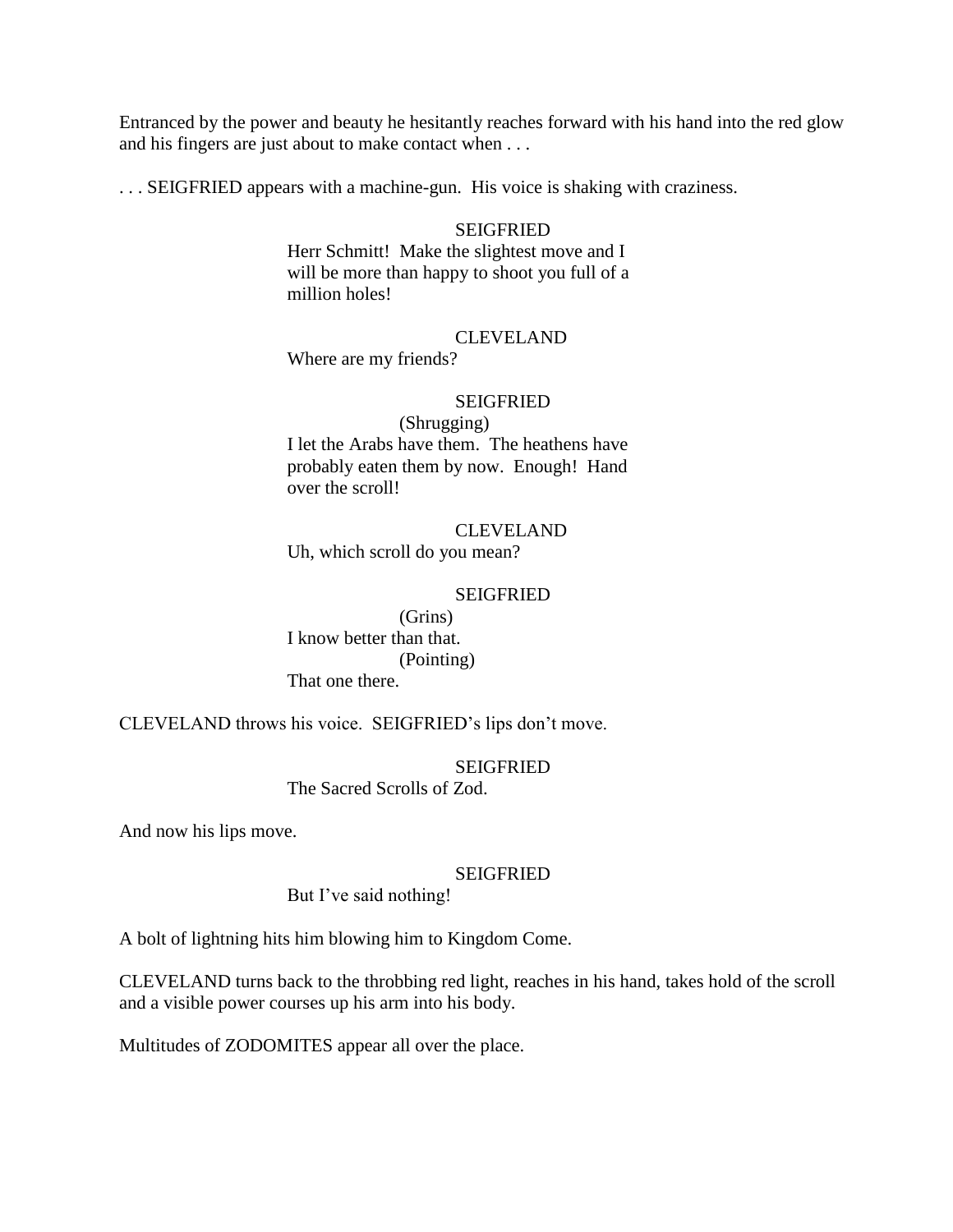CLEVELAND takes no notice. He unrolls the scroll and it gives off its own illumination. ZOD"s face appears on the scroll and his voice is heard.

ZOD

I, Zod have plumbed the depths of the underworld to attain ultimate power. This I have done. I have seen the future, too. I know, for instance, that Cleveland Smith is reading this three thousand years in the future. Smith is tall . . .

CLEVELAND straightens up.

ZOD

. . . Courageous . . .

CLEVELAND sneers and looks tough.

#### ZOD

. . . Handsome . . .

CLEVELAND smiles modestly.

#### ZOD

. . . Garrulous . . .

CLEVELAND goes blank. Zod continues.

### ZOD

. . . I am not able to see what you will do with your power, but I intend upon shooting an arrow at God. I"m sure you will be as constructive as me. Now, all you have to do is repeat these three simple words: Kanda, kanda, kanda.

#### CLEVELAND

That's certainly easy enough: Condor, condor, condor!

#### ZOD

(Mad) No! Kanda, kanda, kanda! Say it!

#### CLEVELAND

Kanda, kanda, kanda.

CLEVELAND bolts upright and the scroll drops from his hand.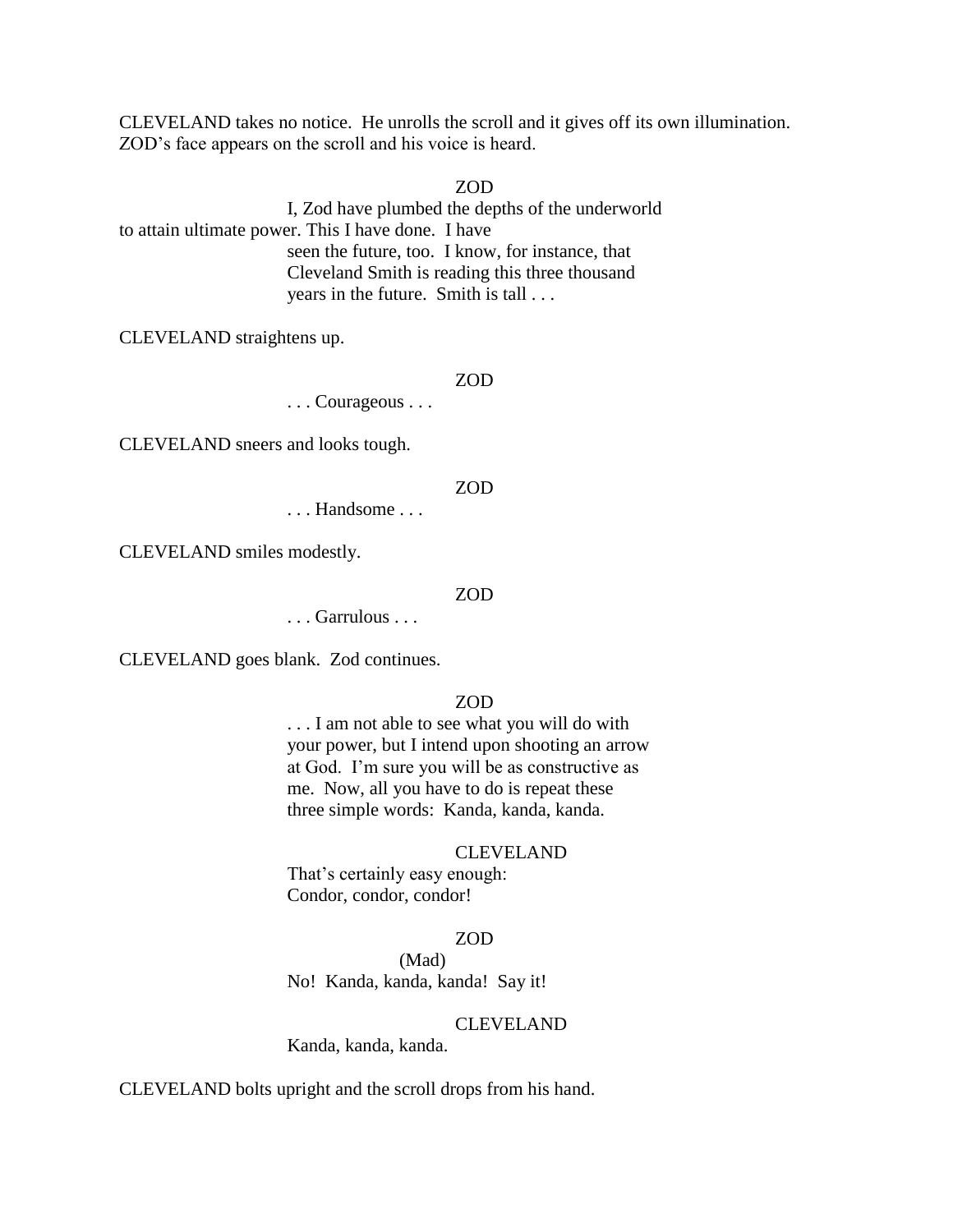The ZODOMITES all watch intently.

CLEVELAND begins shaking and vibrating and suddenly huge muscles come tearing through his shirt and ripping the sleeves of his coat. His hair turns blond and grows down to his shoulders. His voice is now a rumbling vibrato.

## CLEVELAND I AM THE ALL-POWERFUL! BOW BEFORE ME!

Many ZODOMITES instinctively drop onto their faces. Some however do not. The ZODOMITE LEADER steps forward.

### LEADER

He is a false God! We Zodomites must bow to no other but Zod! Get up!

# CLEVELAND

# QUIET!

CLEVELAND points at the LEADER and a bolt of lightning blasts out of his fingertip and blows the ZODOMITE LEADER into smithereens.

All of the other ZODOMITES hit the dirt.

A bumblebee swoops down out of nowhere and begins buzzing around CLEVELAND"s nose. He blows at it but it won't go away. It flies directly up to CLEVELAND's right eye, then his left, then swoops away.

CLEVELAND follows it with his finger and zaps it when it gets near the floor. The lightning bolt misses the bee and instead hits the SACRED SCROLLS OF ZOD incinerating them into a pile of ash.

CLEVELAND"s muscles quickly deflate like popped balloons and his blond hair drops off onto his shoulders. His ragged clothes hang on him in shreds.

One by one the pissed-off ZODOMITES look up at CLEVELAND. They start moving in on him.

CLEVELAND grabs his whip, snaps it straight up in the air around a stalactite, goes to lift himself up and the stalactite breaks off and sticks in the ground between his legs.

There is a tremendous cracking sound, then all of the stalactites break off and impale all of the menacing ZODOMITES.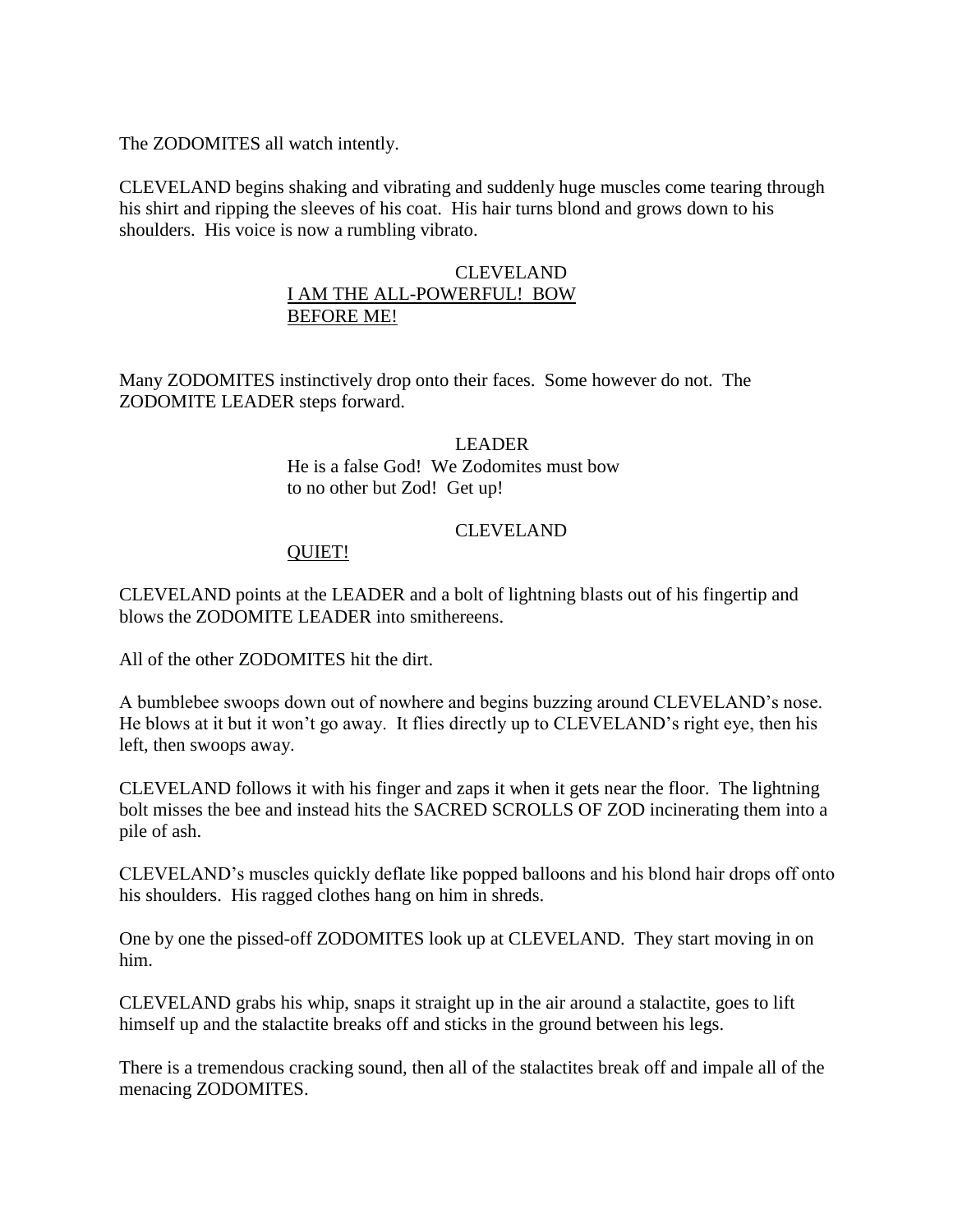CLEVELAND hastily exits.

### EXTERIOR – DESERT

CLEVELAND comes stumbling out of the tomb, KURT runs up out of breath, filthy dirty and his coveralls are torn. They walk through the desert.

#### CLEVELAND

Kurt, you look terrible.

#### KURT

You should talk. So did you find out what the big mystery was?

### CLEVELAND

Yes, as a matter of fact I did. For a brief moment I held the ultimate power of the universe in my hand. I saw all things in heaven and in Earth. I saw the horror of Hell. I even glimpsed the future.

#### KURT

Oh, really, you didn"t happen to see me getting paid, did you?

#### CLEVELAND

No, but I saw another World War approaching and the forces of good will triumph, prosperity will come to the world and a man named Efram Zimbalist, Jr. will become famous. By the way, whatever became of Sally?

### KURT

You"re the one that saw the future, you tell me.

#### CLEVELAND

Knock it off! What happened?

#### KURT

Me and her were abducted by Arabs but luckily I escaped.

KURT takes a jeweled key from his pocket.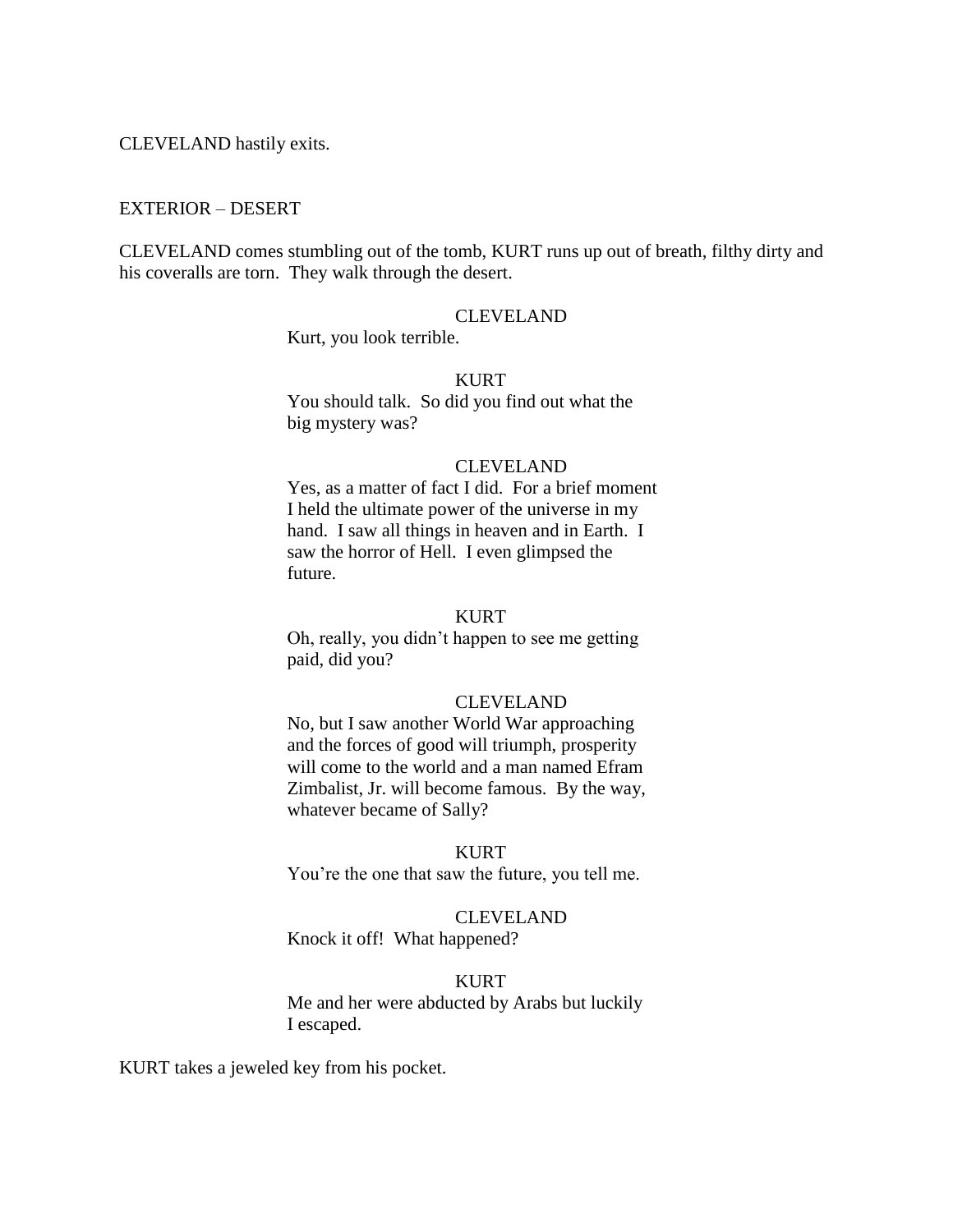#### KURT

As I was leaving I ducked into the sultan"s tent and took this.

### CLEVELAND

What is it?

### KURT

They said it was the Key to the Chest of the Lost Gold of the Incas.

They reach the top of a dune where a sign reads "CAMEL LOT, ONE MILE." Below them is the mammoth stone SPHINX with a little oasis in front of it.

### CLEVELAND

Kurt, find a car or a plane or some kind of vehicle so we can get out of here.

#### KURT

Oh, all right.

CLEVELAND starts down the dune. KURT puts the KEY TO THE LOST GOLD OF THE INCAS back in his pocket, turns and sees the sign. He throws his hands up in exasperation.

> KURT Great! Now I've got to walk a mile for a camel.

He exits.

### EXTERIOR – OASIS BEFORE THE SPHINX

Beside a pool of water surrounded by palms being looked down upon by the great SPHINX is SALLY, her arms and legs staked out on the ground. Her face is streaked with dirt, her hair is in tangles, her clothes are torn. She looks very sexy. CLEVELAND drops onto one knee before her.

#### SALLY

(Relieved) Oh, Cleveland, I"m so glad you"re here. I"ve Been abducted by Egyptians, pawed by Moroccan slave traders, abused by nomads . . .

Cleveland grins and removes his coat.